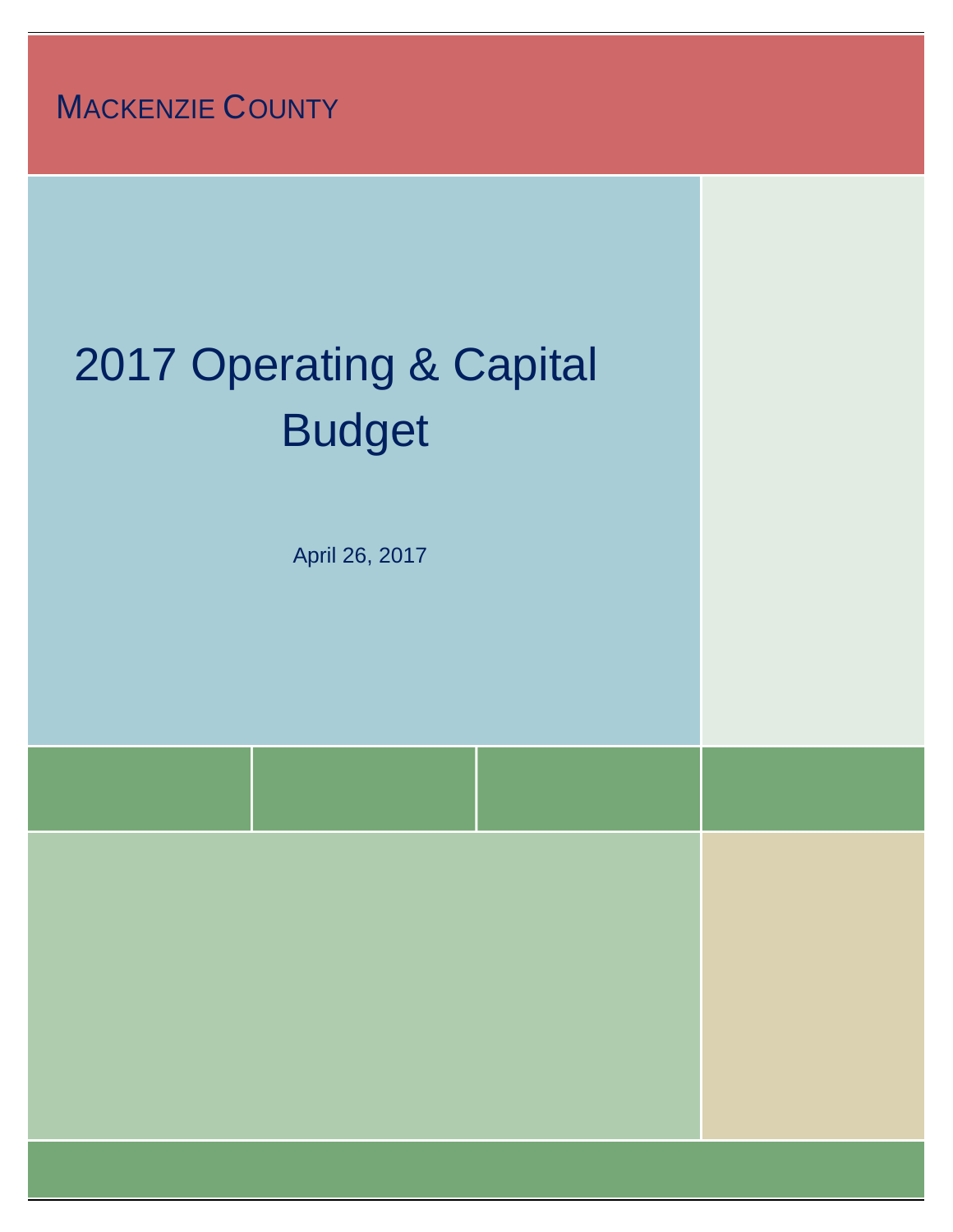# **Contents:**

- **1. 2017 Draft Operating Budget**
	- **Operating Budget**
	- **Non-TCA**
- **2. 2017 Cash Flow Requirement**
- **3. 2016 Carry Forward Projects**
	- **TCA**
	- **Non-TCA**
- **4. 2017 New Capital Projects**
	- **TCA**
- **5. 2017 Municipal Taxes**
- **6. 2017 Municipal Reserves**
- **7. 2017 Grants to Non-Profit Organizations**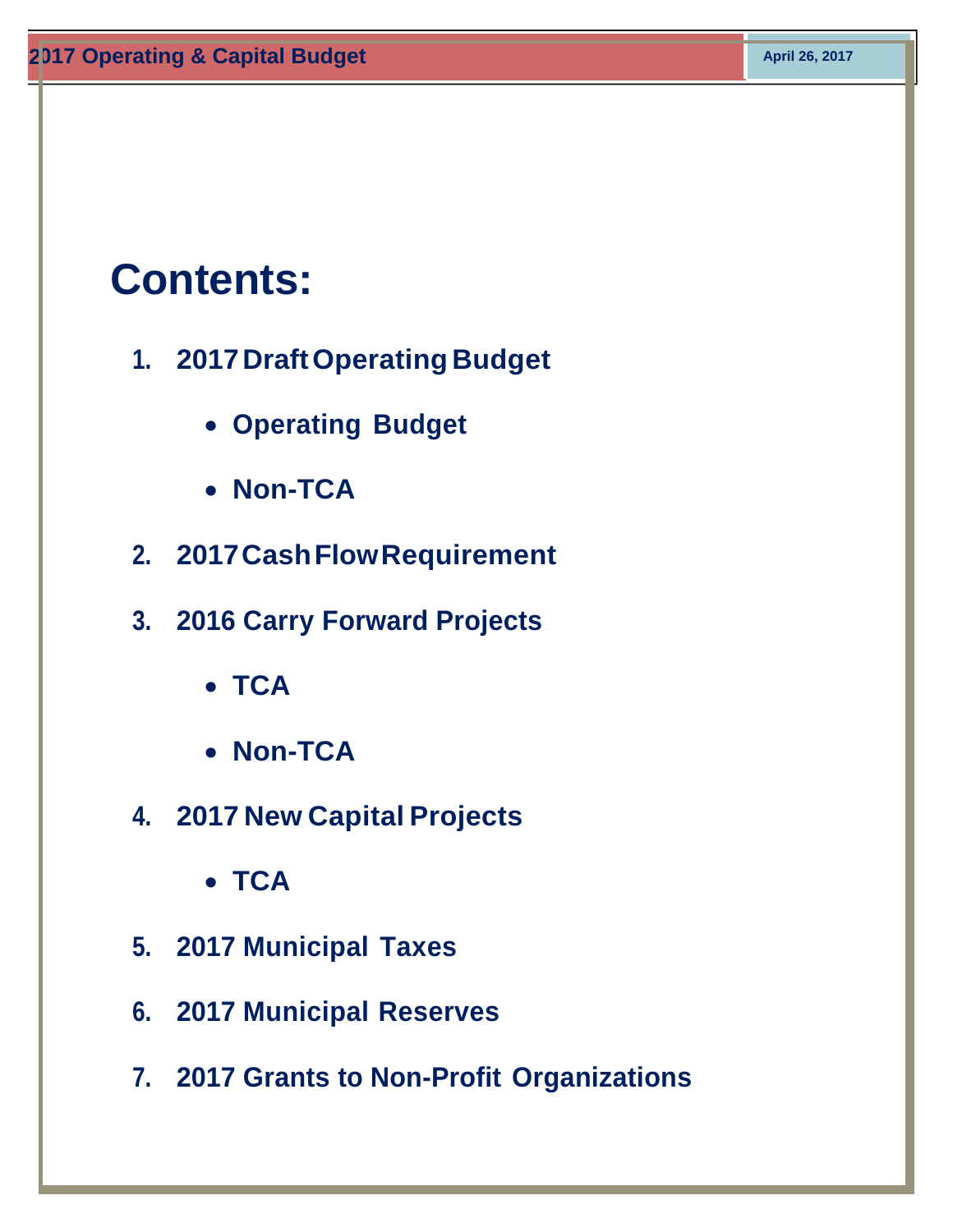# **2017 Draft Operating Budget**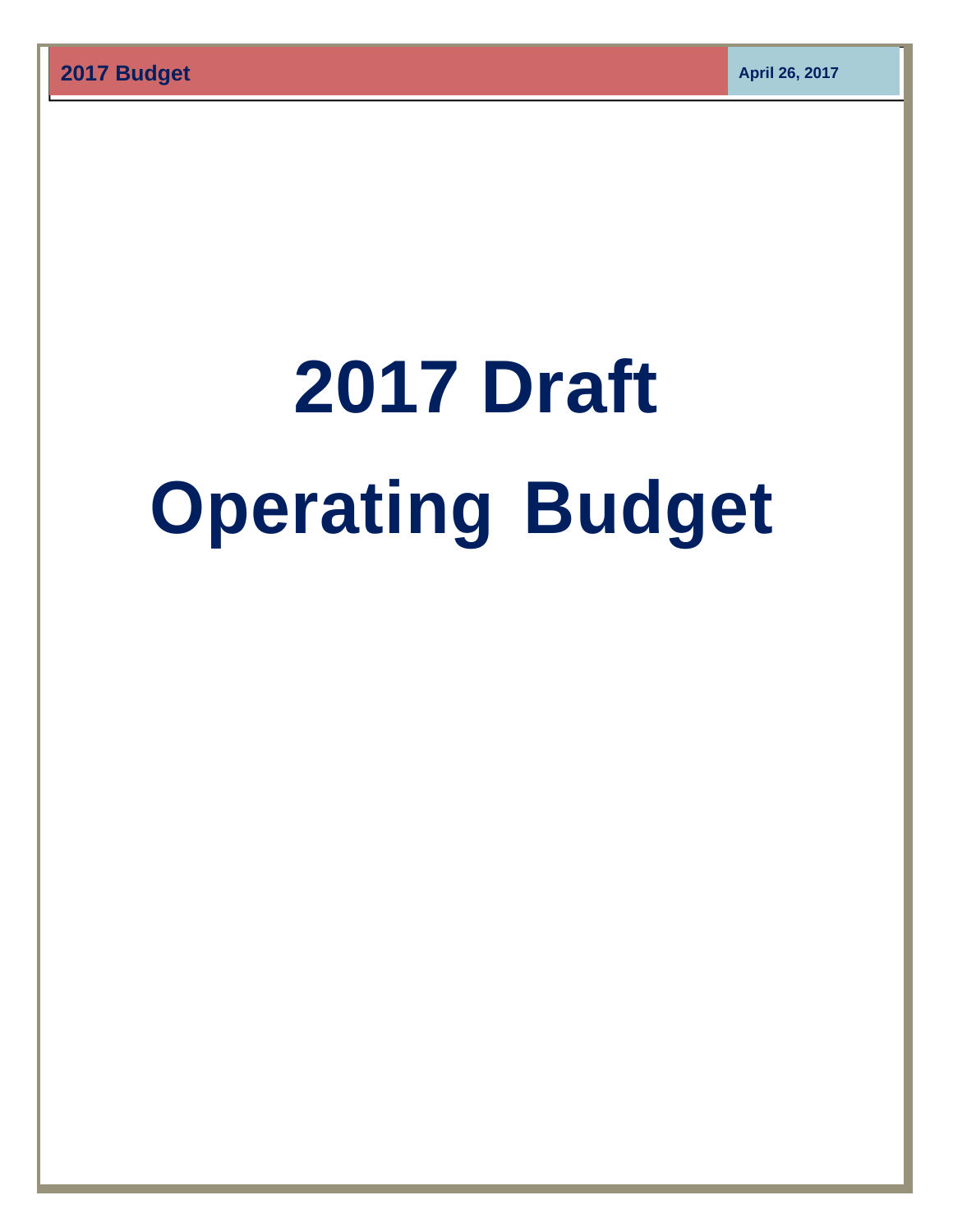# **REVIEW OF STATEMENT OF OPERATIONS:**

Mackenzie County's management team has drafted the 2017 operating budget for Council's consideration, using various assumptions including maintenance of current levels of service (status quo), and recalculation of the water and sewer rate, in order to reach 100% recovery rate of operating expenses excluding TCA amortization and including long-term debt principal and interest payments.

# **Significant Budget Changes**

# **Revenue**

#### **Taxation**

The 2017 linear assessment has decreased 17.31% from 2016. The non-linear assessments numbers are received from the assessor. 2016 tax rates were used in the calculation of the projected 2017 tax revenues. We are seeing an overall decrease of 5.97% in municipal assessment which results in a decrease in taxation revenue of approximately \$1,555,800 in 2017.

#### **Water Sales**

Assuming the water and sewer rates remain the same in 2017, the water and sewer revenues may increase slightly due to the projected increase in metered water consumption.

#### **Penalties on Taxes**

The penalties on taxes are expected \$101,587 higher than 2016 budget. According to our current Tax Penalties Bylaw amended in 2013, we have four penalty runs on January 1 (12% penalties), July 1 (6% penalties), September 1 (9% penalties), and November 1 (12% penalties) in a yearly cycle. In addition, the estimated penalties for the uncollectable aged accounts, for example, the accounts of Winter Petroleum Ltd., will increase significantly in 2017.

### **Provincial Grants**

We do not anticipate a significant change in provincial grants in 2017. Basic Municipal Transportation Grant should be same amount of \$608,694 as we received in last year. ASB grant, MSI operating & capital grant, GTF grant, and FCSS grant should also remain unchanged.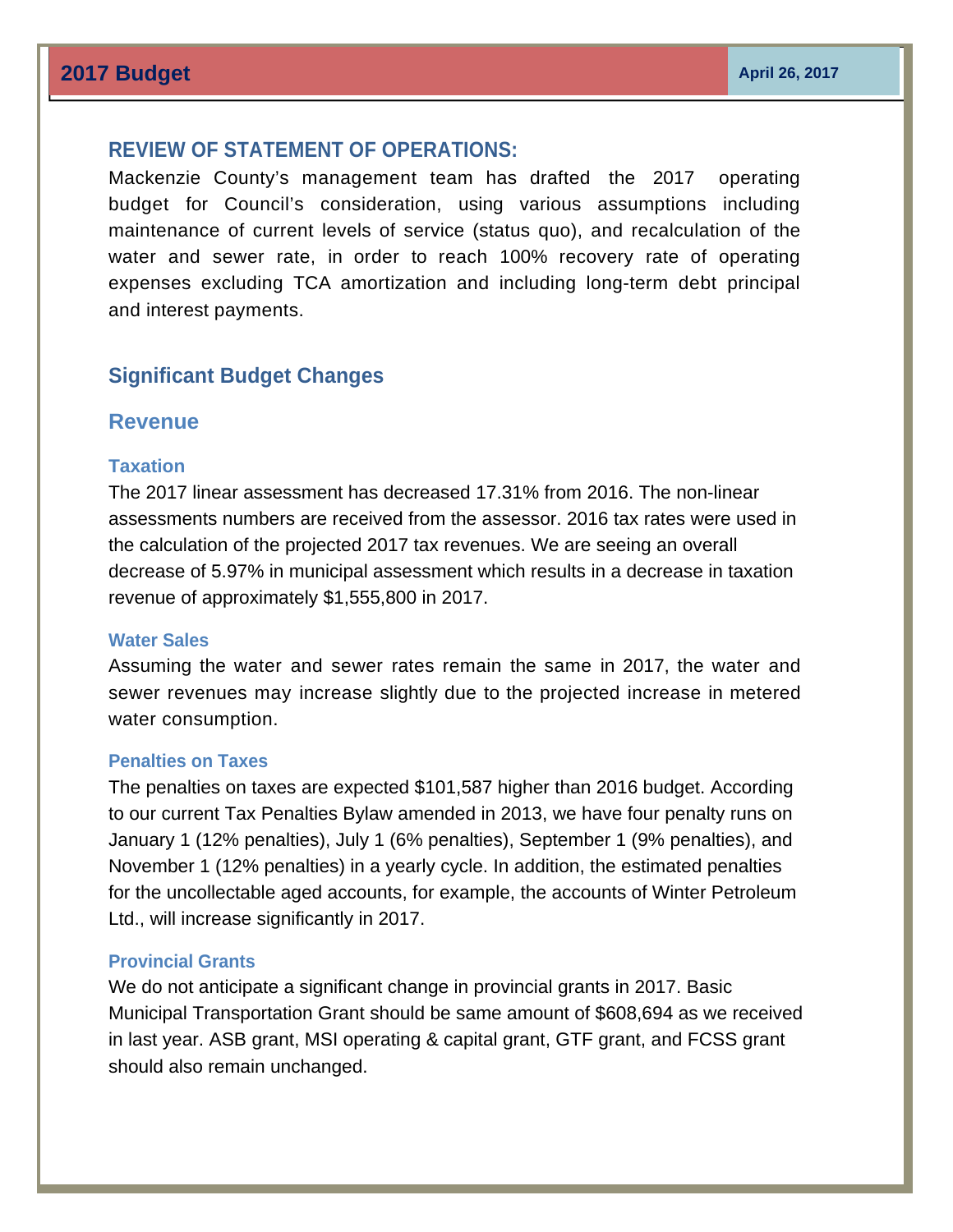# **2017 Budget April 26, 2017** April 26, 2017

## **Expenses**

#### **Wages and Salaries**

Salaries and wages are based on the approved Organizational Chart and reflection of the increase according to AUPE negotiation.

### **WCB**

WCB rates are calculated based on percentages of overall annual salary. The average municipal rate is 1.19%. Our current 2016 rate is 0.78% however we are expecting an increase of 20% for 2017. This increase is largely due to the result of the number of claims over the past three years. Mackenzie County became COR certified in spring 2016; however the savings will not be in effect until 2017 giving us a 20% reduction.

Annually the municipality receives a return on investments along with other eligible Alberta employers and receive a surplus distribution cheque. The following table shows our return on investments from the past four years.

| 2016        | 2015        | 2014        |
|-------------|-------------|-------------|
| \$24,811.87 | \$26,617.99 | \$27,946.50 |

### **Professional Fees**

Overall change in professional fees is approximately a decrease of \$66,460. The major changes within the professional fees include the following items:

| <b>Professional fees</b>                               | 66,460    |
|--------------------------------------------------------|-----------|
| Administration - Appraisal & Other Contracted Services | 12,650    |
| Fire – Emergency calls - Water trucks, Town of High    |           |
| <b>Level Mutual Aid</b>                                | (30,000)  |
| Enforcement – Contracted Peace Officers                | (78, 500) |
| Roads – Mark Schonken                                  | (15,000)  |
| Waste – Increase in Contracts & Fees, Waste Pickup     | 63,043    |
| Airport - Utilization Plan                             | (20,000)  |
| Water - Clearwell Valve Replacements                   | 32,880    |
| <b>Planning -Safety Codes Contract</b>                 | (72,000)  |
| Agriculture - Change in contract amount                | 44,000    |
| Other - Under/Over Budgeted in previous year           | 3,533     |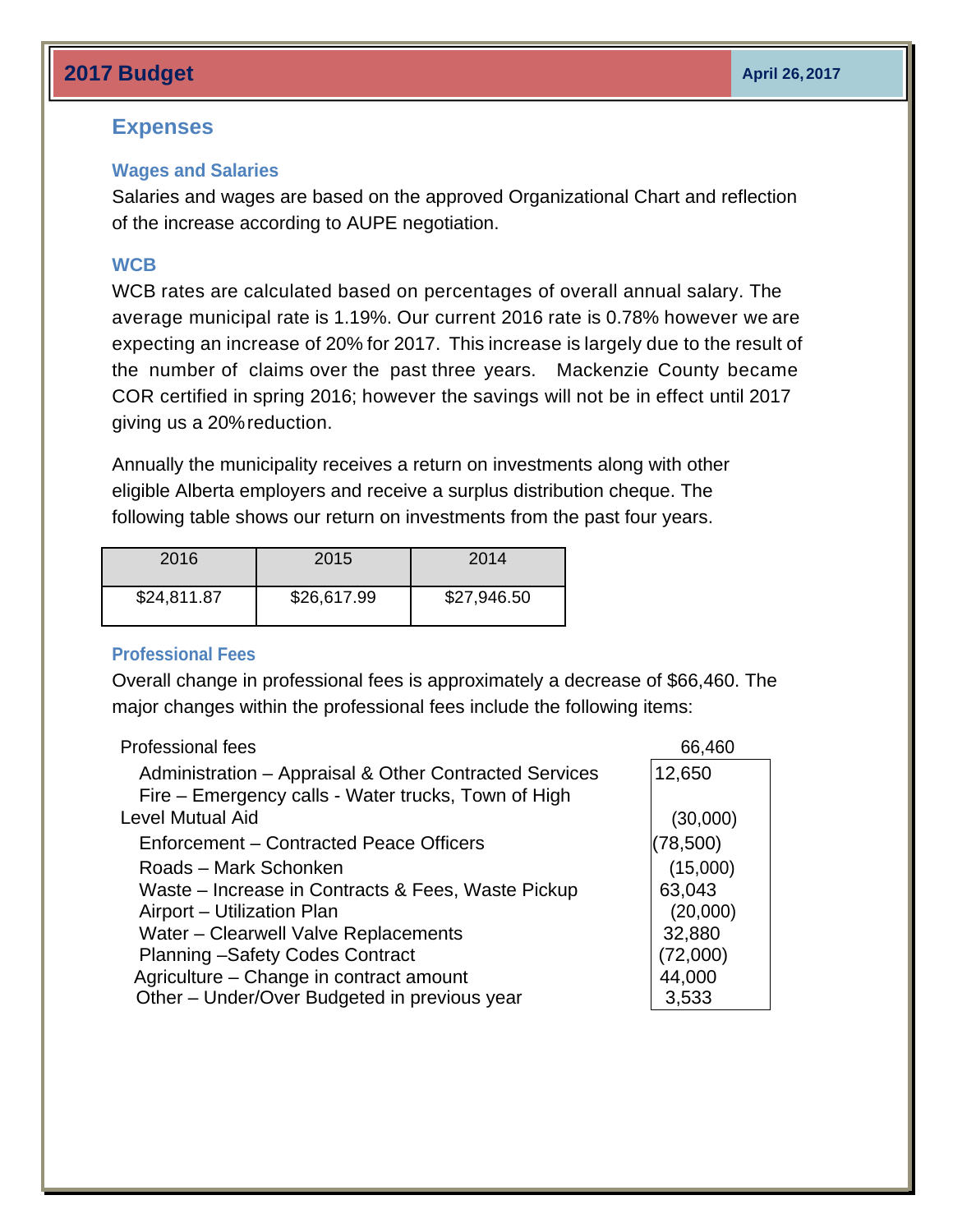# **2017 Budget April 26, 2017** April 26, 2017

## **Enhanced Policing Fee**

The enhanced policing fee for 2017 is expected to be \$300,520, same amount as the budget for 2016. The fee includes the following items:

| Enhanced policing              | 300,520 |
|--------------------------------|---------|
| Enhanced policing - La Crete   | 150,260 |
| <b>School Resource Officer</b> | 150,260 |

### **Repairs & Maintenance – Bridges**

A large amount of bridge work has been carried forward to 2017 resulting in an increase of \$168,500 in bridge maintenance budget.

### **Repairs & Maintenance – Building**

It was decided to reclassify Parks & Playgrounds' building repairs to structural repairs. As a result, the budget for this expense was decreased by \$25,120 for 2017.

### **Rental - Vehicle and Equipment**

The decrease in the rental costs is mainly attributable to the elimination of the CAO Vehicle Allowance of \$11,500. There was also a slight increase in the rental expenses budget for rehabilitation and repairs to existing roads, packers, track hoes in 2017.

### **Dust Control**

The overall dust control budget increased slightly as Zama was under budgeted for in 2016. The dust control calcium application was reduced from about 2.5 per linear meter to 2.0 per linear meter for reapplication.

Below are the dust control actual costs for 2013-2016 and dust control budget for 2017:

| Year | 2013      | 2014      | 2015          | 2016          | 2017          |
|------|-----------|-----------|---------------|---------------|---------------|
|      | Actual    | Actual    | <b>Actual</b> | <b>Actual</b> | <b>Budget</b> |
| Cost | \$458,750 | \$698,227 | \$568,170     | \$667,977     | \$665,000     |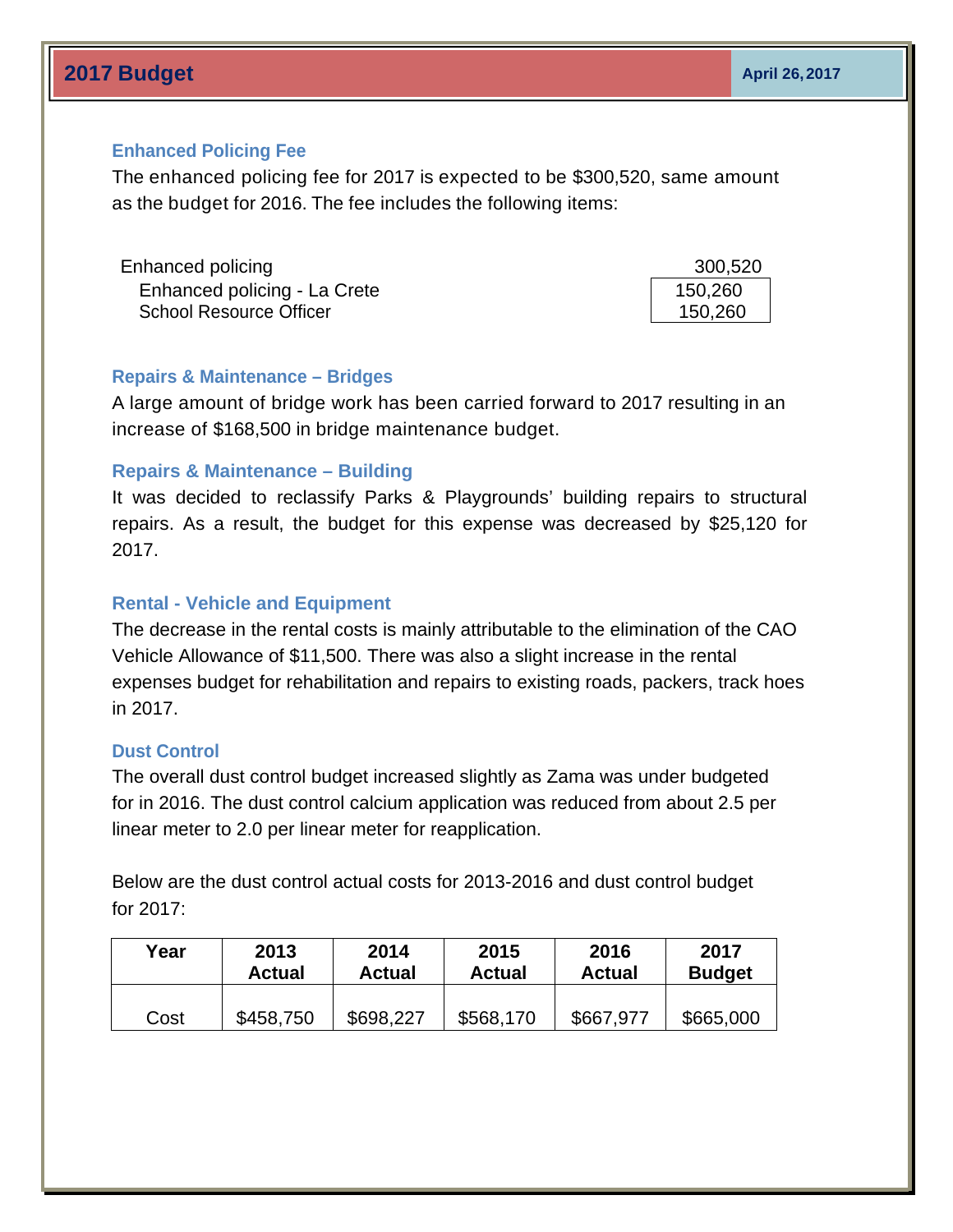# **2017 Budget April 26, 2017 April 26, 2017**

#### **Gravel**

Our gravel budget consists of two major activities namely gravel crushing and regravelling. There is also a non-cash component to the gravel expense which is generally reflected in the annual inventory adjustments.

Regravelling cost per tonne has decreased significantly since 2014. The regravelling cost has more than doubled from the lowest in 2009 to the highest in 2014 in respect to the Zama Access and the County supply gravel.

The significant increase in 2017 gravel cost budget is mainly due to the gravel crushing program that takes place approximately every three years and the decrease in the placement costs for Fitler and North Vermilion, which is being completed by Mackenzie County staff.

#### **Grants to Local governments**

This cost consists of both operating & capital grants to Town of High Level and Town of Rainbow Lake. The 2017 capital funding request from Town of High Level has been received. The 2017 grants to local governments will increase due to an increase in the capital funding requests from Town of High Level.

#### **Grants to Other Organizations**

The 2017 budget for grants to other organizations has been updated with grant requests that were received from the non-profit organizations.

#### **Tax Cancellation/ Write-Off**

2017 tax cancellation/write-off cost will still be a significant amount. The majority of these uncollectable tax revenues are from the properties owned by Winter Petroleum Ltd.

#### **Depreciation**

The county's annual depreciation continues to increase. The increase is due to the continued upgrade of facilities and road infrastructures. This trend is expected to continue as the county grows and infrastructure is improved and expanded.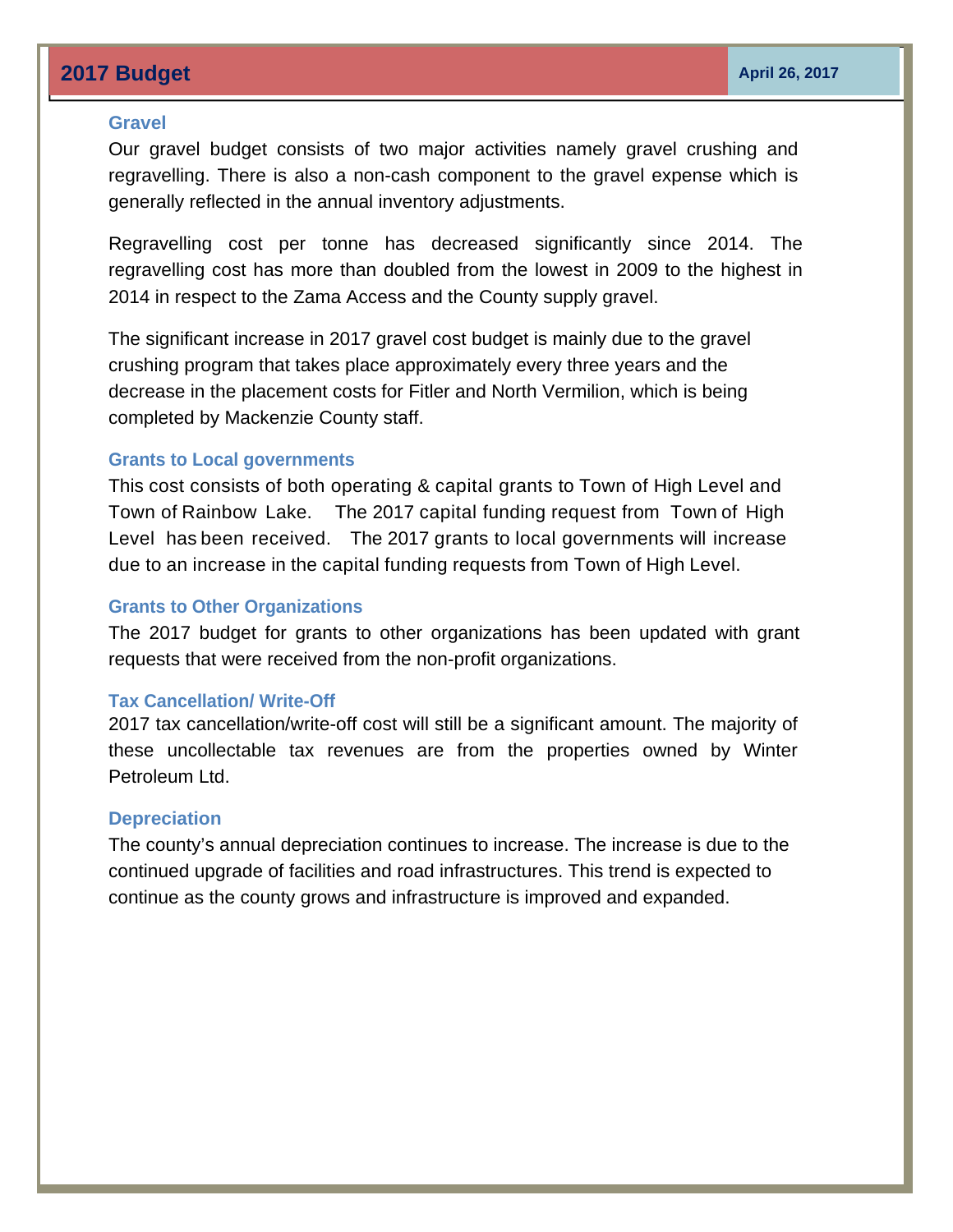#### **Mackenzie County 2017 Operating Budget**

|                                                                  | 2014                    | 2015                    | 2016                    | 2016                    | 2017                    | \$ Variance              | $\%$            |
|------------------------------------------------------------------|-------------------------|-------------------------|-------------------------|-------------------------|-------------------------|--------------------------|-----------------|
|                                                                  | Actual                  | Actual                  | Actual                  | <b>Budget</b>           | <b>Budget</b>           | <b>Budget</b>            | <b>Budget</b>   |
|                                                                  |                         |                         |                         |                         |                         |                          |                 |
| <b>OPERATING REVENUES</b>                                        |                         |                         |                         |                         |                         |                          |                 |
| 100-Taxation                                                     | 33,718,682              | 34,974,510              | 33,567,421              | 33,782,194              | 30,781,003              | (3,001,191)              | $-8.88%$        |
| 990-Over/under tax collections                                   | (113, 435)              | 137,336                 | $\sim$                  | (32,642)                |                         | 32,642                   | $-100.00\%$     |
| 124-Frontage                                                     | 354,997                 | 197,246                 | 120,584                 | 171,497                 | 117,163                 | (54, 334)                | $-31.68%$       |
| Less:                                                            |                         |                         |                         |                         |                         |                          |                 |
| 747-School requisition                                           | 6,306,111               | 6,635,781               | 6,838,317               | 6,836,582               | 6,520,271               | (316, 311)               | $-4.63%$        |
| 750-Lodge requisition                                            | 490,719                 | 788,108                 | 852,083                 | 852,083                 | 461,788                 | (390, 295)               | $-45.80%$       |
| Net property taxes                                               | 27, 163, 414            | 27,747,867              | 25,997,604              | 26,265,026              | 23,916,107              | (2,348,919)              |                 |
| <b>Other Revenues</b>                                            |                         |                         |                         |                         |                         |                          |                 |
| 261-Ice bridge construction                                      |                         | 77,703                  | 139,640                 | 120,000                 | 120,000                 |                          | 0.00%           |
| 420-Sales of goods and services                                  | 732,370                 | 693,521                 | 561,317                 | 590,395                 | 614,685                 | 24,290                   | 4.11%           |
| 421-Sale of water - metered                                      | 2,715,197               | 3,006,884               | 2,973,367               | 3,093,285               | 3,090,054               | (3,231)                  | $-0.10%$        |
| 422-Sale of water - bulk                                         | 870,425                 | 918,721                 | 920,067                 | 910,536                 | 923,375                 | 12,839                   | 1.41%           |
| 424-Sale of land                                                 | 45,956                  | 1                       | 52,900                  |                         |                         |                          |                 |
| 510-Penalties on taxes                                           | 444,838                 | 1,057,962               | 1,453,394               | 1,288,413               | 1,390,000               | 101,587                  | 7.88%           |
| 511-Penalties of AR and utilities                                | 49,657                  | 61,483                  | 53,944                  | 48,000                  | 45,000                  | (3,000)                  | $-6.25%$        |
| 520-Licenses and permits                                         | 49,296                  | 49,879                  | 38,050                  | 36,000                  | 34,000                  | (2,000)                  | $-5.56%$        |
| 521-Offsite levy                                                 | 112,359                 | 47,870                  | $\sim$                  | $\sim$                  | $\sim$                  | $\sim$                   |                 |
| 522-Municipal reserve revenue                                    | 60,132                  | 92,428                  | 81,789                  | 50,000                  | 30,000                  | (20,000)                 | $-40.00%$       |
|                                                                  |                         | 342,366                 |                         |                         |                         |                          | $-30.77%$       |
| 526-Safety code permits                                          | 369,776                 | 55,157                  | 249,016<br>38,028       | 325,000<br>35,000       | 225,000                 | (100,000)                | 0.00%           |
| 525-Subdivision fees                                             | 55,162                  |                         |                         |                         | 35,000                  | $\overline{\phantom{a}}$ |                 |
| 530-Fines                                                        | 38,974                  | 78,310                  | 34,589<br>9,587         | 39,000                  | 50,000                  | 11,000                   | 28.21%          |
| 531-Safety code fees                                             | 13,952<br>533,261       | 13,777                  | 525,474                 | 13,000                  | 9,000                   | (4,000)                  | $-30.77%$       |
| 550-Interest revenue<br>551-Market value changes                 |                         | 548,519<br>47,649       |                         | 360,000                 | 350,000                 | (10,000)                 | $-2.78%$        |
| 560-Rental and lease revenue                                     | $(110, 574)$ -          |                         |                         |                         |                         |                          | 35.16%          |
|                                                                  | 124,928                 | 140,117                 | 114,094                 | 80,455                  | 108,741                 | 28,286                   |                 |
| 570-Insurance proceeds                                           | 25,603                  | 329,409                 | 36,663                  |                         |                         |                          |                 |
| 592-Well drilling revenue                                        | 103,826                 | 11,114                  | 34,848                  | 20,000                  | 15,000                  | (5,000)                  | $-25.00%$       |
| 597-Other revenue                                                | 165,028                 | 206,704                 | 127,358                 | 143,500                 | 149,000                 | 5,500                    | 3.83%           |
| 598-Community aggregate levy                                     | 92,623                  | 101,272                 | 45,801                  | 70,000                  | 80,000                  | 10,000                   | 14.29%          |
| 630-Sale of non-TCA equipment                                    | 76,982                  | 8,061                   |                         |                         |                         |                          |                 |
| 790-Tradeshow Revenues                                           | 25,016                  | 25,580                  | 36,404                  | 26,500                  | 25,600                  | (900)                    | $-3.40%$        |
| 840-Provincial grants                                            | 1,867,856               | 1,501,319               | 1,390,555               | 1,302,914               | 1,214,214               | (88,700)                 | $-6.81%$        |
| 890-Gain (Loss) Penny Rounding<br>990-Over/under tax collections |                         | 1<br>137,336            | 168                     | (32,642)                |                         | 32,642                   | $-100.00\%$     |
|                                                                  |                         |                         |                         |                         |                         |                          |                 |
| <b>Total Other Revenue</b><br><b>TOTAL REVENUE</b>               | 8,462,643<br>35,626,057 | 9,457,845<br>37,205,712 | 8,917,052<br>34,914,656 | 8,519,356<br>34,784,382 | 8,508,669<br>32,424,776 | (10,687)<br>(2,359,606)  |                 |
|                                                                  |                         |                         |                         |                         |                         |                          |                 |
| <b>OPERATING EXPENSES</b>                                        |                         |                         |                         |                         |                         |                          |                 |
| 110-Wages and salaries                                           | 5,810,098               | 6,354,972               | 6,668,232               | 7,168,699               | 7,317,792               | 149,093                  | 2.08%           |
| 132-Benefits                                                     | 1,107,369               | 1,255,906               | 1,298,355               | 1,514,850               | 1,551,289               | 36,439                   | 2.41%           |
| 136-WCB contributions                                            | 39,501                  | 40,548                  | 48,038                  | 51,743                  | 57,363                  | 5,620                    | 10.86%          |
| 142-Recruiting                                                   | 10,306                  | 12,848                  | 16,839                  | 20,000                  | 15,000                  | (5,000)                  | $-25.00%$       |
| 150-Isolation cost                                               | 66,438                  | 66,992                  | 73,210                  | 72,000                  | 86,400                  | 14,400                   | 20.00%          |
| 151-Honoraria                                                    | 571,863                 | 478,774                 | 388,346                 | 648,900                 | 653,600                 | 4,700                    | 0.72%           |
| 211-Travel and subsistence                                       | 288,543                 | 265,577                 | 314,206                 | 405,635                 | 393,754                 | (11, 881)                | $-2.93%$        |
| 212-Promotional expense                                          | 100,672                 | 77,984                  | 63,370                  | 82,500                  | 82,500                  |                          | 0.00%           |
| 214-Memberships & conference fees                                | 99,553                  | 107,458                 | 105,598                 | 143,321                 | 152,636                 | 9,315                    | 6.50%           |
| 215-Freight                                                      | 117,871                 | 107,164                 | 94,576                  | 141,460                 | 121,266                 | (20, 194)                | $-14.28%$       |
| 216-Postage                                                      | 52,064                  | 44,344                  | 46,830                  | 43,150                  | 43,150                  |                          | 0.00%           |
| 217-Telephone                                                    | 128,213                 | 124,467                 | 114,524                 | 123,640                 | 135,000                 | 11,360                   | 9.19%           |
| 221-Advertising                                                  | 43,806                  | 36,407                  | 30,471                  | 63,220                  | 69,270                  | 6,050                    | 9.57%           |
| 223-Subscriptions and publications                               | 7,254                   | 6,879                   | 5,904                   | 12,738                  | 11,984                  | (754)                    | $-5.92%$        |
| 231-Audit fee                                                    | 116,650                 | 75,950                  | 90,300                  | 76,000                  | 81,800                  | 5,800                    | 7.63%           |
| 232-Legal fee                                                    | 50,814                  | 68,527                  | 114,060                 | 60,500                  | 70,000                  | 9,500                    | 15.70%          |
| 233-Engineering consulting                                       | 122,247                 | 240,054                 | 75,499                  | 166,000                 | 133,228                 | (32, 772)                | $-19.74%$       |
| 235-Professional fee                                             | 1,535,390               | 1,669,025               | 1,614,325               | 1,846,795               | 1,760,554               | (86, 241)                | $-4.67%$        |
| 236-Enhanced policing fee                                        | 265,408                 | 153,400                 | 115,450                 | 297,200                 | 300,520                 | 3,320                    | 1.12%           |
| 239-Training and education                                       | 157,583                 | 96,483                  | 112,720                 | 163,329                 | 169,439                 | 6,110                    | 3.74%           |
| 242-Computer programming                                         |                         | 78,633                  | 92,126                  | 108,681                 | 106,450                 | (2, 231)                 | $-2.05%$        |
| 251-Repair & maintenance - bridges                               |                         |                         |                         |                         |                         |                          |                 |
|                                                                  | 78,337                  |                         |                         |                         |                         |                          |                 |
|                                                                  | 26,536                  | 205,079                 | 37,194                  | 602,000                 | 590,500                 | (11,500)                 | $-1.91%$        |
| 252-Repair & maintenance - buildings                             | 150,824                 | 151,351                 | 165,527                 | 195,820                 | 170,700                 | (25, 120)                | $-12.83%$       |
| 253-Repair & maintenance - equipment                             | 339,438                 | 421,487                 | 425,609                 | 414,800                 | 377,850                 | (36,950)                 | $-8.91%$        |
| 255-Repair & maintenance - vehicles                              | 79,638                  | 64,432                  | 93,909                  | 81,900                  | 87,940                  | 6,040                    | 7.37%           |
| 258-Contract graders<br>259-Repair & maintenance - structural    | 144,000<br>1,636,879    | 104,461<br>1,596,984    | 93,830<br>1,350,249     | 150,840<br>1,543,193    | 155,840<br>2,166,959    | 5,000<br>623,766         | 3.31%<br>40.42% |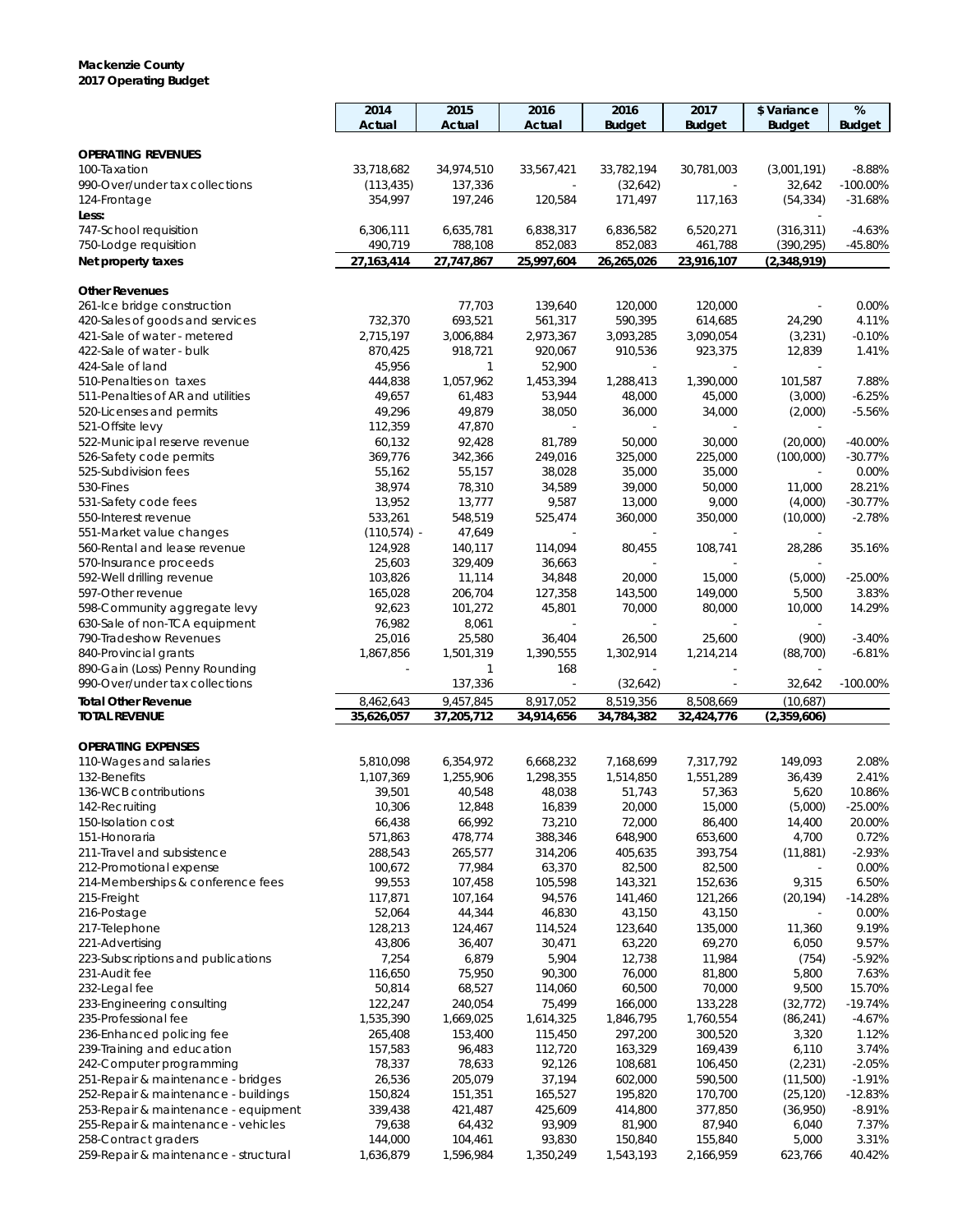#### **Mackenzie County 2017 Operating Budget**

|                                       | 2014           | 2015       | 2016       | 2016          | 2017                    | \$ Variance   | $\%$          |
|---------------------------------------|----------------|------------|------------|---------------|-------------------------|---------------|---------------|
|                                       | Actual         | Actual     | Actual     | <b>Budget</b> | <b>Budget</b>           | <b>Budget</b> | <b>Budget</b> |
|                                       |                |            |            |               |                         |               |               |
| 261-Ice bridge construction           | 79,564         | 77,703     | 93,006     | 120,000       | 120,000                 | $\sim$        | 0.00%         |
| 262-Rental - building and land        | 30,085         | 29,340     | 38,947     | 29,812        | 35,050                  | 5,238         | 17.57%        |
| 263-Rental - vehicle and equipment    | 56,286         | 56,772     | 66,882     | 81,695        | 74,902                  | (6, 793)      | $-8.32%$      |
| 266-Communications                    | 93,611         | 97,813     | 79,151     | 117,638       | 109,912                 | (7, 726)      | $-6.57%$      |
| 271-Licenses and permits              | 4,118          | 1,290      | 2,441      | 8,568         | 9,518                   | 950           | 11.09%        |
| 272-Damage claims                     | 285            |            | 1,565      | 5,000         | 5,000                   | ÷.            | 0.00%         |
| 274-Insurance                         | 279,950        | 313,113    | 355,556    | 298,960       | 322,770                 | 23,810        | 7.96%         |
| 342-Assessor fees                     | 260,117        | 264,623    | 250,768    | 263,000       | 263,000                 |               | 0.00%         |
| 290-Election cost                     | ÷,             | ÷,         | 3,055      | 5,000         | 15,000                  | 10,000        | 200.00%       |
| 511-Goods and supplies                | 786,446        | 861,049    | 889,141    | 935,116       | 895,359                 | (39, 757)     | $-4.25%$      |
| 521-Fuel and oil                      | 920,643        | 740,478    | 696,439    | 1,017,070     | 1,038,320               | 21,250        | 2.09%         |
| 531-Chemicals and salt                | 204,158        | 268,568    | 276,742    | 328,700       | 328,200                 | (500)         | $-0.15%$      |
| 532-Dust control                      | 698,227        | 568,170    | 667,977    | 728,405       | 685,000                 | (43, 405)     | $-5.96%$      |
| 533-Grader blades                     | 123,534        | 149,959    | 160,606    | 137,500       | 139,000                 | 1,500         | 1.09%         |
| 534-Gravel (apply; supply and apply)  | 2,767,176      | 1,612,430  | 1,325,735  | 1,617,378     | 3,430,091               | 1,812,713     | 112.08%       |
| 535-Gravel reclamation cost           | 132,375        | 29,792     | 42,041     |               |                         |               |               |
| 543-Natural gas                       | 132,863        | 87,910     | 79,024     | 113,877       | 96,838                  | (17, 039)     | $-14.96%$     |
| 544-Electrical power                  | 597,395        | 689,859    | 564,510    | 679,037       | 708,208                 | 29,171        | 4.30%         |
| 710-Grants to local governments       | 1,711,647      | 1,927,281  | 1,408,661  | 1,805,000     | 2,229,900               | 424,900       | 23.54%        |
| 735-Grants to other organizations     | 2,020,465      | 2,068,118  | 1,927,694  | 2,088,245     | 2,038,683               | (49, 562)     | $-2.37%$      |
| 810-Interest and service charges      | 39,831         | 29,535     | 32,576     | 27,000        | 15,000                  | (12,000)      | $-44.44%$     |
| 831-Interest - long term debt         | 687,927        | 614,288    | 555,057    | 562,323       | 505,190                 | (57, 133)     | $-10.16%$     |
| 921-Bad debt expense                  | 2,696          | 4,324      | 4,049      | 3,800         | 4,100                   | 300           | 7.89%         |
| 922-Tax cancellation/write-off        | 1,402,310      | 1,190,753  | 956,762    | 1,502,106     | 1,256,541               | (245, 565)    | $-16.35%$     |
| 970-Other expenses                    |                | 2,260      |            |               |                         |               | 0.00%         |
| 992-Cost of land sold                 | 19,557         |            |            |               |                         | $\mathcal{L}$ | 0.00%         |
| 993-NBV value of disposed TCA         | 771,676        | 834,784    | 322,261    | 880,169       | 211,008                 | (669, 161)    | $-76.03%$     |
| 994-Change in inventory               | $(779, 765)$ - | 216,403    | 559,623    | 580,324       | 429,265                 | (151, 059)    | $-26.03%$     |
| 995-Depreciation of TCA               | 8,252,150      | 8,922,961  | 8,345,075  | 9,169,166     | 9,507,478               | 338,312       | 3.69%         |
| <b>TOTAL</b>                          | 34,442,622     | 35,132,956 | 33,354,640 | 39,303,803    | $\overline{41,336,117}$ | 2,032,314     |               |
| Non-TCA projects                      | 379,279        | 1,092,265  | 1,059,745  | 1,956,333     | 1,015,110               | (941, 223)    | $-44.95%$     |
| <b>TOTAL EXPENSES</b>                 | 34,821,901     | 36,225,222 | 34,414,383 | 41,260,136    | 42,351,227              | 1,091,091     |               |
|                                       |                |            |            |               |                         |               |               |
| <b>EXCESS (DEFICIENCY)</b>            | 804,156        | 980,490    | 500,273    | (6, 475, 754) | (9,926,451)             | (3,450,697)   |               |
| <b>OTHER</b>                          |                |            |            |               |                         |               |               |
| 840-Provincial transfers for capital  | 8,481,362      | 5,102,465  | 4,017,428  | 12,651,732    | 8,901,110               | (3,750,622)   | $-29.65%$     |
| 575-Contributed TCA                   | 1,401,131      | 718,363    | ÷.         | 323,020       | 75,000                  | (248, 020)    | $-76.78%$     |
| 597-Other capital revenue             |                | 14,787     | 136,523    | 610,621       | 144,000                 | (466, 621)    | $-76.42%$     |
| 630-Proceeds of sold TCA asset        | 553,000        | 528,614    | 518,587    | 492,932       | 111,500                 | (381, 432)    | $-77.38%$     |
|                                       | 10.435.493     | 6,364,229  | 4,672,537  | 14,078,305    | 9,231,610               | (4,846,695)   |               |
|                                       |                |            |            |               |                         |               |               |
| <b>EXCESS (DEFICIENCY) - PS MODEL</b> | 11,239,649     | 7,344,719  | 5,172,810  | 7,602,551     | (694, 841)              | (8, 297, 392) |               |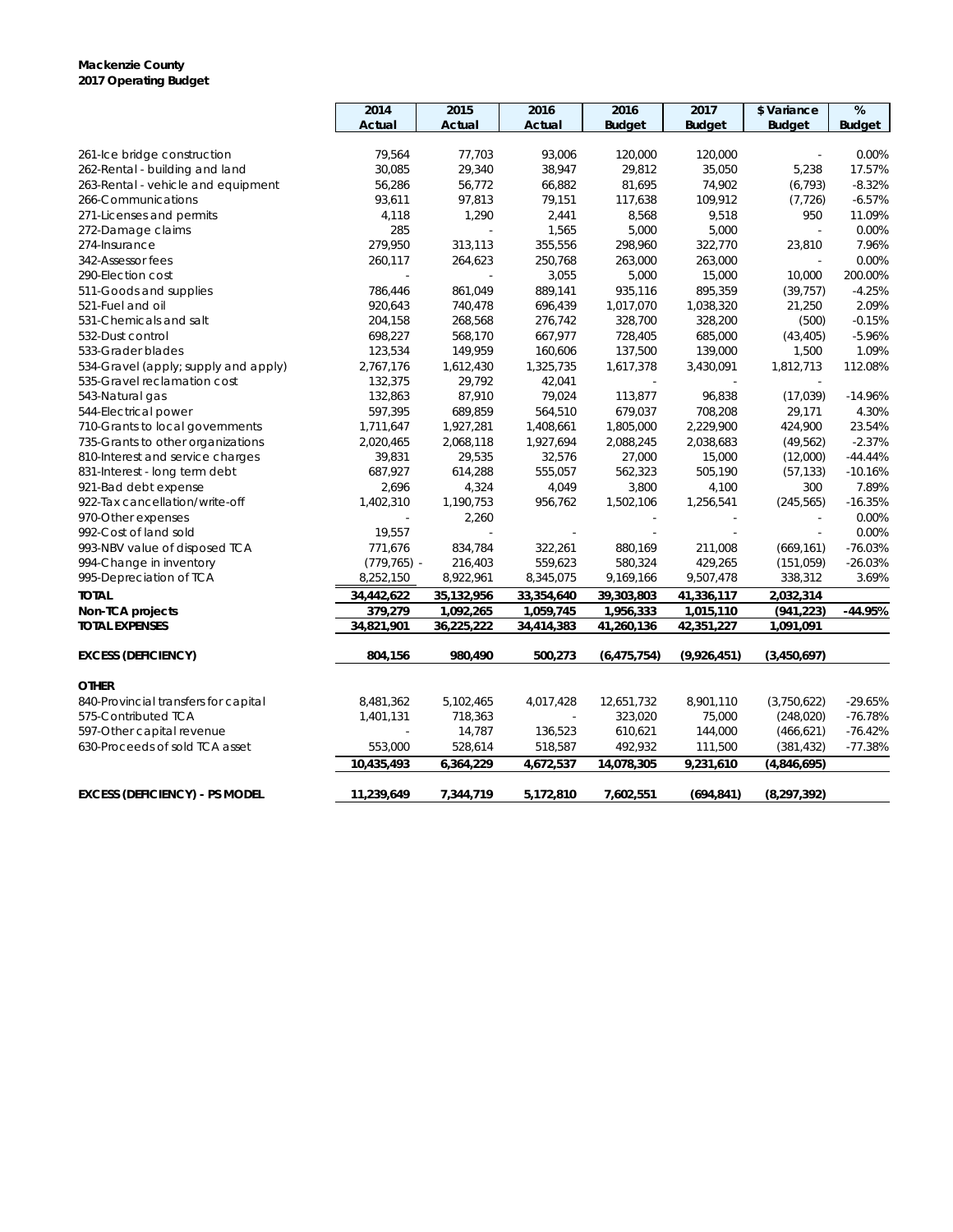#### **MACKENZIE COUNTY STATEMENT OF OPERATIONS - 2017 BUDGET (including depreciation of capital assets)**

|                                         | 2014 Actual    | 2015 Actual   |             |                | 2016 Actual 2016 Budget 2017 Budget \$Variance |             | %<br>Variance |
|-----------------------------------------|----------------|---------------|-------------|----------------|------------------------------------------------|-------------|---------------|
| <b>OPERATIONAL REVENUES</b>             |                |               |             |                |                                                |             |               |
| Property taxes                          | 33,960,244     | 35,309,092    | 33,688,005  | 33,953,691     | 30,898,166                                     | (3,055,525) | $-9.00%$      |
| <b>School requisitions</b>              | 6,306,111      | 6,635,781     | 6,838,317   | 6,836,582      | 6,519,210                                      | (317, 372)  | $-4.64%$      |
| Lodge requisitions                      | 490,719        | 788,108       | 852,083     | 852,083        | 563,157                                        | (288, 926)  | $-33.91%$     |
| Net property taxes                      | 27, 163, 414   | 27,885,203    | 25,997,605  | 26,265,026     | 23,815,799                                     | (2,449,227) |               |
| User fees and sales of goods            | 4,317,992      | 4,619,126     | 4,454,752   | 4,594,216      | 4,628,114                                      | 33,898      | 0.74%         |
| Government transfers                    | 1,867,856      | 1,501,319     | 1,390,555   | 1,302,914      | 1,214,214                                      | (88, 700)   | $-6.81%$      |
| Investment income (operating)           | 422,686        | 500,870       | 525,474     | 360,000        | 350,000                                        | (10,000)    | $-2.78%$      |
| Penalties and costs on taxes            | 444,838        | 1,057,962     | 1,453,394   | 1,288,413      | 1,390,000                                      | 101,587     | 7.88%         |
| Licenses, permits and fines             | 527,160        | 539,489       | 369,270     | 448,000        | 353,000                                        | (95,000)    | $-21.21%$     |
| Rentals                                 | 124,928        | 140,117       | 114,094     | 80,455         | 108,741                                        | 28,286      | 35.16%        |
| Insurance proceeds                      | 25,603         | 329,409       | 36,663      |                |                                                |             |               |
| Development levies                      | 112,359        | 47,870        | ÷.          | ÷,             | ä,                                             |             |               |
| Muncipal reserve revenue                | 60,132         | 92,428        | 81,789      | 50,000         | 30,000                                         | (20,000)    | $-40.00%$     |
| Sale of non-TCA equipment               | 76,982         | 8,061         |             |                | 87,500                                         | 87,500      |               |
| Other                                   | 482,106        | 501,684       | 491,062     | 447,640        | 314,600                                        | (133,040)   | $-29.72%$     |
| <b>Total operating revenues</b>         | 35,626,056     | 37,223,538    | 34,914,657  | 34,836,664     | 32,291,968                                     | (2,544,696) |               |
| <b>OPERATIONAL EXPENSES</b>             |                |               |             |                |                                                |             |               |
| Legislative                             | 616,185        | 543.500       | 647,301     | 796,640        | 795,451                                        | (1, 189)    | $-0.15%$      |
| Administration                          | 4,502,402      | 4,955,429     | 5.084.069   | 6,216,420      | 5,979,474                                      | (236, 946)  | $-3.81%$      |
| Grants to other governments             | 1,711,647      | 1,927,281     | 1,408,661   | 1,805,000      | 2,229,900                                      | 424,900     | 23.54%        |
| Protective services                     | 1,608,343      | 1,406,990     | 1,267,530   | 1,911,414      | 1,866,124                                      | (45, 290)   | $-2.37%$      |
| Transportation                          | 16,084,363     | 16,128,251    | 15,541,223  | 18,988,798     | 20,405,211                                     | 1,416,413   | 7.46%         |
| Water, sewer, solid waste disposal      | 4,846,137      | 4,793,168     | 4,575,949   | 5,137,888      | 5,135,794                                      | (2,094)     | $-0.04%$      |
| Public health and welfare (FCSS)        | 693,797        | 639,256       | 783,038     | 789,053        | 757,744                                        | (31, 309)   | $-3.97%$      |
| Planning, development                   | 1,054,417      | 1,072,553     | 1,297,244   | 1,881,868      | 1,211,750                                      | (670, 118)  | $-35.61%$     |
| Agriculture and Veterinary              | 1,315,747      | 1,397,583     | 1,161,288   | 1,387,379      | 1,568,160                                      | 180,781     | 13.03%        |
| Recreation and culture                  | 2,009,584      | 2,268,946     | 1,999,817   | 2,345,676      | 2,298,764                                      | (46, 912)   | $-2.00%$      |
| Non-TCA projects                        | 379,279        | 1,092,265     | 501,228     | 24,473         | 1,015,110                                      | 990,637     | 4047.90%      |
| <b>Total operating expenses</b>         | 34,821,901     | 36,225,222    | 34,267,348  | 41,284,609     | 43,263,482                                     | 1,978,873   |               |
| Excess (deficiency) before other        | 804,155        | 998,316       | 647,309     | (6, 447, 945)  | (10, 971, 514)                                 | (4,523,569) |               |
| <b>CAPITAL REVENUES</b>                 |                |               |             |                |                                                |             |               |
| Government transfers for capital        | 8,481,362      | 5,102,465     | 5,247,235   | 12,651,732     | 8,901,110                                      | (3,750,622) | $-29.65%$     |
| Other revenue for capital               | 1,401,131      | 733,150       | 136,523     | 933,641        | 219,000                                        | (714, 641)  | $-76.54%$     |
| Proceeds from sale of TCA assets        | 553,000        | 528,614       | 518,587     | 492,932        | 111,500                                        | (381, 432)  | $-77.38%$     |
|                                         | 10,435,493     | 6,364,229     | 5,902,345   | 14,078,305     | 9,231,610                                      | (4,846,695) |               |
| <b>EXCESS (DEFICIENCY) - PSAB Model</b> | 11,239,648     | 7,362,545     | 6,549,653   | 7,630,360      | (1,739,904)                                    | (9,370,264) |               |
| Convert to local government model       |                |               |             |                |                                                |             |               |
| Remove non-cash transactions            | 8,244,062      | 9,541,342     | 9,226,959   | 10,629,659     | 10,109,919                                     | (519, 740)  | $-4.89%$      |
| Remove revenue for capital projects     | (10, 435, 493) | (6, 364, 229) | (5,902,345) | (14, 078, 305) | (9,231,610)                                    | 4,846,695   | $-34.43%$     |
| Long term debt principle                | 2,090,929      | 1,669,369     | 1,578,512   | 1,578,512      | 1,575,519                                      | (2,993)     | $-0.19%$      |
| Transfers to/from reserves              | 6,907,287      | 8,820,289     | 8,245,756   | 2,455,393      | (2,437,115)                                    | (4,892,508) | $-199.26%$    |
| <b>EXCESS (DEFICIENCY) - LG Model</b>   | 50,000         | 50,000        | 50,000      | 147,809        | $\blacksquare$                                 | (147, 809)  |               |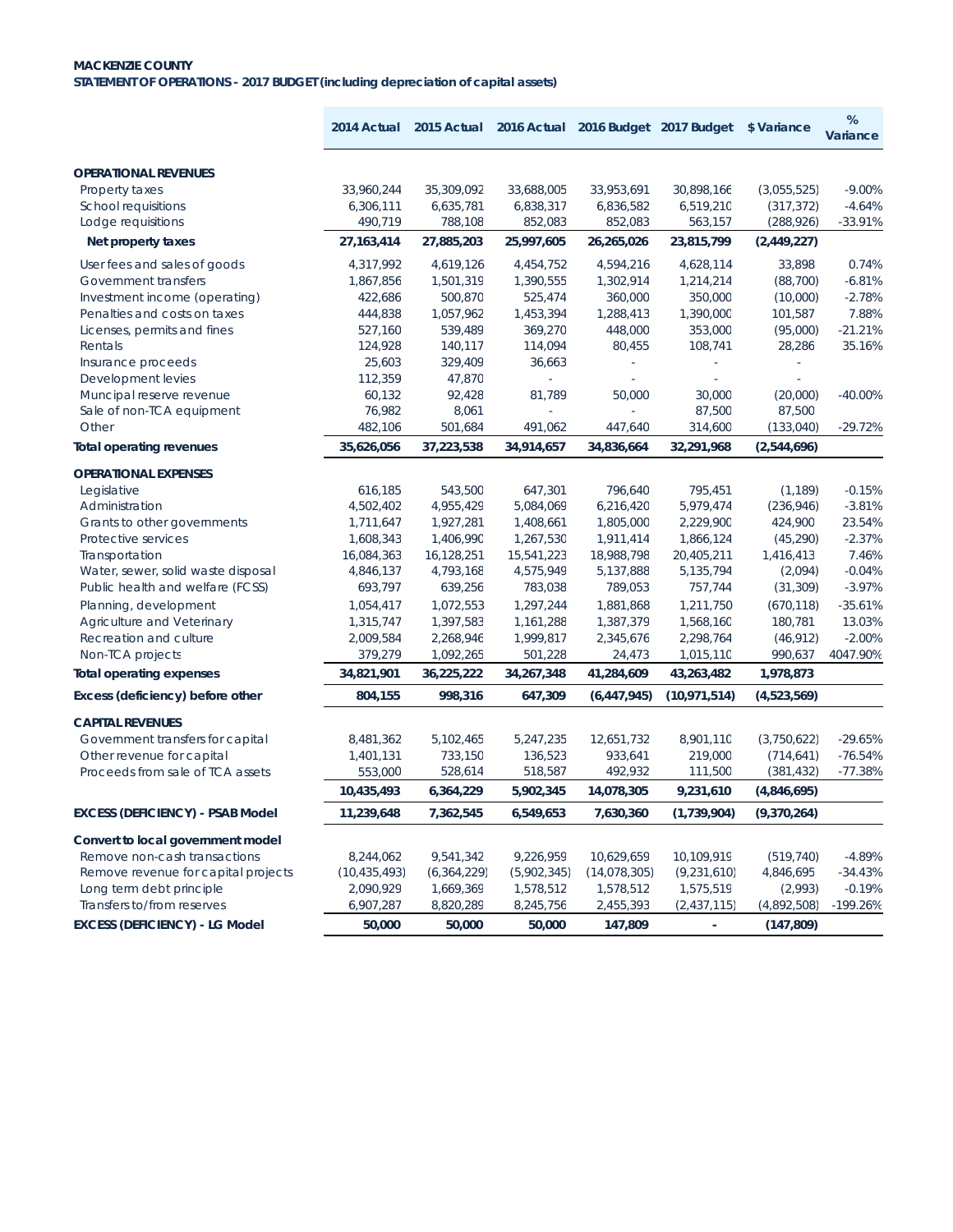#### **MACKENZIE COUNTY Non-TCA Projects 2017**

|        |            |                                                                                               | <b>External Funding</b> |                | Internal Funding  |  |                       |                                 |                   |                                              |             |           |                                       |
|--------|------------|-----------------------------------------------------------------------------------------------|-------------------------|----------------|-------------------|--|-----------------------|---------------------------------|-------------------|----------------------------------------------|-------------|-----------|---------------------------------------|
| Rating | Code       | <b>Project Description</b>                                                                    | 2017 Budget             | County<br>Cost | <b>FGTF Grant</b> |  | MSI Grant Other Grant | Other<br>Sources<br>(non-grant) | Municipal<br>levy | Restricted<br>Surplus<br>(previous<br>years) | RS-type     | Debenture | <b>NOTES</b>                          |
|        |            |                                                                                               |                         |                |                   |  |                       |                                 |                   |                                              |             |           |                                       |
|        | 7-12-30-02 | <b>Administration Department</b>                                                              | 21,000                  | 21,000         |                   |  |                       |                                 | 21,000            |                                              |             |           |                                       |
|        |            | Phase 3- Security & Access control                                                            |                         |                |                   |  |                       |                                 |                   |                                              |             |           | 1-11-17 mtg - \$11,300 added to budge |
|        | 7-12-30-05 | Information Technology Budget 2017                                                            | 62,700                  | 62,700         |                   |  |                       |                                 | 62,700            |                                              |             |           | Council meeting                       |
|        | 7-12-30-04 | Internet Security                                                                             | 10,000                  | 10,000         |                   |  |                       |                                 | 10,000            |                                              |             |           |                                       |
|        | 7-12-30-06 | Removal of MARA Admin Building                                                                | 80,000                  | 80,000         |                   |  |                       |                                 | 80,000            |                                              |             |           |                                       |
|        |            | Skype for Business<br>7-12-30-17 Zama Firesmart Program                                       | 169,400                 |                |                   |  | 169,400               |                                 |                   |                                              |             |           | MOTION 17-01-054                      |
|        |            | Total department 12                                                                           | 343,100                 | 173,700        |                   |  | 169,400               |                                 | 173,700           |                                              |             |           |                                       |
|        |            |                                                                                               |                         |                |                   |  |                       |                                 |                   |                                              |             |           |                                       |
|        |            | <b>Fire Department</b>                                                                        |                         |                |                   |  |                       |                                 |                   |                                              |             |           |                                       |
|        |            |                                                                                               |                         |                |                   |  |                       |                                 |                   |                                              |             |           |                                       |
|        |            | Total department 23                                                                           | $\sim$                  |                |                   |  |                       |                                 |                   |                                              |             |           |                                       |
|        |            |                                                                                               |                         |                |                   |  |                       |                                 |                   |                                              |             |           |                                       |
|        |            | <b>Transportation Department</b><br>7-32-30-15 ZA - Dust Control Oil                          | 97,610                  | 97,610         |                   |  |                       |                                 | 97,610            |                                              |             |           |                                       |
|        | 7-32-30-16 | LC - Goertzen's Sub Division Oil                                                              | 140,000                 | 140,000        |                   |  |                       |                                 | 140,000           |                                              |             |           |                                       |
|        |            | 7-32-30-18 HL South Road Oil Dust Control                                                     | 105,000                 | 105,000        |                   |  |                       |                                 | 105,000           |                                              |             |           |                                       |
|        | 7-32-30-19 | Rocky Lane Oil Dust Control                                                                   | 125,000                 | 125,000        |                   |  |                       |                                 | 125,000           |                                              |             |           | Added 1-11-17 Budget Council Meeting  |
|        | 7-32-30-20 | LC- Lakeside Estates-Oil Dust Control                                                         | 22,000                  | 22,000         |                   |  |                       |                                 | 22,000            |                                              |             |           |                                       |
|        |            | 7-32-30-21 LC - Blumenort Road West Oil Dust Control                                          | 60,000                  | 60,000         |                   |  |                       |                                 | 60,000            |                                              |             |           |                                       |
|        |            | Total department 32                                                                           | 549,610                 | 549,610        |                   |  |                       | $\sim$                          | 549,610           | $\sim$                                       |             | $\sim$    |                                       |
|        |            |                                                                                               |                         |                |                   |  |                       |                                 |                   |                                              |             |           |                                       |
|        |            | <b>Airport Department</b>                                                                     |                         |                |                   |  |                       |                                 |                   |                                              |             |           |                                       |
|        |            | 7-33-30-04   FV - Rename FV Airport to Wop May Memorial Airport<br><b>Total department 33</b> | 6,000<br>6,000          | 6,000<br>6,000 |                   |  |                       |                                 | 6,000<br>6,000    |                                              |             |           | Motion # 17-04-272                    |
|        |            |                                                                                               |                         |                |                   |  |                       |                                 |                   |                                              |             |           |                                       |
|        |            | Water Treatment & Distribution Department                                                     |                         |                |                   |  |                       |                                 |                   |                                              |             |           |                                       |
|        | 7-41-30-07 | FV/HL Rural Comprehensive Water Study                                                         | 20,000                  | 20,000         |                   |  |                       |                                 | 20,000            |                                              |             |           |                                       |
|        |            | Total department 41                                                                           | 20,000                  | 20,000         |                   |  |                       |                                 | 20,000            |                                              |             |           |                                       |
|        |            |                                                                                               |                         |                |                   |  |                       |                                 |                   |                                              |             |           |                                       |
|        |            | Sewer Disposal Department                                                                     |                         |                |                   |  |                       |                                 |                   |                                              |             |           |                                       |
|        |            | Total department 42                                                                           |                         |                |                   |  |                       |                                 |                   |                                              |             |           |                                       |
|        |            |                                                                                               |                         |                |                   |  |                       |                                 |                   |                                              |             |           |                                       |
|        |            | <b>Solid Waste Disposal</b>                                                                   |                         |                |                   |  |                       |                                 |                   |                                              |             |           |                                       |
|        |            | 7-43-30-04 Rocky Lane WTS Survey                                                              | 10,000                  | 10,000         |                   |  |                       |                                 | 10,000            |                                              |             |           |                                       |
|        |            | Total department 43                                                                           | 10,000                  | 10,000         |                   |  |                       |                                 | 10,000            | ÷                                            |             |           |                                       |
|        |            |                                                                                               |                         |                |                   |  |                       |                                 |                   |                                              |             |           |                                       |
|        |            | <b>Planning &amp; Development Department</b>                                                  |                         |                |                   |  |                       |                                 |                   |                                              |             |           |                                       |
|        |            | 7-61-30-10 Natural Disaster Mitigation Program                                                | 50,000                  | 50,000         |                   |  |                       |                                 |                   | 50,000                                       | <b>GCR</b>  |           |                                       |
|        |            | Total department 61                                                                           | 50,000                  | 50,000         |                   |  |                       |                                 | $\sim$            | 50,000                                       |             |           |                                       |
|        |            |                                                                                               |                         |                |                   |  |                       |                                 |                   |                                              |             |           |                                       |
|        | 7-71-30-14 | Recreatiion<br>LC- Ice Rink Foam Dividers                                                     | 2,500                   | 2,500          |                   |  |                       |                                 |                   | 2,500                                        | RR-C        |           |                                       |
|        |            | 7-71-30-15   LC- Sidewalk to Tennis Court                                                     | 4,400                   | 4,400          |                   |  |                       |                                 |                   | 4,400                                        | <b>GTOO</b> |           |                                       |
|        |            | Total department 71                                                                           | 6,900                   | 6,900          |                   |  |                       |                                 | $\sim$            | 6,900                                        |             | $\sim$    |                                       |
|        |            |                                                                                               |                         |                |                   |  |                       |                                 |                   |                                              |             |           |                                       |
|        |            | <b>Agricultural Services Department</b>                                                       |                         |                |                   |  |                       |                                 |                   |                                              |             |           |                                       |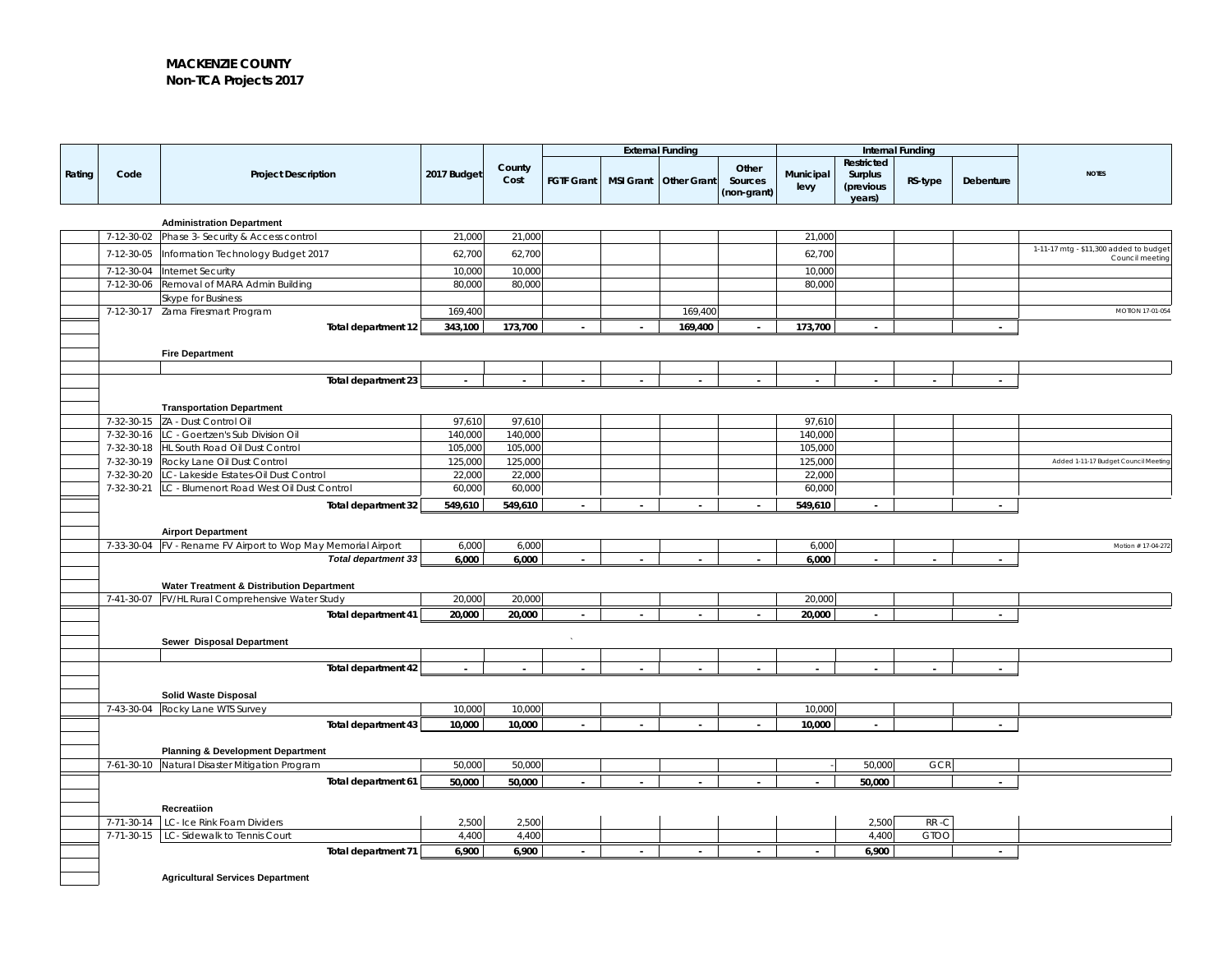|               |      |                                        |             |                |                   |                          | <b>External Funding</b> |                                 |                   |                                              | Internal Funding |           |                                                           |
|---------------|------|----------------------------------------|-------------|----------------|-------------------|--------------------------|-------------------------|---------------------------------|-------------------|----------------------------------------------|------------------|-----------|-----------------------------------------------------------|
| <b>Rating</b> | Code | <b>Project Description</b>             | 2017 Budget | County<br>Cost | <b>FGTF Grant</b> |                          | MSI Grant Other Grant   | Other<br>Sources<br>(non-grant) | Municipal<br>levy | Restricted<br>Surplus<br>(previous<br>years) | RS-type          | Debenture | <b>NOTES</b>                                              |
|               |      |                                        |             |                |                   |                          |                         |                                 |                   |                                              |                  |           |                                                           |
|               |      |                                        |             |                |                   |                          |                         |                                 |                   |                                              |                  |           |                                                           |
|               |      | Total department 63                    |             |                |                   | $\overline{\phantom{a}}$ |                         |                                 |                   |                                              |                  |           |                                                           |
|               |      |                                        |             |                |                   |                          |                         |                                 |                   |                                              |                  |           |                                                           |
|               |      | Parks & Playgrounds Department         |             |                |                   |                          |                         |                                 |                   |                                              |                  |           |                                                           |
|               |      | 7-72-30-02 Picnic Tables & Fire Pits   | 10,000      | 10,000         |                   |                          |                         |                                 | 10,000            |                                              |                  |           |                                                           |
|               |      | 7-72-30-11 LC - Shelters               | 4,500       |                |                   |                          |                         | 5,000                           |                   |                                              |                  |           | donation from Knelsen Sand & gravel motion #17-<br>04-277 |
|               |      | 7-72-30-12 Wadlin Lake Land Purchase   | 15,000      | 15,000         |                   |                          |                         |                                 | 15,000            |                                              |                  |           |                                                           |
|               |      | Total department 72                    | 29,500      | 25,000         |                   |                          |                         | 5,000                           | 25,000            |                                              |                  |           |                                                           |
|               |      |                                        |             |                |                   |                          |                         |                                 |                   |                                              |                  |           |                                                           |
|               |      | <b>TOTAL 2017 Non-Capital Projects</b> | 1,015,110   | 841,210        |                   |                          | 169,400                 | 5,000                           | 784,310           | 56,900                                       |                  |           |                                                           |

| \$5,162,158 | 1,015,110   | 174,400 | 841,210 | (S500) |
|-------------|-------------|---------|---------|--------|
|             | 681,510.00  |         |         |        |
|             | 333,600.00  |         |         |        |
|             |             |         |         |        |
|             | 125,000.00  |         |         |        |
|             | 11,300.00   |         |         |        |
|             | 136,300.00  |         |         |        |
|             | (50,000.00) |         |         |        |
|             | 86,300.00   |         |         |        |
|             |             |         |         |        |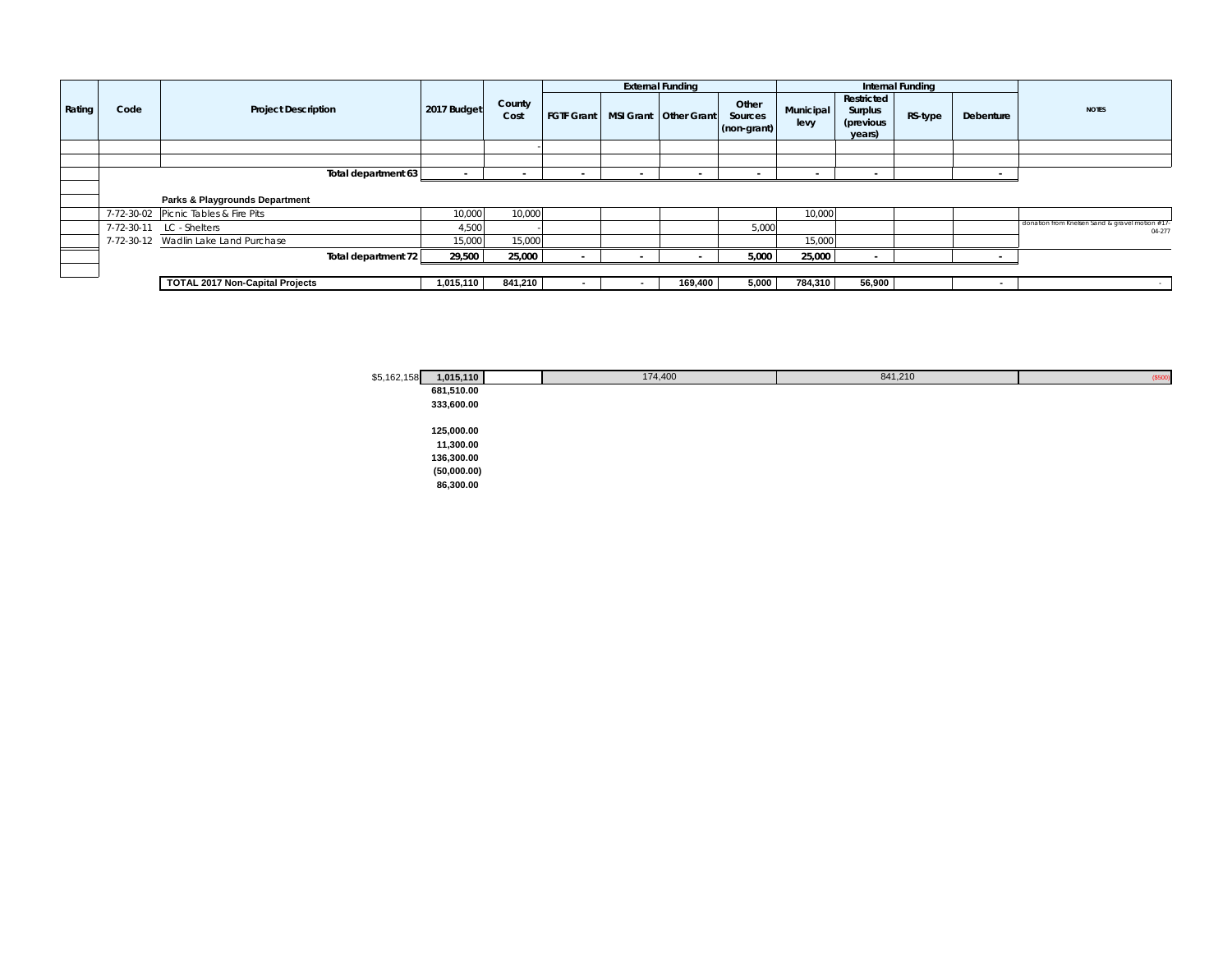# **Cash Flow Requirement**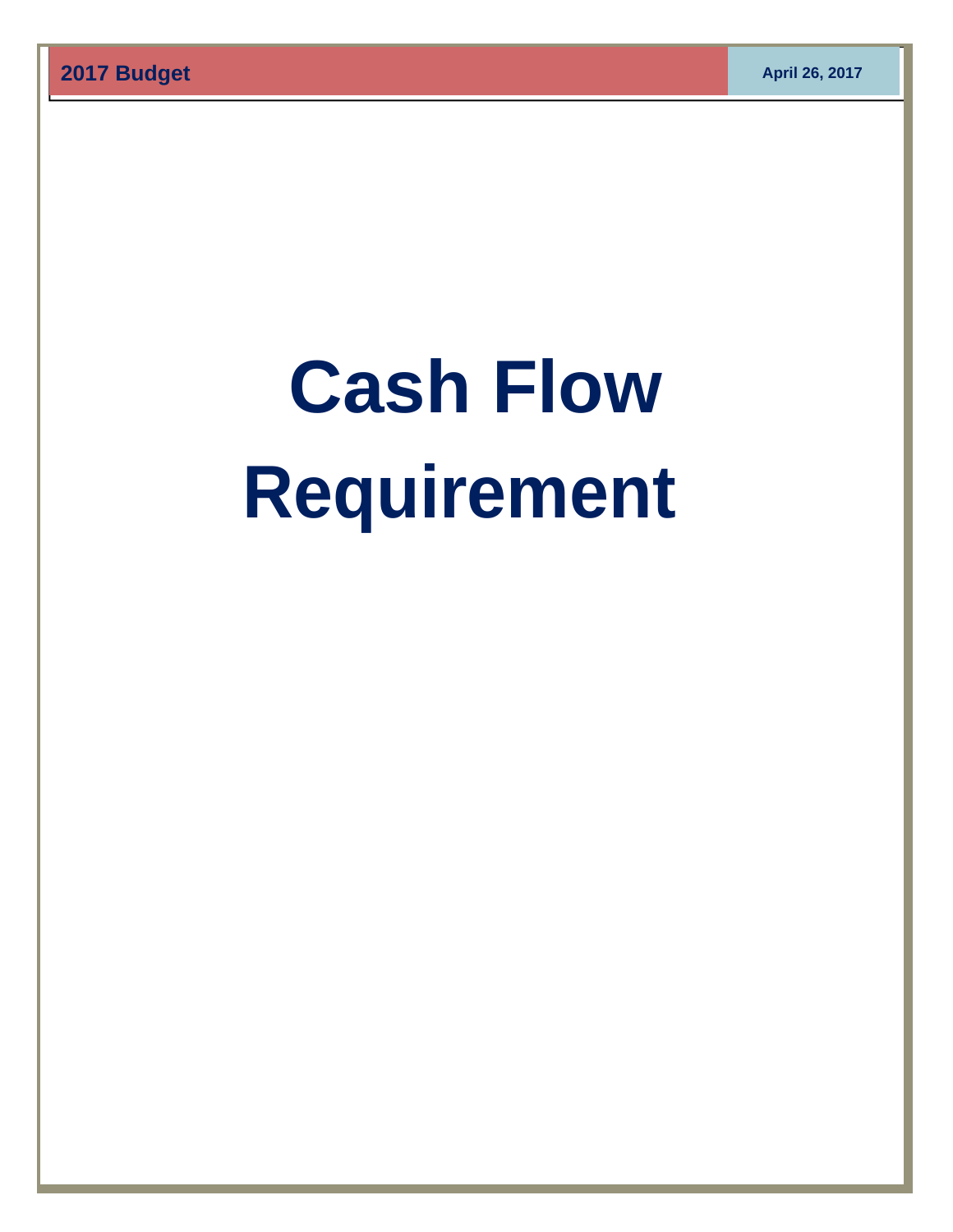# **Cash Flow Requirement:**

The Cash Flow Requirement schedule summarizes all of the County's cash requirements for the 2017 year, including operating, capital, borrowing, and municipal reserve transactions.

One of the key figures in this schedule is the amount of revenue that will be required to be raised by municipal levy, or property taxes, in order to fund the County's operating expenses.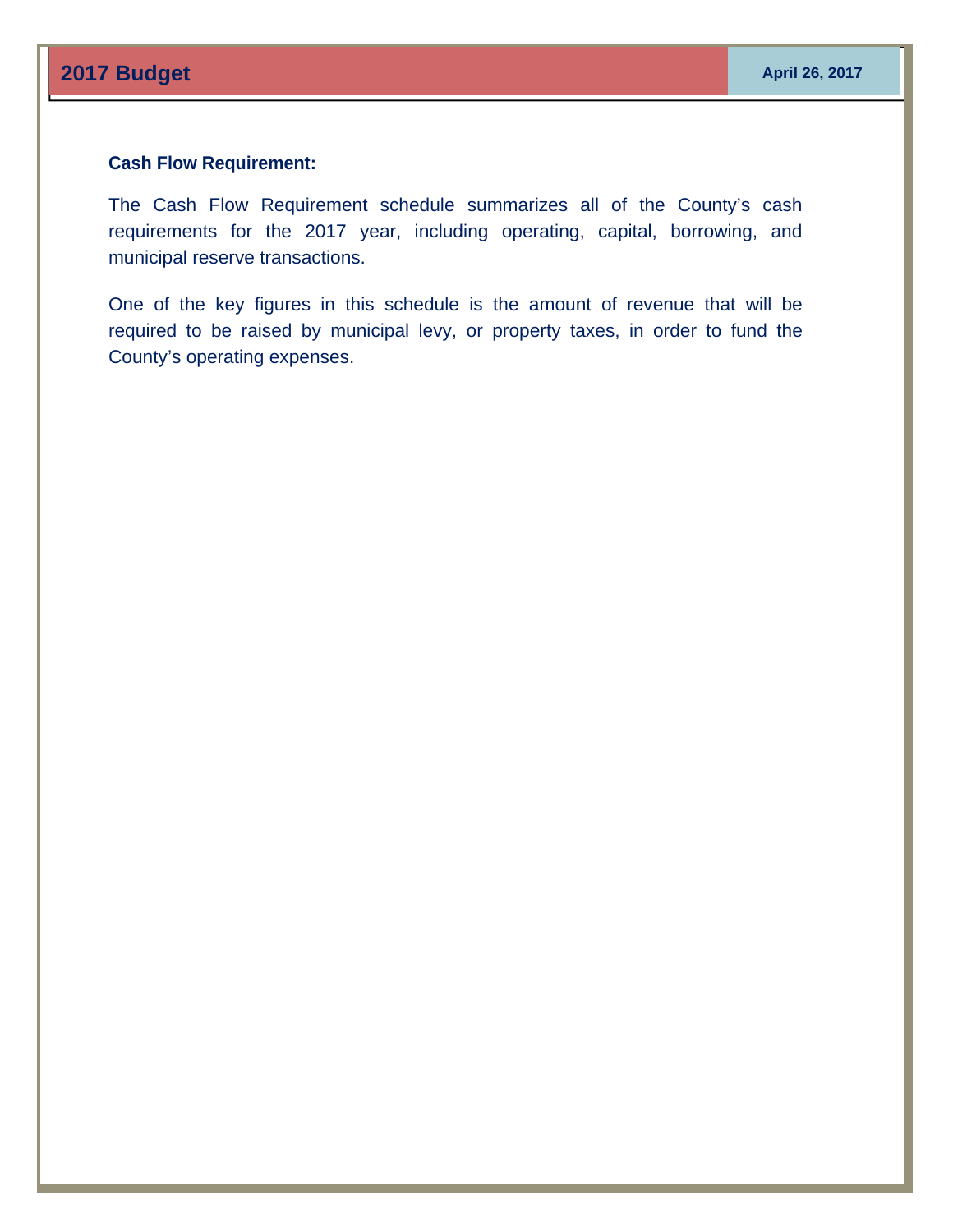#### **Mackenzie County 2017 BUDGET - Cash Requirement**

| 2017 BUDGET - Cash Requirement                                                                |               |          |                | Line#        |                     |
|-----------------------------------------------------------------------------------------------|---------------|----------|----------------|--------------|---------------------|
|                                                                                               | 2016 Budget   | % change | 2017 Budget    |              | Source              |
| <b>Operating Cash Requirements:</b>                                                           |               |          |                |              |                     |
| Operating Cost (excluding non-cash items and capital<br>debt interest expense)                | 28,032,518    | 9%       | 30,625,056     | (1)          | Schedule A-2        |
| 2017 Non-TCA                                                                                  | 1,569,288     | $-35%$   | 1,015,110      | (2)          |                     |
| 2016 Non-TCA Carry Forward - Additional Costs                                                 |               |          |                | (3)          | СF                  |
| Less: Other Operating Revenue (excluding municipal tax<br>levy)                               | (8,570,853)   | $-9%$    | (7, 773, 659)  | (4)          | Schedule A-1        |
| Anticipated draw from prior year accumulated surplus -<br>restricted (for Non-TCA projects)   | (799, 438)    | $-93%$   | (56,900)       | (6)          | Non-TCA             |
| Anticipated draw from prior year accumulated surplus -<br>restricted (for operating purposes) | (637, 794)    | $-99%$   | (9,250)        | (7)          | Gravel, Bursary     |
| Tax levy for operations                                                                       | 19,593,721    |          | 23,800,357     | (8)          | Add (1) to (7)      |
| Capital Cash Requirements:                                                                    |               |          |                |              |                     |
| 2017 TCA - New                                                                                | 5,334,743     | 54%      | 8,229,534      | (9)          | Schedule TCA        |
| 2016 TCA Carry Forward - Additional Costs                                                     | 20,605,369    | $-95%$   | 950,606        | (13)         | Schedule TCA CF     |
| Capital debt interest                                                                         | 562,323       | $-10%$   | 505,190        |              | (14) Schedule E     |
| Capital debt principal                                                                        | 1,578,512     | 0%       | 1,575,520      | (15)         | Schedule E          |
| Less:                                                                                         |               |          |                | (16)         |                     |
| Capital revenue - grants                                                                      | (12,635,212)  | $-20%$   | (10, 105, 905) | (17)         | Schedule B          |
| Other capital revenue (community, developers'<br>contributions; contributed assets)           | (673,020)     | $-97%$   | (20,000)       | (18)         |                     |
| Proceeds on disposal of assets                                                                | (492, 932)    | $-77%$   | (111,500)      | (19)         | Schedule D          |
| Insurance Proceeds                                                                            | (114, 475)    | $-34%$   | (75,000)       | (20)         |                     |
| Proceeds from new debentures                                                                  | (3,000,000)   | $-60%$   | (1,200,000)    | (21)         | Schedule E          |
| Contribution from prior year accumulated surplus                                              | (8, 152, 725) | $-81%$   | (1,570,961)    | (22)         | <b>TCA</b>          |
| Tax levy for capital                                                                          | 3,012,583     | $-160%$  | (1,822,516)    | (23)<br>(24) |                     |
| Minimum Tax Levy                                                                              | 22,606,304    | -3%      | 21,977,841     | (25)         |                     |
| Municipal Tax Revenue                                                                         | (26,093,529)  | $-9%$    | (23, 798, 944) | (26)         | Summary             |
| Deficit/(Surplus)                                                                             | (3,487,225)   | $-48%$   | (1,821,103)    | (27)         |                     |
| <b>Future Financial Plans:</b>                                                                |               |          |                |              |                     |
| Contributions to Reserves as per Policies (Mininums)                                          | 3,487,225     | $-4%$    | 3,335,000      | (28)         | Schedule F          |
| Contributions to Reserves                                                                     |               |          |                | (29)         |                     |
| Tax levy for future financial plans                                                           | 3,487,225     | -4%      | 3,335,000      | (30)         |                     |
| <b>Total Tax Levy</b>                                                                         | 26,093,529    | $-3%$    | 25,312,841     |              | $(31)$ Note 1       |
| Net budgeted cash draw on accumulated surplus<br>accounts                                     | (6, 102, 732) | $-128%$  | 1,697,889      | (32)         | $(6)+(7)+(22)+(30)$ |
| OTHER:                                                                                        |               |          |                |              |                     |
| Restricted surplus (reserves), beginning of year                                              | 27,261,055    |          | 21,158,323     | (33)         |                     |
| Restricted surplus (reserves), ending of year                                                 | 21,158,323    |          | 22,856,212     | (34)         |                     |
| Changes in restricted surplus (reserves) per Motions                                          |               |          |                |              |                     |
| Restricted surplus (reserves), ending of year, revised                                        | 21,158,323    |          | 22,856,212     | (35)         |                     |
| Total budgeted operating and capital costs (excluding<br>non-cash items)                      | 37,077,384    |          | 41,950,410     | (36)         |                     |

#### **Notes:**

1: 2017 projected municipal tax revenue is \$23,798,944. This calculation is based on 2016 Tax Rate Bylaw.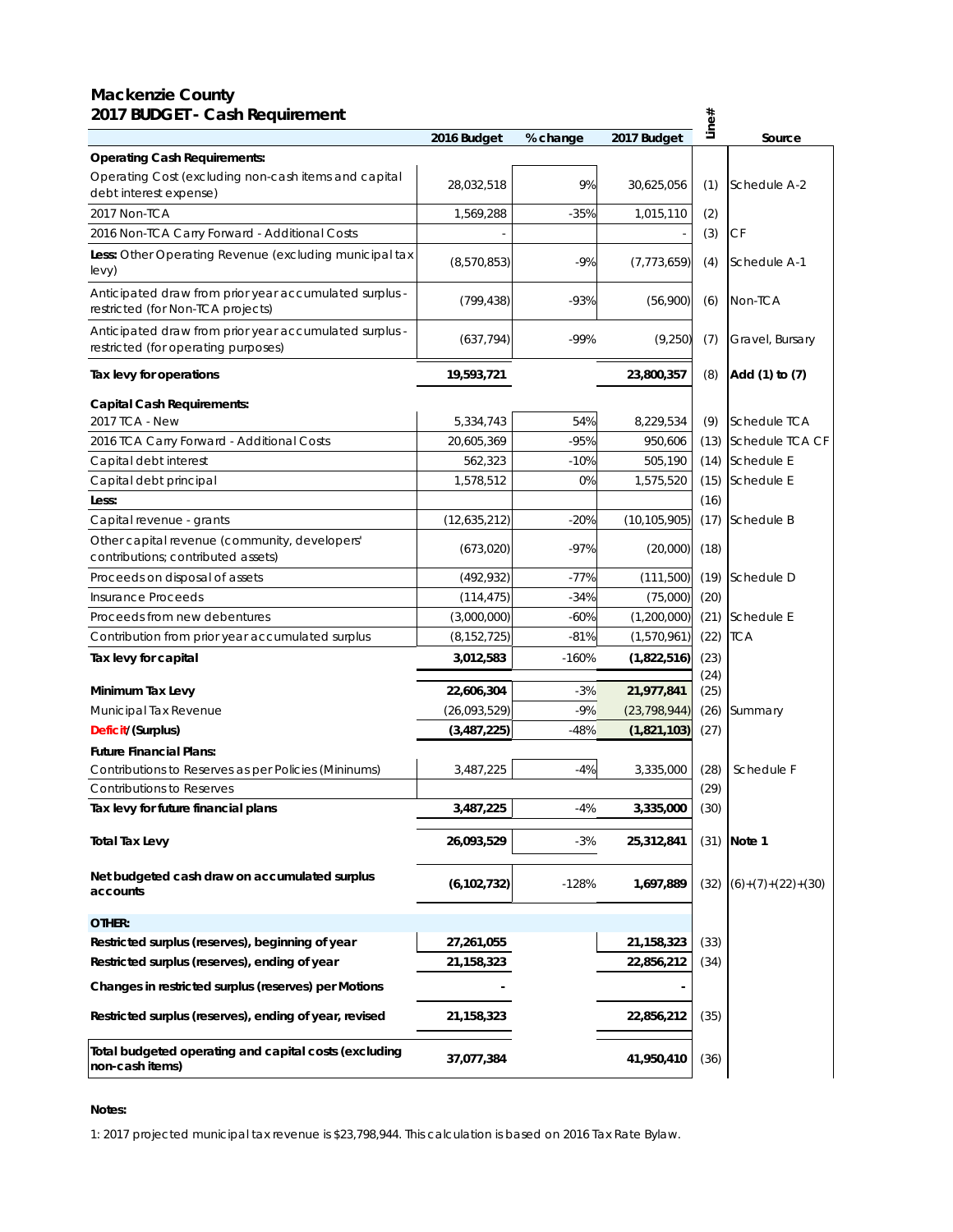#### **Mackenzie County Schedules A-1 & A-2**

#### **2017 Budget**

**Schedules of Operating Revenues and General Operating Expenses**

|                                                                                                                                | Legislative and<br>Administration | Protective<br><b>Services</b> | Transportation<br>and <b>Airport</b> | <b>Utilities</b> | Planning &<br>Development | Agricultural &<br>Veterinary | <b>Recreation &amp;</b><br>Cultural | 2017          |  |
|--------------------------------------------------------------------------------------------------------------------------------|-----------------------------------|-------------------------------|--------------------------------------|------------------|---------------------------|------------------------------|-------------------------------------|---------------|--|
|                                                                                                                                | $11 + 12$                         | $23 + 25 + 26$                | $32 + 33$                            | $41 + 42 + 43$   | $61 + 66$                 | $63 + 64$                    | $51 + 71 + 72 +$<br>$73 + 74$       | <b>Budget</b> |  |
|                                                                                                                                |                                   |                               |                                      |                  |                           |                              |                                     | 6.00          |  |
| Schedule A-1: Operating Revenues (excluding municipal taxes, and excluding school and lodge requisitions)                      |                                   |                               |                                      |                  |                           |                              |                                     |               |  |
| 420-Sales of goods and services                                                                                                | 32,000                            | 110,000                       | 115,000                              | 139,150          | 118,000                   | 2,835                        | 97,700                              | 614,685       |  |
| 421-Sale of water - metered                                                                                                    |                                   |                               |                                      | 3,090,054        |                           |                              |                                     | 3,090,054     |  |
| 422-Sale of water - bulk                                                                                                       |                                   |                               |                                      | 923,375          |                           |                              |                                     | 923,375       |  |
| 424-Sale of land                                                                                                               | $\sim$                            |                               | $\sim$                               | $\sim$           | $\overline{\phantom{a}}$  | $\sim$                       | $\sim$                              | $\sim$        |  |
| Sale of Goods & Services                                                                                                       | 32,000                            | 110,000                       | 115,000                              | 4,152,579        | 118,000                   | 2,835                        | 97,700                              | 4,628,114     |  |
| 550-Interest revenue                                                                                                           | 350,000                           |                               |                                      |                  |                           | $\sim$                       |                                     | 350,000       |  |
| Interest Revenue                                                                                                               | 350,000                           | $\sim$                        | $\sim$                               |                  | $\mathcal{L}$             | $\sim$                       | $\omega$                            | 350,000       |  |
| 840-Provincial grants                                                                                                          |                                   |                               |                                      |                  |                           | 183,359                      | 298,682                             | 482,041       |  |
| Provincial Grants - operating                                                                                                  |                                   | $\sim$                        | $\sim$                               | ÷.               | $\sim$                    | 183,359                      | 298,682                             | 482,041       |  |
| 510-Penalties on taxes                                                                                                         | 1,390,000                         |                               | $\sim$                               | ÷.               | $\sim$                    | ÷,                           | $\mathcal{L}$                       | 1,390,000     |  |
| 511-Penalties of AR and utilities                                                                                              |                                   |                               |                                      | 45,000           |                           |                              |                                     | 45,000        |  |
| 520-Licenses and permits                                                                                                       |                                   | 1,000                         | 3,000                                | $\sim$           | 30,000                    |                              |                                     | 34,000        |  |
| 124-Frontage                                                                                                                   |                                   |                               | 95,063                               | 22,100           | $\sim$                    |                              | $\sim$                              | 117,163       |  |
| 521-Offsite levy                                                                                                               |                                   |                               |                                      |                  |                           |                              |                                     |               |  |
| 522-Municipal reserve revenue                                                                                                  |                                   |                               |                                      |                  | 30,000                    |                              |                                     | 30,000        |  |
| 526-Safety code permits                                                                                                        |                                   |                               |                                      |                  | 225,000                   |                              |                                     | 225,000       |  |
| 525-Subdivision fees                                                                                                           |                                   |                               |                                      |                  | 35,000                    |                              |                                     | 35,000        |  |
| 530-Fines                                                                                                                      |                                   | 50,000                        |                                      |                  | $\sim$                    |                              |                                     | 50,000        |  |
| 531-Safety code fees                                                                                                           |                                   |                               |                                      |                  | 9,000                     |                              |                                     | 9,000         |  |
| 551-Market value changes                                                                                                       | $\overline{\phantom{a}}$          |                               |                                      |                  | $\mathcal{L}$             |                              |                                     |               |  |
| 560-Rental and lease revenue                                                                                                   | 33,907                            | 21,927                        | 37,407                               |                  | 1,542                     | 13,958                       |                                     | 108,741       |  |
| 570-Insurance proceeds                                                                                                         | $\sim$                            |                               |                                      |                  |                           |                              |                                     | $\sim$        |  |
| 592-Well drilling revenue                                                                                                      | 15,000                            |                               |                                      |                  |                           |                              | $\overline{\phantom{a}}$            | 15,000        |  |
| 597-Other revenue                                                                                                              | 4,000                             |                               | 140,000                              |                  |                           |                              | 5,000                               | 149,000       |  |
| 598-Community aggregate levy                                                                                                   | 80,000                            |                               |                                      |                  |                           | $\sim$                       | $\sim$                              | 80,000        |  |
| 630-Sale of non-TCA equipment                                                                                                  |                                   |                               |                                      |                  |                           |                              | $\sim$                              |               |  |
| 790-Tradeshow Revenues                                                                                                         |                                   |                               |                                      |                  |                           | 25,600                       |                                     | 25,600        |  |
| 890-Gain (Loss) Penny Rounding                                                                                                 |                                   |                               |                                      |                  |                           |                              |                                     |               |  |
| 990-Over/under tax collections                                                                                                 |                                   |                               |                                      |                  | $\overline{\phantom{a}}$  | $\overline{\phantom{a}}$     | $\overline{\phantom{a}}$            | $\sim$        |  |
| Other Revenue including frontage                                                                                               | 1,522,907                         | 72,927                        | 275,470                              | 67,100           | 330,542                   | 39,558                       | 5,000                               | 2,313,504     |  |
| <b>TOTAL REVENUE</b>                                                                                                           | 1,904,907                         | 182,927                       | 390,470                              | 4,219,679        | 448,542                   | 225,752                      | 401,382                             | 7,773,659     |  |
| Schedule A-2: General Operating Expenses (excluding school and lodge requisitions, and excluding debenture principal payments) |                                   |                               |                                      |                  |                           |                              |                                     |               |  |
| 110-Wages and salaries                                                                                                         | 2,016,444                         | 356,052                       | 2,831,031                            | 951,849          | 650,692                   | 211,788                      | 281,045                             | 7,298,901     |  |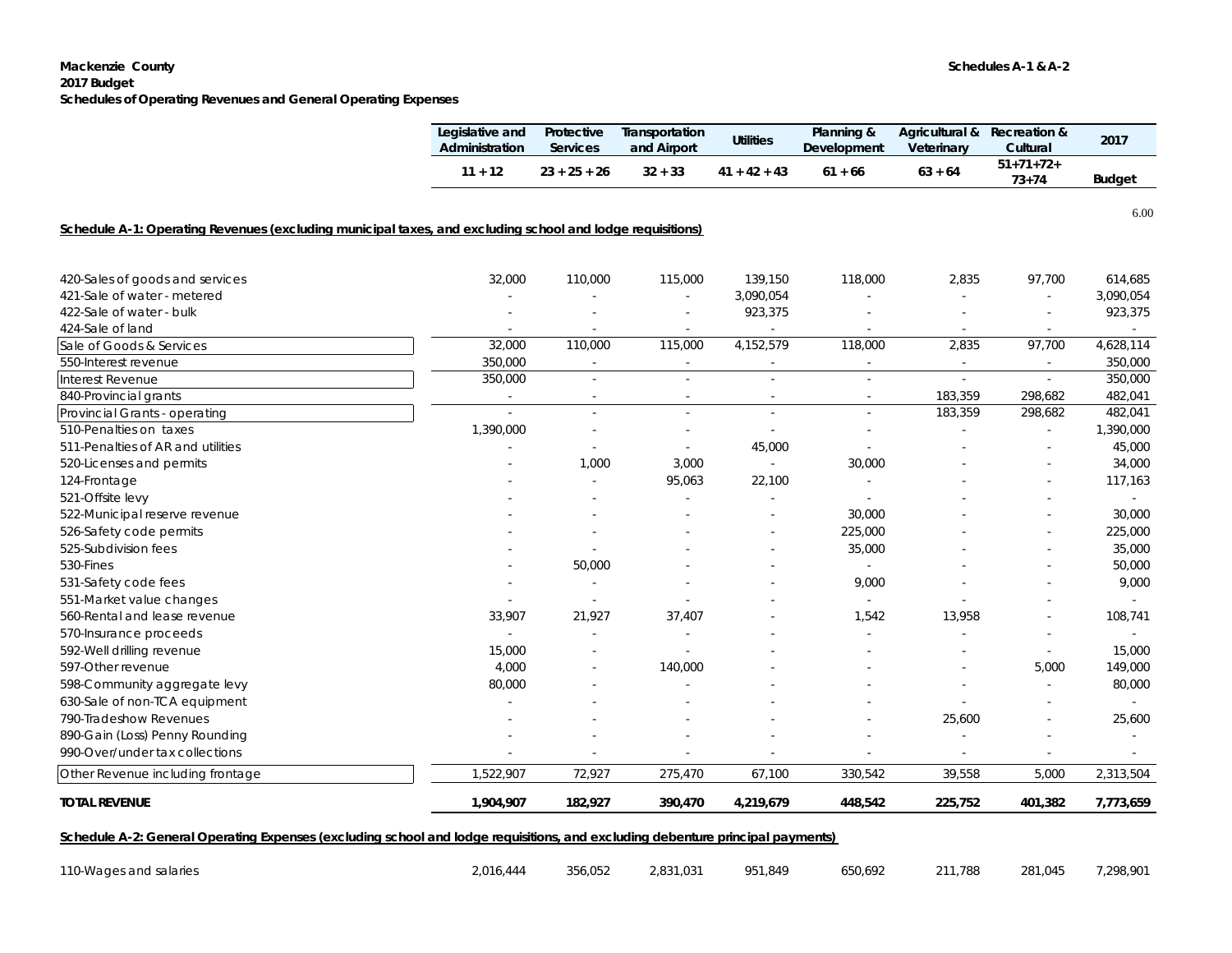| 132-Benefits                                             | 443,519   | 82,337                   | 554,753                  | 192,040                  | 146,703                  | 42,619                   | 50,090                   | 1,512,061 |
|----------------------------------------------------------|-----------|--------------------------|--------------------------|--------------------------|--------------------------|--------------------------|--------------------------|-----------|
| 136-WCB contributions                                    | 14,805    | 2,849                    | 22,786                   | 7,846                    | 5,099                    | 1,694                    | 2,283                    | 57,362    |
| 150-Isolation cost                                       | 20,160    | $\blacksquare$           | 33,120                   | 28,800                   | $\omega$                 | $\sim$                   | 4,320                    | 86,400    |
| 151-Honoraria                                            | 454,400   | 153,000                  | $\sim$                   | $\sim$                   | 27,200                   | 19,000                   | $\overline{\phantom{a}}$ | 653,600   |
| Wages & Salaries, Benefits, WCB, Recruiting, Honorariums | 2,949,328 | 594,238                  | 3,441,690                | 1,180,535                | 829,694                  | 275,101                  | 337,738                  | 9,608,324 |
| 142-Recruiting                                           | 15,000    | $\sim$                   | $\sim$                   | ÷                        | $\overline{\phantom{a}}$ | $\sim$                   | $\omega$                 | 15,000    |
| 211-Travel and subsistence                               | 245,689   | 36,900                   | 27,850                   | 26,800                   | 20,200                   | 28,115                   | 8,200                    | 393,754   |
| 212-Promotional expense                                  | 18,500    | $\sim$                   | $\sim$                   |                          | 2,000                    | 35,000                   | 27,000                   | 82,500    |
| 214-Memberships & conference fees                        | 109,106   | 5,445                    | 6,775                    | 3,520                    | 7,440                    | 6,000                    | 14,350                   | 152,636   |
| 215-Freight                                              | 10,416    | 3,150                    | 40,898                   | 64,177                   | 1,575                    |                          | 1,050                    | 121,266   |
| 216-Postage                                              | 43,150    | $\sim$                   | $\sim$                   | $\sim$                   | $\sim$                   | $\sim$                   | $\omega$                 | 43,150    |
| 217-Telephone                                            | 55,830    | 35,520                   | 18,690                   | 20,580                   | 2,280                    | 1,380                    | 720                      | 135,000   |
| 221-Advertising                                          | 25,000    | 4,000                    | 5,000                    | 5,000                    | 19,500                   | 1,500                    | 9,270                    | 69,270    |
| 223-Subscriptions and publications                       | 4,300     | 3,100                    | 4,384                    |                          | 200                      |                          | $\sim$                   | 11,984    |
| 231-Audit fee                                            | 81,800    |                          | $\sim$                   |                          | $\sim$                   |                          |                          | 81,800    |
| 232-Legal fee                                            | 65,000    | $\overline{\phantom{a}}$ | 5,000                    | $\overline{\phantom{a}}$ | $\overline{\phantom{a}}$ |                          | $\overline{\phantom{a}}$ | 70,000    |
| 233-Engineering consulting                               | 228       | $\blacksquare$           | 65,000                   | 32,000                   | 15,000                   | 20,000                   | 1,000                    | 133,228   |
| 235-Professional fee                                     | 207,650   | 152,886                  | 233,380                  | 730,633                  | 198,500                  | 149,200                  | 88,305                   | 1,760,554 |
| 236-Enhanced policing fee                                |           | 300,520                  | $\sim$                   |                          | $\omega$                 |                          | $\omega$                 | 300,520   |
| 239-Training and education                               | 15,659    | 121,280                  | 9,050                    | 10,000                   | 10,000                   | 1,250                    | 2,200                    | 169,439   |
| 242-Computer programming                                 | 81,200    | $\omega$                 | $\sim$                   |                          | 25,250                   |                          | $\sim$                   | 106,450   |
| 251-Repair & maintenance - bridges                       | $\sim$    | $\omega$                 | 590,500                  | $\overline{\phantom{a}}$ | ÷,                       | $\overline{\phantom{a}}$ | ÷,                       | 590,500   |
| 252-Repair & maintenance - buildings                     | 88,650    | 19,400                   | 29,850                   | 25,300                   |                          | 5,000                    | 2,500                    | 170,700   |
| 253-Repair & maintenance - equipment                     | 4,850     | 44,900                   | 245,250                  | 69,100                   | $\overline{\phantom{a}}$ | 3,000                    | 10,750                   | 377,850   |
| 255-Repair & maintenance - vehicles                      | 6,000     | 9,540                    | 49,650                   | 8,000                    | 1,500                    | 4,000                    | 9,250                    | 87,940    |
| 258-Contract graders                                     |           | $\sim$                   | 155,840                  |                          | $\sim$                   |                          |                          | 155,840   |
| 259-Repair & maintenance - structural                    | 2,500     | 1,500                    | 1,257,094                | 169,850                  | $\overline{\phantom{a}}$ | 657,135                  | 78,880                   | 2,166,959 |
| 261-Ice bridge construction                              |           | $\overline{\phantom{a}}$ | 120,000                  |                          |                          |                          |                          | 120,000   |
| 262-Rental - building and land                           | 1,200     | $\sim$                   | 32,400                   | 1,450                    |                          | $\sim$                   |                          | 35,050    |
| 263-Rental - vehicle and equipment                       | 28,052    | $\overline{\phantom{a}}$ | 40,000                   | 1,500                    |                          | 5,350                    | $\overline{\phantom{a}}$ | 74,902    |
| 266-Communications                                       | 64,954    | 32,478                   | 9,980                    | 1,500                    |                          | $\sim$                   | 1,000                    | 109,912   |
| 271-Licenses and permits                                 |           | 2,000                    | 4,300                    | 2,218                    |                          | $\overline{\phantom{a}}$ | 1,000                    | 9,518     |
| 272-Damage claims                                        | 2,500     | $\sim$                   | 2,500                    | $\sim$                   |                          |                          | $\overline{\phantom{a}}$ | 5,000     |
| 273-Taxes                                                |           |                          | $\sim$                   | $\sim$                   |                          |                          |                          | $\sim$    |
| 274-Insurance                                            | 71,500    | 38,400                   | 102,000                  | 90,520                   | 2,650                    | 8,100                    | 9,600                    | 322,770   |
| 342-Assessor fees                                        | 263,000   | $\overline{\phantom{a}}$ | $\overline{\phantom{a}}$ | $\sim$                   | $\blacksquare$           | $\sim$                   | $\sim$                   | 263,000   |
| 290-Election cost                                        | 15,000    |                          |                          |                          |                          |                          |                          | 15,000    |
| Contracted and General Services                          | 1,526,734 | 811,019                  | 3,055,391                | 1,262,148                | 306,095                  | 925,030                  | 265,075                  | 8,151,492 |
| 511-Goods and supplies                                   | 115,800   | 195,919                  | 380,630                  | 147,400                  | 8,000                    | 4,650                    | 42,960                   | 895,359   |
| 521-Fuel and oil                                         | 25,463    | 52,500                   | 887,250                  | 37,585                   | 8,400                    | 10,500                   | 16,622                   | 1,038,320 |
| 531-Chemicals and salt                                   |           |                          | 130,900                  | 122,300                  |                          | 75,000                   | $\sim$                   | 328,200   |
| 532-Dust control                                         |           |                          | 685,000                  |                          |                          |                          |                          | 685,000   |
| 533-Grader blades                                        |           |                          | 139,000                  |                          |                          |                          |                          | 139,000   |
| 534-Gravel (apply; supply and apply)                     |           |                          | 3,430,091                |                          |                          |                          |                          | 3,430,091 |
| 535-Gravel reclamation cost                              |           | $\overline{\phantom{a}}$ |                          |                          |                          |                          | ÷,                       |           |
| 994-Change in inventory                                  |           |                          | 429,265                  |                          |                          |                          |                          | 429,265   |
| Materials & Supplies, Fuel & Oil, Chemicals & Salt       | 141,263   | 248,419                  | 6,082,136                | 307,285                  | 16,400                   | 90,150                   | 59,582                   | 6,945,235 |
| 543-Natural gas                                          | 15,225    | 9,975                    | 14,878                   | 52,830                   |                          |                          | 3,930                    | 96,838    |
| 544-Electrical power                                     | 105,178   | 15,225                   | 261,587                  | 326,218                  | $\overline{\phantom{a}}$ | $\overline{\phantom{a}}$ | $\sim$                   | 708,208   |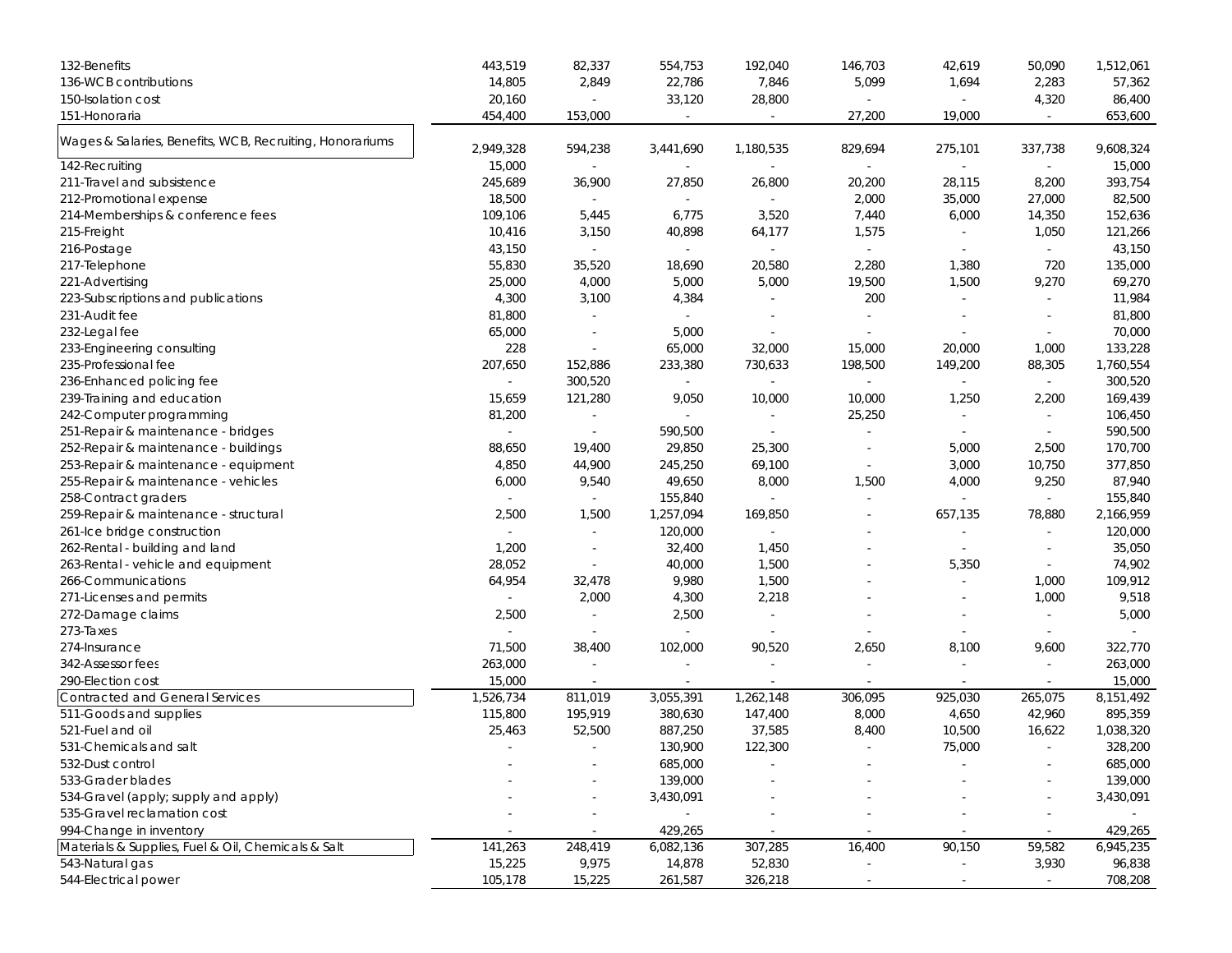| Utilities (Gas, Power)                                  | 120,403   | 25,200    | 276,465    | 379,048   |                          |           | 3,930                    | 805,046    |
|---------------------------------------------------------|-----------|-----------|------------|-----------|--------------------------|-----------|--------------------------|------------|
| 710-Grants to local governments                         | 2,224,900 | 5,000     |            |           |                          |           |                          | 2,229,900  |
| Grants to local governments                             | 2,224,900 | 5,000     | ÷.         | $\sim$    |                          |           | $\sim$                   | 2,229,900  |
| 735-Grants to other organizations                       |           | $\sim$    |            |           | $\overline{\phantom{a}}$ | 127,000   | 1,911,683                | 2,038,683  |
| Grants to other organizations                           | $\sim$    | ÷.        |            |           | ÷                        | 127,000   | 1.911.683                | 2,038,683  |
| 831-Interest - long term debt                           | 37,393    |           | 381,613    | 86,184    |                          |           |                          | 505,190    |
| Capital debt interest                                   | 37,393    |           | 381,613    | 86,184    | ÷.                       |           | ÷.                       | 505,190    |
| 993-NBV value of disposed TCA                           | 39,429    | 6,922     | 117,306    | 5,519     |                          |           | 4,000                    | 173,176    |
| 992-Cost of land sold                                   |           |           |            |           |                          |           | $\sim$                   |            |
| Net Book Value of disposed TCA                          | 39,429    | 6,922     | 117,306    | 5,519     |                          |           | 4,000                    | 173,176    |
| 995-Depreciation of TCA                                 | 350,237   | 173,826   | 6,495,000  | 1,882,975 | 9,561                    | 150,879   | 445,000                  | 9,507,478  |
| Amortization                                            | 350,237   | 173,826   | 6,495,000  | 1,882,975 | 9,561                    | 150,879   | 445,000                  | 9,507,478  |
| 810-Interest and service charges                        | 15,000    |           |            |           |                          |           |                          | 15,000     |
| 921-Bad debt expense                                    | 500       | 1,500     |            | 2,100     |                          |           |                          | 4,100      |
| 800-Emergency Expenses                                  |           |           |            |           |                          |           |                          | $\sim$     |
| 922-Tax cancellation/write-off                          | 1,256,541 |           |            |           |                          |           |                          | 1,256,541  |
| Other                                                   | 1,272,041 | 1,500     |            | 2,100     |                          |           |                          | 1,275,641  |
| <b>TOTAL OPERATING EXPENSES</b>                         | 8,661,728 | 1,866,124 | 19,849,601 | 5,105,794 | 1,161,750                | 1,568,160 | 3,027,008                | 41,240,165 |
| Non-TCA projects                                        | 343,100   |           | 555,610    | 30,000    | 50,000                   |           | 36,400                   | 1,015,110  |
| <b>TOTAL EXPENSES</b>                                   | 9,004,828 | 1,866,124 | 20,405,211 | 5,135,794 | 1,211,750                | 1,568,160 | 3,063,408                | 42,255,275 |
| Less:                                                   |           |           |            |           |                          |           |                          |            |
| Non-cash items included in the above:                   |           |           |            |           |                          |           |                          |            |
| Estimated gravel inventory change at Year End 2014      |           |           | 429,265    |           |                          |           |                          | 429,265    |
| Net Book Value of disposed TCA                          | 39,429    | 6,922     | 117.306    | 5,519     |                          |           | 4,000                    | 173,176    |
| Amortization                                            | 350,237   | 173,826   | 6,495,000  | 1,882,975 | 9,561                    | 150,879   | 445,000                  | 9,507,478  |
| Capital debt interest                                   | 37,393    |           | 381,613    | 86,184    | $\sim$                   |           | $\overline{\phantom{a}}$ | 505,190    |
| Total operational expenses excluding non-cash items and |           |           |            |           |                          |           |                          |            |
| capital debt interest                                   | 8,234,669 | 1,685,376 | 12,426,417 | 3,131,116 | 1,152,189                | 1,417,281 | 2,578,008                | 30,625,056 |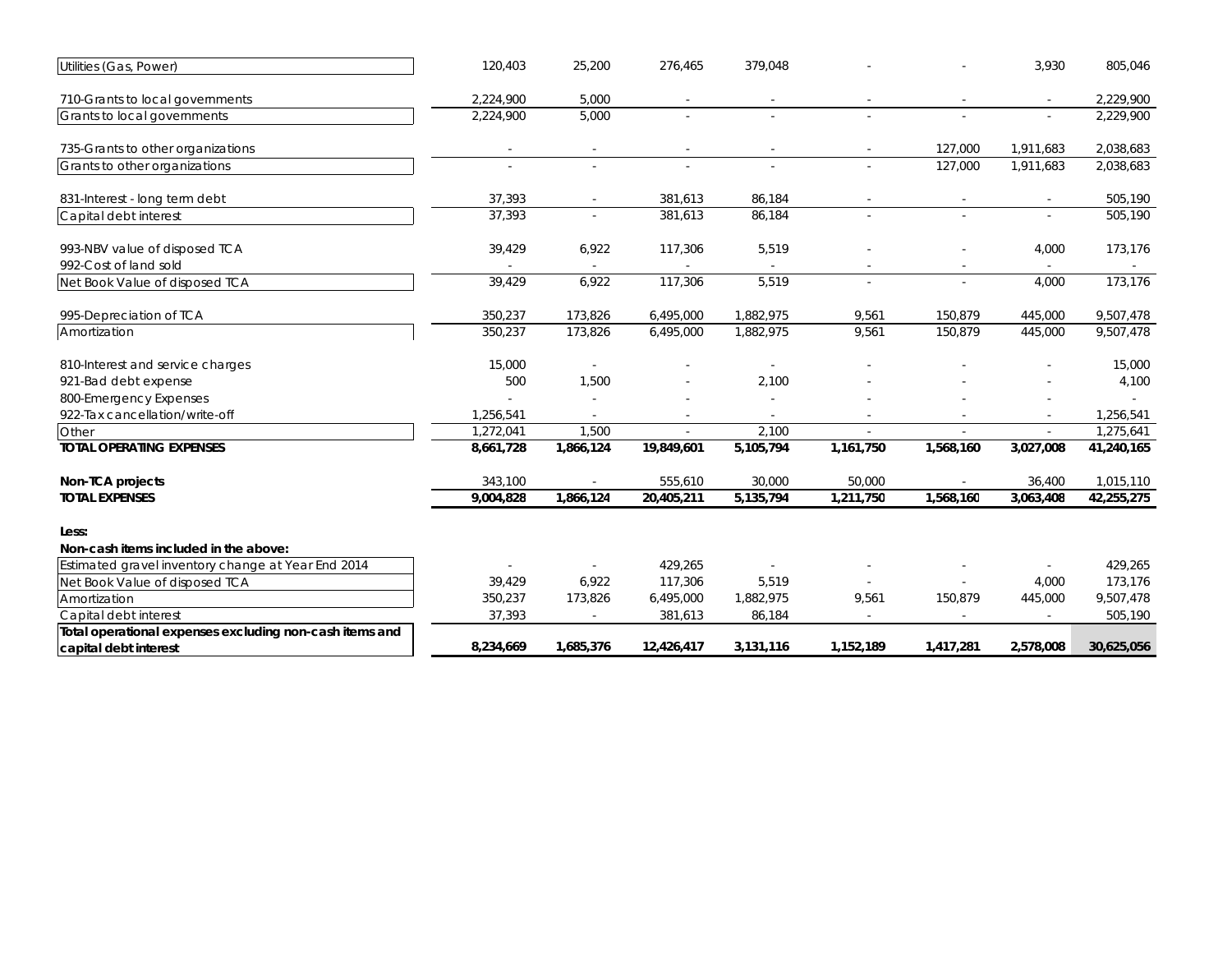|                                                                                   | <b>Grant funding</b><br>deferred from<br>prior year | 2017 Funding | Total      |
|-----------------------------------------------------------------------------------|-----------------------------------------------------|--------------|------------|
| Provincial Capital Grants - FGTF                                                  | 188,082                                             | 633,478      | 821,560    |
| Provincial Capital Grants - MSI (Capital)                                         | 1,016,713                                           | 1,951,000    | 2,967,713  |
| STIP Grant                                                                        |                                                     | 1,555,500    | 1,555,500  |
| Resource Road Program                                                             |                                                     |              |            |
| <b>Small Communities Grant</b>                                                    |                                                     |              |            |
| Provincial Grant - AB Water & Wastewater<br>Program                               |                                                     |              |            |
| Canada 150 Fund                                                                   |                                                     | 480,000      | 480,000    |
| Alberta Parks                                                                     |                                                     | 67,500       | 67,500     |
| Resource Road Program (Zama, on hold)<br>$(1/2 \text{ of } $6m$ total est. cost)$ | 3,000,000                                           |              | 3,000,000  |
| Clean Water and Wastewater (CWWF), not<br>yet approved                            | 1,213,632                                           |              | 1,213,632  |
| <b>Total Capital Revenues</b>                                                     | 5,418,427                                           | 4,687,478    | 10,105,905 |

# **Operating Grant Revenues**

|                                                   | <b>Grant funding</b><br>deferred from<br>prior year | 2017 Funding | Total     |
|---------------------------------------------------|-----------------------------------------------------|--------------|-----------|
| <b>Basic Municipal Transportation Grant - MSI</b> |                                                     | 608,694      | 608,694   |
| <b>FCSS Grant</b>                                 | $\overline{\phantom{a}}$                            | 298,682      | 298,682   |
| <b>ASB Grant</b>                                  |                                                     | 183,359      | 183,359   |
| <b>MSI</b>                                        |                                                     | 123,479      | 123,479   |
| <b>Total Operating Revenues</b>                   |                                                     | 1,214,214    | 1,214,214 |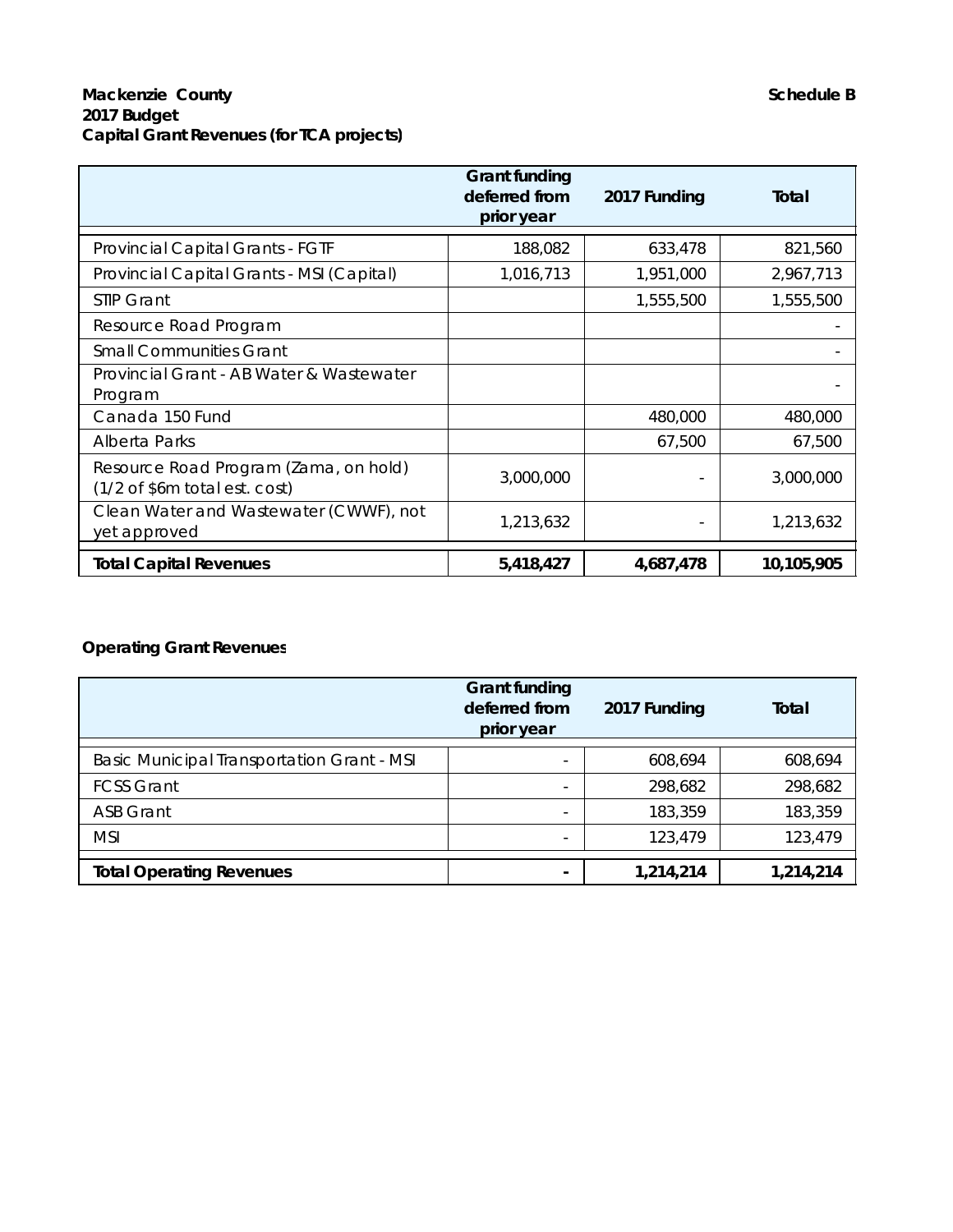# **Mackenzie County Schedule C Schedule C Schedule C Schedule C Schedule C 2017 Budget Contributions to Reserves**

| Reserves                                             | Minimal<br>contribution | <b>Comments</b>                                          |
|------------------------------------------------------|-------------------------|----------------------------------------------------------|
| Roads                                                | 500,000                 | Reserve Policy #4                                        |
| Vehicle & Equipment                                  | 485,000                 | Reserve Policy #6                                        |
| <b>Emergency Service</b>                             |                         | Reserve Policy #7                                        |
| <b>Recreation and Parks</b>                          | 50,000                  | Reserve Policy #8                                        |
| Drainage                                             | 350,000                 | Reserve Policy #9                                        |
| Non-profit Organizations                             | 10,000                  | Reserve Policy #15                                       |
| Water                                                |                         | Reserve Policy #18                                       |
| <b>Emergency - Fort Vermilion Fire</b><br>Department | 225,000                 | Annual \$225,000 transfer, upto \$675,000                |
| Emergency - La Crete Tompkins                        | 125,000                 | Annual \$125,000 transfer, upto \$375,000                |
| <b>Municipal Reserve</b>                             | 100,000                 | \$100,000 reduction of operating repair &<br>maintenance |
| Recreation Boards - Capital                          | 390,000                 |                                                          |
| <b>General Operating</b>                             | 250,000                 | Reserve Policy #1                                        |
| <b>General Capital</b>                               | 250,000                 | Reserve Policy #2                                        |
| Total                                                | 2,735,000               |                                                          |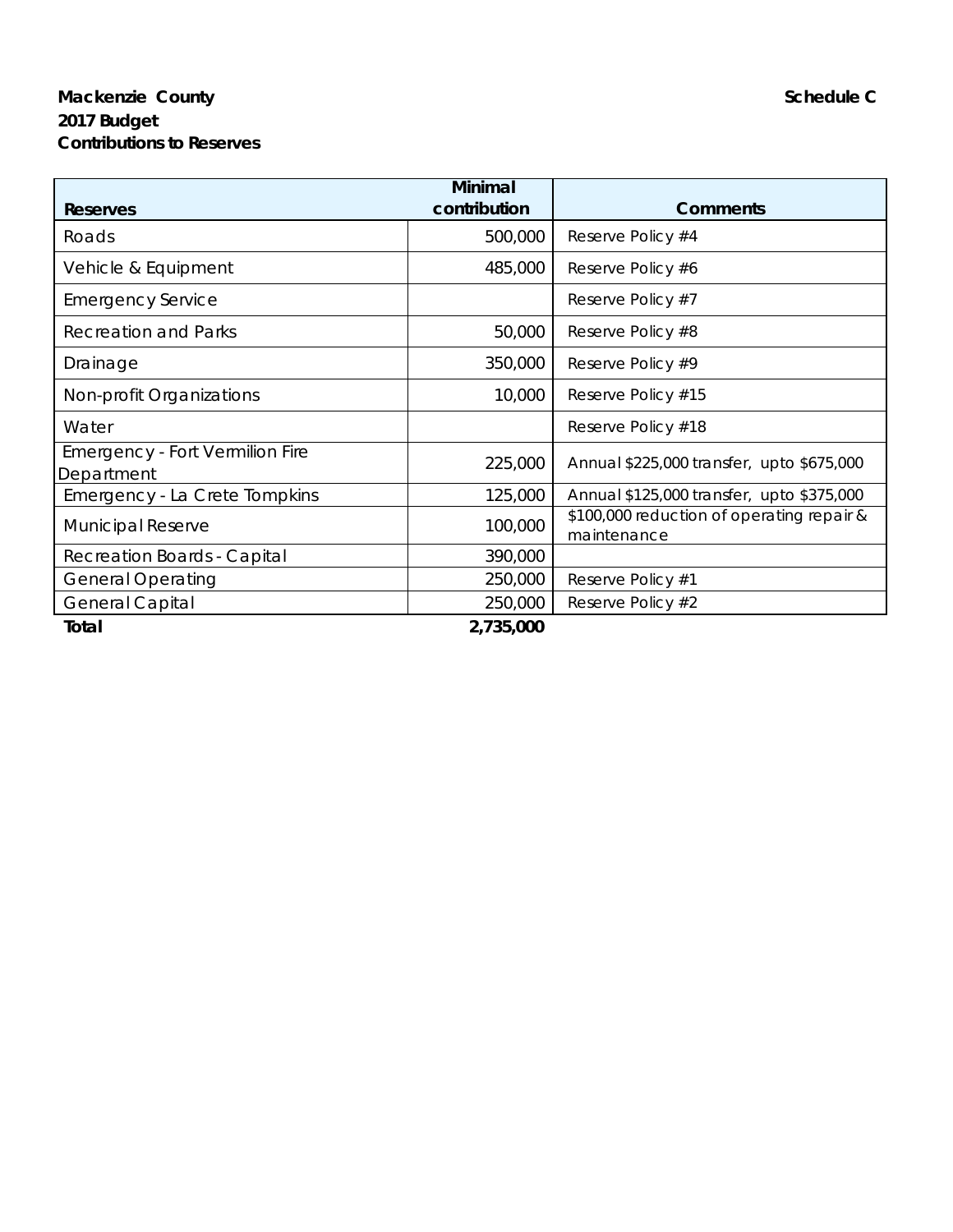# **Mackenzie County 2017 Budget Disposals of TCA in 2017 Schedule D**

| Unit $#$        | Dpt. | Year | <b>Description of Assets</b>    | <b>Historical</b><br>Cost | <b>Net Book</b><br>Value on<br>Jan 1, 2017 | Estimated<br><b>Selling Price</b> |
|-----------------|------|------|---------------------------------|---------------------------|--------------------------------------------|-----------------------------------|
| <b>Vehicles</b> |      |      |                                 |                           |                                            |                                   |
| 1049            | 12   | 2012 | 2012 DODGE JOURNEY R/T FV       | 27,004.78                 | 19,551.34                                  | 10,000.00                         |
| 1050            | 12   | 2012 | 2012 DODGE JOURNEY R/T LC       | 27,455.15                 | 19,877.39                                  | 10,000.00                         |
| 1221            | 32   | 2004 | 1500 Silverado 4x4 Truck        | 27,199.00                 | 3,000.00                                   | 1,500.00                          |
| 1225            | 41   | 2006 | F150 1/2 ton 4X4                | 28,187.00                 | 5,518.70                                   | 1,500.00                          |
| 1641            | 32   | 2005 | 1500 Quad Cab 4x4               | 32,672.00                 | 4,000.00                                   | 1,500.00                          |
| 1643            | 72   | 2005 | R-1500 Quad Cab 4x4             | 32,985.00                 | 4,000.00                                   | 1,500.00                          |
| 1646            | 23   | 2006 | Ram 1500 Quad Cab 4x4           | 33,219.00                 | 6,921.90                                   | 1,500.00                          |
| 1653            | 32   | 2010 | <b>RAM2500</b>                  | 32,639.99                 | 18,319.99                                  | 3,000.00                          |
|                 |      |      |                                 |                           |                                            |                                   |
| Equipment       |      |      |                                 |                           |                                            |                                   |
| 2005            | 32   | 2005 | LT 9000 Sand Truck              | 83,544.00                 | 10,000.00                                  | 4,000.00                          |
| 2320            | 32   | 2010 | Bobcat S-300                    | 37,823.86                 | 13,974.81                                  | 20,000.00                         |
| 2512            | 32   | 2003 | Gooseneck Trailer SWS 26' GFB26 | 11,650.00                 | 5,530.00                                   | 5,000.00                          |
| 2513            | 32   | 2003 | <b>CAR HAULER TRAILER</b>       | 4,999.90                  | 0.00                                       | 1,000.00                          |
| 3310            | 32   | 2011 | <b>PRESSURE WASHER</b>          | 16,319.70                 | 10,314.22                                  | 1,000.00                          |
| 2204            | 32   | 2008 | Komatsu - WA250-6               | 171,000.00                | 90,000.00                                  | 50,000.00                         |
|                 |      |      | Total                           | 566,699.38                | 211,008.35                                 | 111,500.00                        |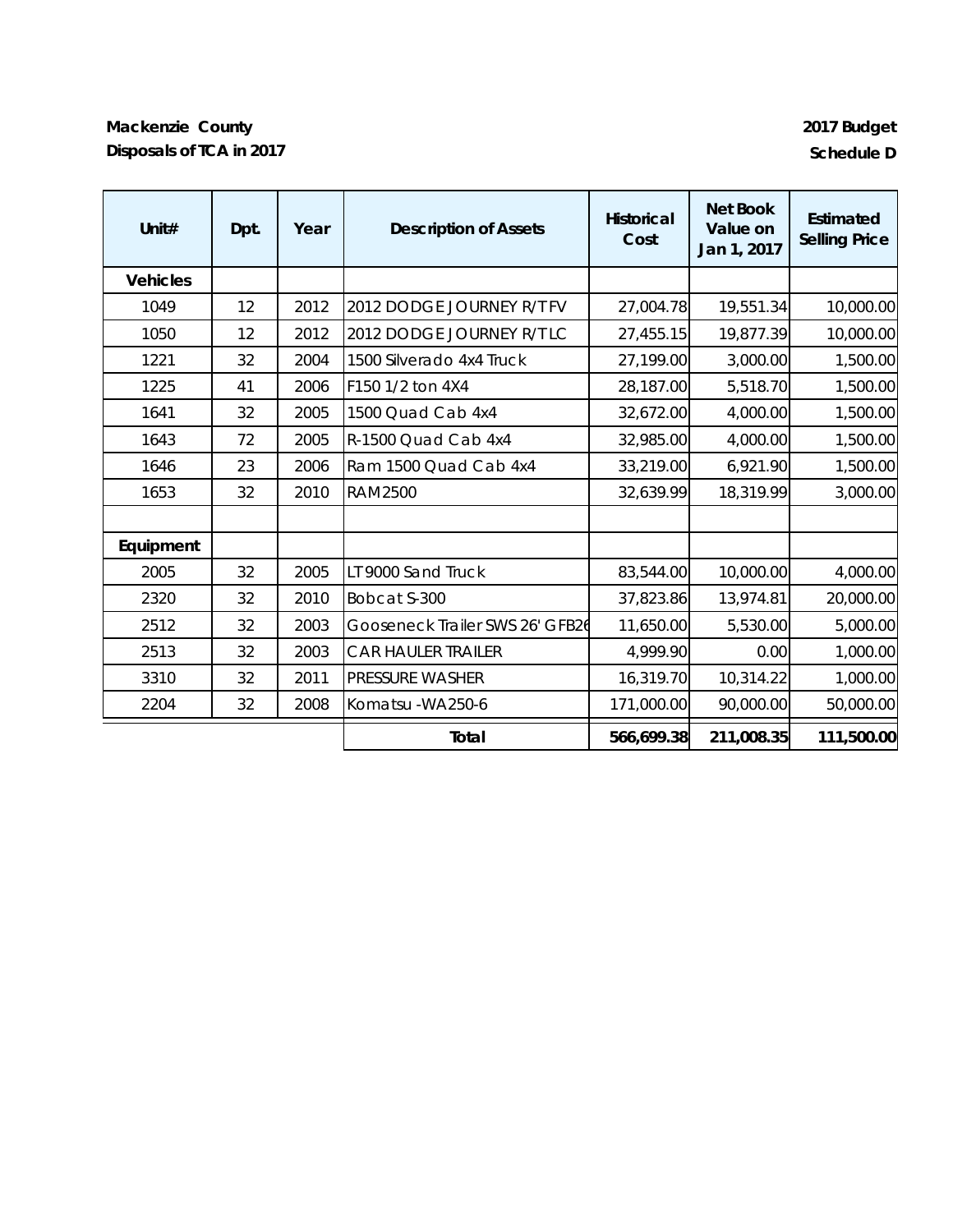**Mackenzie County Schedule E 2017 Budget Long Term Debt**

|              | 1. Schedule of ending balances for long term debt as of December 31, 2017 |             |            |
|--------------|---------------------------------------------------------------------------|-------------|------------|
|              |                                                                           | 2017        | 2016       |
| Debentures - |                                                                           | \$          | \$         |
|              | From Alberta Capital Finance Authority:                                   |             |            |
| 12           | 4.453% due 2016 (for La Crete Gravity Sewer Line)                         | $\mathbf 0$ | $\Omega$   |
| 13           | 4.311% due 2017 (for La Crete 98th Ave, Curb, Gutter, Sidewalk)           | (0)         | 8,958      |
| 14           | 4.501% due for 2027 (for Zama Tower Road Sewer)                           | 108,353     | 117,315    |
| 15           | 4.311% due for 2017 (for FV 46th Str Sewer Line Extension)                | $\mathbf 0$ | 4,623      |
| 16           | 4.012% due for 2018 (for Zama Water Treatment Plant)                      | 188,785     | 370,217    |
| 17           | 4.012% due for 2018 (for Zama Wastewater System)                          | 92,568      | 181,532    |
| 19           | 3.718% due for 2019 (for Zama Water Treatment Plant)                      | 144,318     | 236,193    |
| 20           | 3.718% due for 2019 (for Zama Wastewater System)                          | 42,637      | 69,781     |
| 21           | 3.334% due for 2019 (for La Crete Office Building)                        | 251,243     | 370,752    |
| 22           | 3.334% due for 2019 (for Zama Multi-Use Cultural Building)                | 341.054     | 503,284    |
| 23           | 3.334% due for 2019 (for Zama Water Treatment Plant))                     | 173,225     | 255,623    |
| 25           | 3.377% due on Dec 15,2020 (Fort Vermilion Corporate Office Expansion)     | 251,907     | 330,407    |
| 27           | 4.124% due on Dec 15, 2030 (La Crete Sewer Lift Station)                  | 160,992     | 170,190    |
| 26           | 3.5635% due on Mar 15, 2021 (Ruaral Water Line)                           | 851,987     | 1,076,683  |
| 28           | 2.942% due on Dec 17, 2031 (Highway $\#88$ connector)                     | 1,603,658   | 1,687,623  |
| 29           | 3.623% due on Dec 15, 2033 (Highway #88 connector)                        | 8,871,043   | 9,274,109  |
|              |                                                                           | 13,081,770  | 14,657,290 |

#### **2. Principal and interest repayment requirements on long-term debt over the next five years**

| To be paid in    | Principal  | Interest  | Total      |
|------------------|------------|-----------|------------|
| Year             | \$         | \$        | \$         |
| 2017             | 1,575,520  | 505,190   | 2,080,710  |
| 2018             | 1,618,408  | 448,429   | 2,066,837  |
| 2019             | 1,319,527  | 392,813   | 1,712,340  |
| 2020             | 897,810    | 350,987   | 1,248,797  |
| 2021             | 709,482    | 319,774   | 1,029,257  |
| 2022 to maturity | 8,536,543  | 1,974,755 | 10,511,299 |
|                  | 14,657,291 | 3,991,949 | 18,649,240 |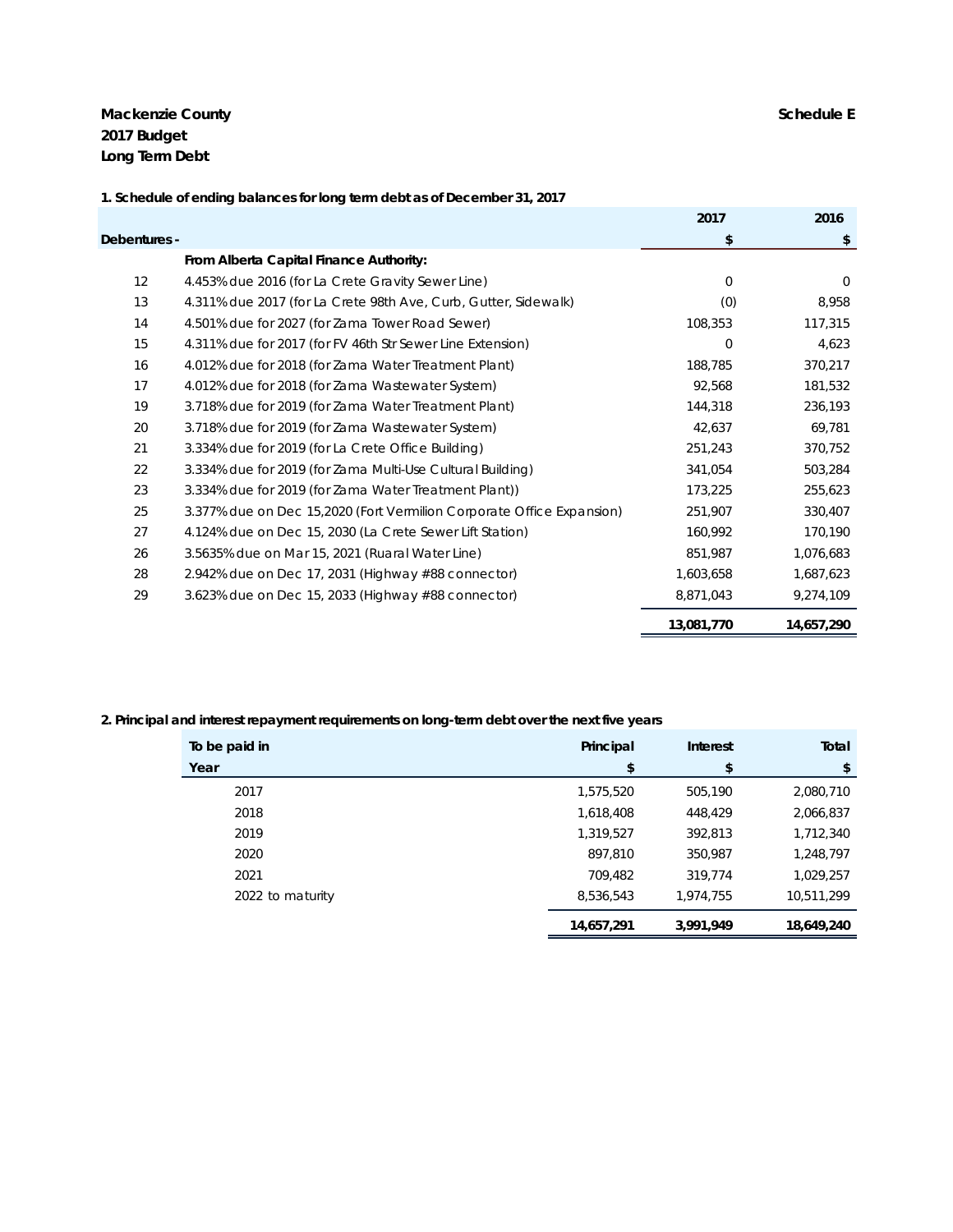#### **3. Debt limit calculation**

Section 276(2) of the *Municipal Government Act* requires that debt and debt limits as defined by *Alberta Regulation 255/00* for the County be disclosed as follows:

|                                                                     | 2016 projected | 2015          |
|---------------------------------------------------------------------|----------------|---------------|
|                                                                     |                |               |
| Total debt limit, on December 31                                    | 51,996,573     | 55,835,307    |
| Total debt (principal on loans and loan guarantees), on December 31 | $-14,657,291$  | $-16,235,802$ |
| Amount by which debt limit exceeds (short) debt                     | 37,339,282     | 39,599,505    |
|                                                                     |                |               |
| Limit on debt service, in fiscal year                               | 8,666,096      | 9,305,885     |
| Service on debt in fiscal year (are interest & principal payments)  | $-2,080,710$   | $-2,140,835$  |
| Amount by which debt servicing limit exceeds debt servicing         | 6,585,385      | 7,165,049     |

The debt limit is calculated at 1.5 times the revenue of the County (as defined in *Alberta Regulation 255/00* ) and the debt service limit is calculated at 0.25 times such revenue. Incurring debt beyond these limitations requires approval by the Minister of Municipal Affairs. These thresholds are guidelines used by Alberta Municipal Affairs to identify municipalities that could be at financial risk if further debt is acquired. The calculation taken alone does not represent the financial stability of the County. Rather, the financial statements must be interpreted as a whole.

#### **4. New Debt**

|              |                                         | 2018      |
|--------------|-----------------------------------------|-----------|
| Debentures - |                                         | S         |
|              | From Alberta Capital Finance Authority: |           |
| 30           | Zama Access due on Sep 15, 2032         |           |
|              | FV-Ice plant Repair                     | 310,000   |
|              | Recreation Board Ice Plant Upgrade      |           |
|              | New Lands - Range Road 180 project      | 390,000   |
|              | New Lands - Township Road 1020 project  | 500,000   |
|              | Total new debt                          | 1,200,000 |
|              |                                         |           |

| <b>MOTION 17-03-224</b> | Bylaw 1060-17 being the Short Term Borrowing bylaw for the Fort Vermilion Recreation |
|-------------------------|--------------------------------------------------------------------------------------|
|                         | Board Ice Plant Upgrade.                                                             |
| <b>MOTION 17-03-226</b> | Bylaw 1061-17 being the Short Term Borrowing bylaw for the Bridges to New Lands -    |
|                         | Range Road 180 project.                                                              |
|                         | Bylaw 1062-17 being the Short Term Borrowing bylaw for the Bridges to New Lands -    |
| <b>MOTION 17-03-228</b> | Township Road 1020 project.                                                          |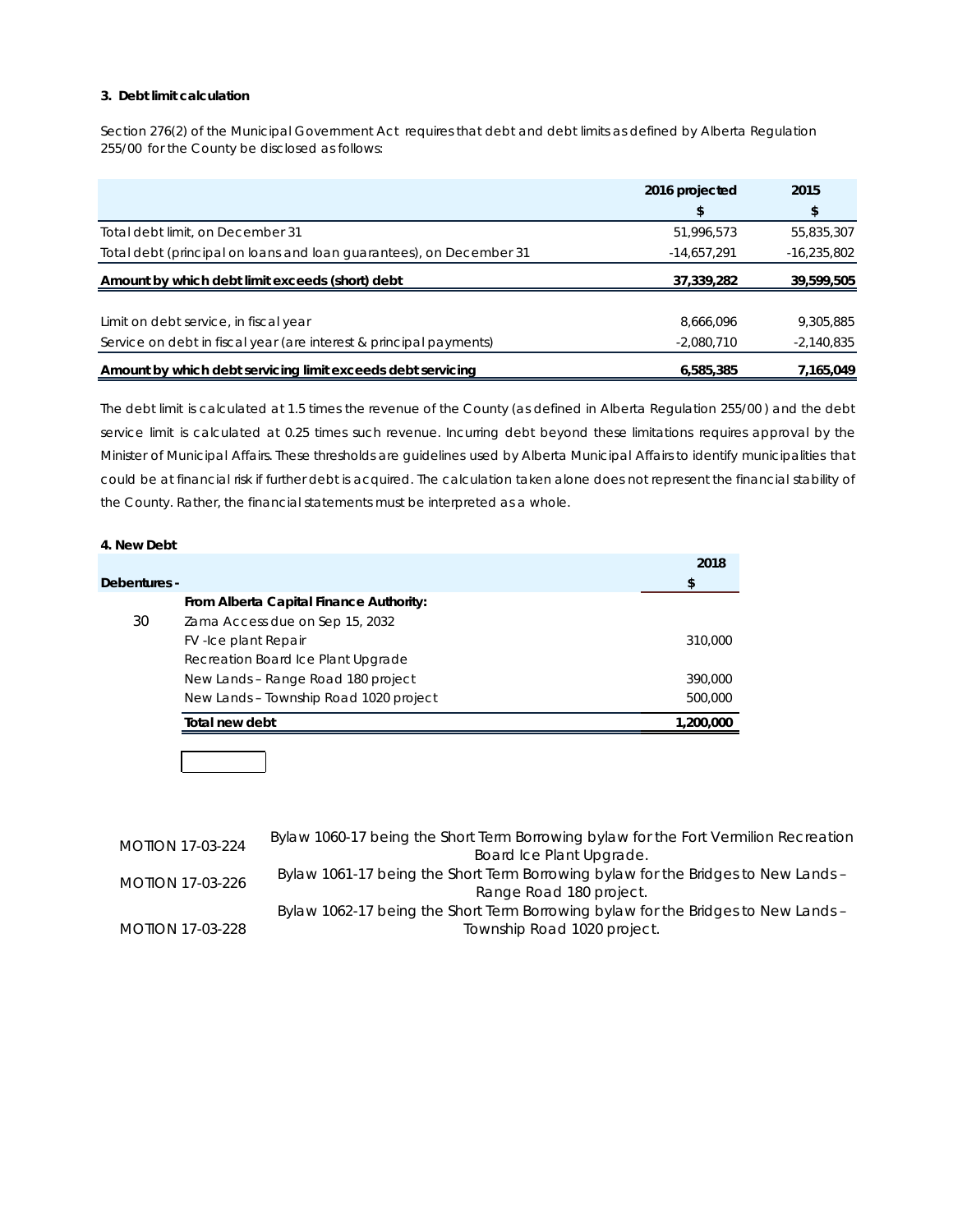# **2016 Carry Forward Projects**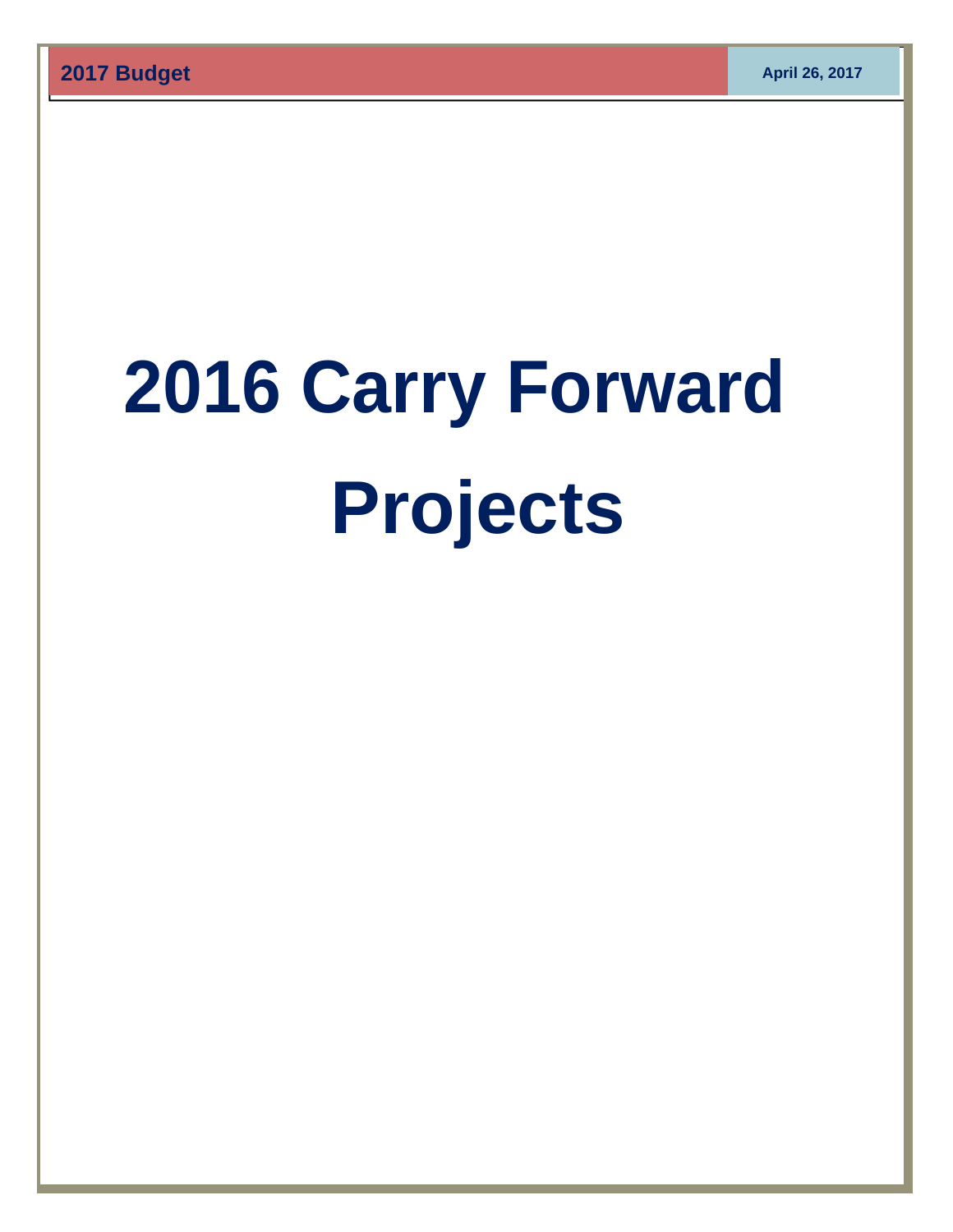# **2016 TCA CF 2017**

| <b>Project Name</b>                                       | <b>Budget</b> | <b>Budget</b><br><b>Total Project Remaining on</b><br>December 31.<br>2016 | Percentage<br>of<br><b>Completion</b><br>(%) | <b>Status</b> | <b>Additional</b><br>Cost  | <b>2017 Cost</b> |
|-----------------------------------------------------------|---------------|----------------------------------------------------------------------------|----------------------------------------------|---------------|----------------------------|------------------|
| <b>Administration Department</b>                          |               |                                                                            |                                              |               |                            |                  |
| Signs with Flags for FV Office (CF)                       | 25,000        | 18,060                                                                     | 50%                                          | <b>CF</b>     | $\mathbf 0$                | 18,060           |
| Payroll software                                          | 20,000        | 7,203                                                                      | 0%                                           | <b>CF</b>     | $\mathbf 0$                | 7,203            |
| FV - Fireproof Storage Cabinet (Records)                  | 8,000         | 8,000                                                                      |                                              |               |                            | 8,000            |
| <b>MARA Court House</b>                                   | 50,000        | 50,000                                                                     |                                              | CF            | 0                          | 50,000           |
| Land Purchase (South of High Level)                       | 13,000        | 13,000                                                                     | 0%                                           | CF            | $\Omega$                   | 13,000           |
|                                                           |               |                                                                            |                                              |               |                            |                  |
| Total department 12                                       | 116,000       | 96,263                                                                     |                                              |               |                            | 96,263           |
| <b>Fire Department</b><br>LC - Aerial Unit Upgrade        | 30,000        | 9,003                                                                      | 30%                                          | CF            | $\mathbf 0$                | 9,003            |
|                                                           |               |                                                                            |                                              |               |                            |                  |
| Total department 23                                       | 30.000        | 9.003                                                                      |                                              |               |                            | 9.003            |
| <b>Transportation Department</b>                          |               |                                                                            |                                              |               |                            |                  |
| FV-43rd Ave, East of 50th Street                          | 135,000       | 134,950                                                                    | 5%                                           | CF            | $\overline{0}$             | 134,950          |
| FV - 45 Ave Cul-de-sac, East of 52nd Street               | 140,000       | 139,950                                                                    | 5%                                           | CF            | $\Omega$                   | 139,950          |
| New Road Infrastructure (CF)                              | 1,223,583     | 251,072                                                                    | 50%                                          | CF            | 300,000                    | 551,072          |
| LC - Engineering & Design for 113 Street and 109 Ave (CF) | 100,000       | 44,053                                                                     | 10%                                          | CF            | 0                          | 44,053           |
| LC - 94th Ave Asphalt Overlay                             | 870,000       | 608,341                                                                    | 15%                                          | CF            | $\mathbf 0$                | 608,341          |
| LC - Lagoon Access Paving                                 | 25,000        | 25,000                                                                     | 0%                                           | CF            | $\mathbf 0$                | 25,000           |
| Zama Access Pave (PH V) (CF)                              | 6,000,000     | 6,000,000                                                                  | 0%                                           | CF            | $\mathbf 0$                | 6,000,000        |
| Snow Plow Truck Replacement                               | 290,000       | 1,838                                                                      | 0%                                           | CF            | $\overline{0}$             | 1,838            |
| Gravel Reserve (to secure gravel source) (CF)             | 150,000       | 113,943                                                                    | 0%                                           | CF<br>CF      | $\overline{0}$<br>$\Omega$ | 113,943          |
| FV - Sand and salt shelter (CF)                           | 235,000       | 234,445                                                                    | 5%                                           |               |                            | 234,445          |
| Total department 32                                       | 9,168,583     | 7,553,592                                                                  |                                              |               | 300,000                    | 7,853,592        |
| <b>Airport Department</b>                                 |               |                                                                            |                                              |               |                            |                  |
| FV - Pole Tarp Storage Shed                               | 45.000        | 45.000                                                                     | 15%                                          | <b>CF</b>     | $\overline{0}$             | 45.000           |

| ЛБ.<br>,,, | Storage Shed           | .uuu | .OOOF  | 15% | ' V | ,uuu |
|------------|------------------------|------|--------|-----|-----|------|
|            |                        |      |        |     |     |      |
|            | Total<br>department 33 | 000  | 45.000 |     |     | 000  |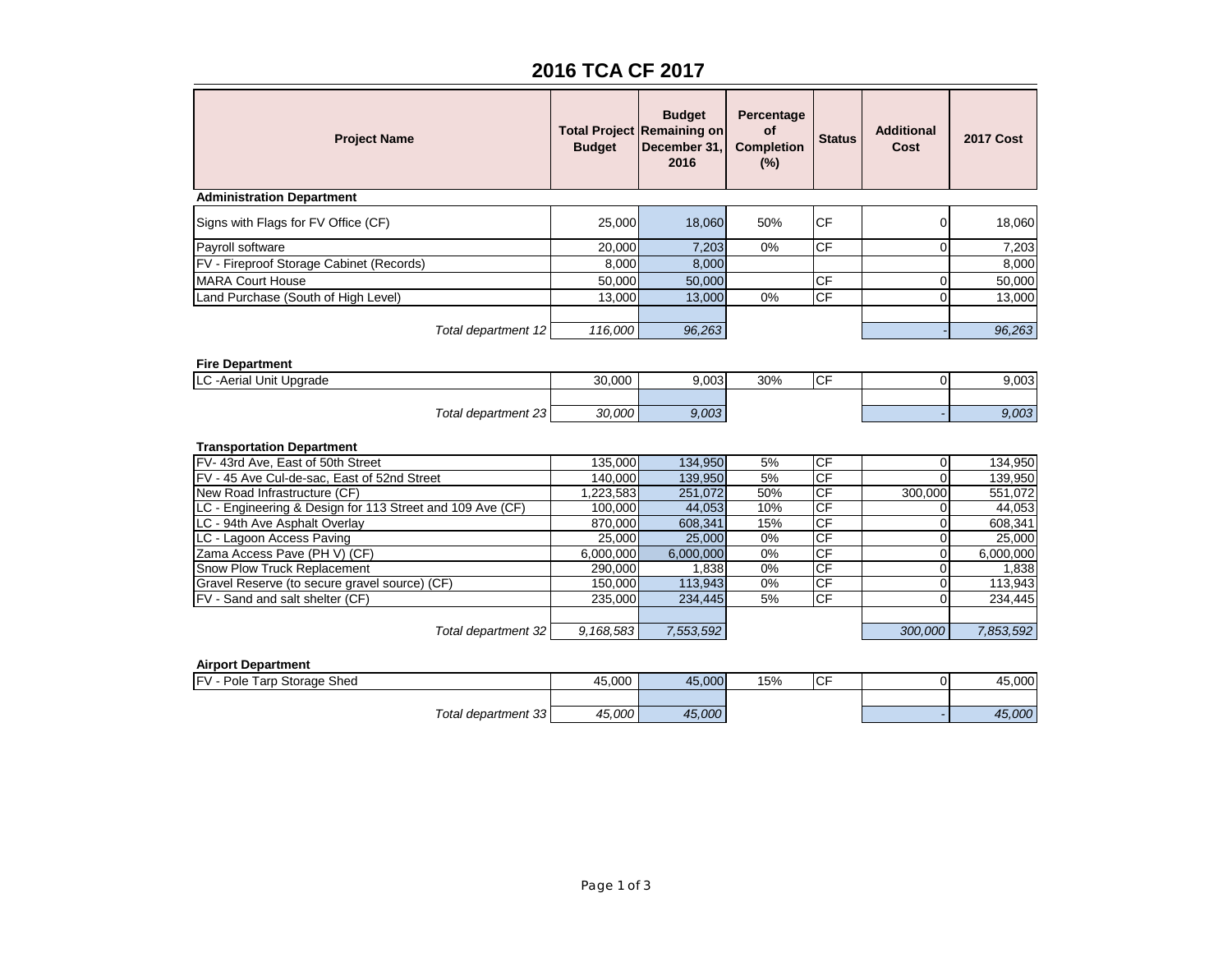# **2016 TCA CF 2017**

| <b>Project Name</b>                                  | <b>Budget</b> | <b>Budget</b><br><b>Total Project Remaining on</b><br>December 31,<br>2016 | Percentage<br>οf<br><b>Completion</b><br>(%) | <b>Status</b>   | <b>Additional</b><br>Cost | <b>2017 Cost</b> |
|------------------------------------------------------|---------------|----------------------------------------------------------------------------|----------------------------------------------|-----------------|---------------------------|------------------|
| <b>Water Treatment &amp; Distribution Department</b> |               |                                                                            |                                              |                 |                           |                  |
| LC - Paving Raw Water Truckfill Station              | 48,000        | 48,000                                                                     | 5%                                           | <b>CF</b>       | $\mathbf 0$               | 48,000           |
| FV - Paving for Water Treatment Plant                | 250,000       | 233,640                                                                    | 5%                                           | <b>CF</b>       | $\Omega$                  | 233,640          |
| LC - Well number 4                                   | 150,000       | 109,871                                                                    | 3%                                           | <b>CF</b>       | 0                         | 109,871          |
| ZA - Distribution pump house upgrades (CF & New)     | 933,569       | 850,788                                                                    | 1%                                           | $\overline{CF}$ | 15,000                    | 865,788          |
| FV - Frozen Water Services Repairs (River Road) (CF) | 210,700       | 142,608                                                                    | 25%                                          | <b>CF</b>       | 0                         | 142,608          |
| <b>LC</b> - Waterline Bluehills                      | 833,250       | 833,250                                                                    | 0%                                           | CF              | $\Omega$                  | 833,250          |
| LC - Rural Potable Water Infrastructure (CF)         | 6,594,616     | 2,253,408                                                                  | 45%                                          | <b>CF</b>       | $\Omega$                  | 2,253,408        |
| FV - 50th St - Water & sewer extension (CF)          | 596,000       | 579,480                                                                    | 1%                                           | <b>CF</b>       | 0                         | 579,480          |
| FV 49th Avenue Water Re-servicing                    | 250,000       | 228,000                                                                    |                                              | СF              | $\Omega$                  | 228,000          |
|                                                      |               |                                                                            |                                              |                 |                           |                  |
| Total department 41                                  | 9,866,135     | 5,279,044                                                                  |                                              |                 | 15,000                    | 5,294,044        |
| Sewer Disposal Department                            |               |                                                                            |                                              |                 |                           |                  |
| Zama - Lift station upgrade (CF & New)               | 1,964,606     | 1,848,000                                                                  | 1%                                           | CF              | 585,606                   | 2,433,606        |
| LC Sanitary Sewer Expansion                          | 100,000       | 100,000                                                                    |                                              | CF              | $\Omega$                  | 100,000          |
|                                                      |               |                                                                            |                                              |                 |                           |                  |
| Total department 42                                  | 2.064,606     | 1,948,000                                                                  |                                              |                 | 585,606                   | 2,533,606        |
| <b>Solid Waste Disposal</b>                          |               |                                                                            |                                              |                 |                           |                  |
| ZA - WTS Fence                                       | 25,000        | 24,620                                                                     | 30%                                          | <b>CF</b>       | $\overline{0}$            | 24,620           |
| LC - Blue Hills - Build up ramp (CF)                 | 12,000        | 3,590                                                                      | 75%                                          | CF              | $\overline{0}$            | 3,590            |
|                                                      |               |                                                                            |                                              |                 |                           |                  |
| Total department 43                                  | 37,000        | 28,210                                                                     |                                              |                 |                           | 28,210           |
| <b>Agricultural Services Department</b>              |               |                                                                            |                                              |                 |                           |                  |
| HL - Rural Drainage - Phase II & Phase III (CF)      | 1,181,000     | 77,808                                                                     | 0%                                           | <b>CF</b>       | $\overline{0}$            | 77,808           |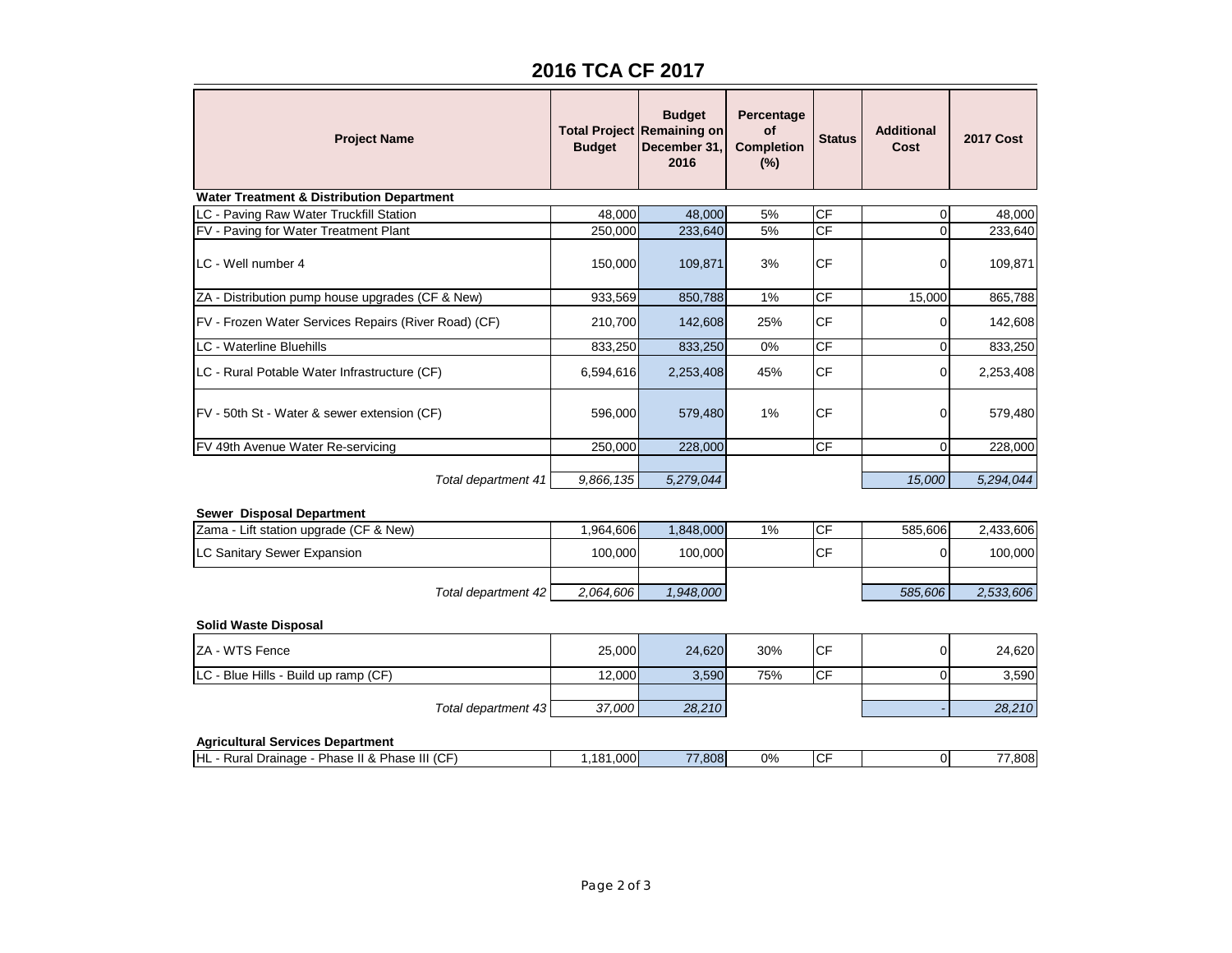# **2016 TCA CF 2017**

| <b>Project Name</b>                                          | <b>Budget</b> | <b>Budget</b><br><b>Total Project Remaining on</b><br>December 31,<br>2016 | Percentage<br><b>of</b><br><b>Completion</b><br>$(\%)$ | <b>Status</b> | <b>Additional</b><br>Cost | <b>2017 Cost</b> |
|--------------------------------------------------------------|---------------|----------------------------------------------------------------------------|--------------------------------------------------------|---------------|---------------------------|------------------|
| ILC - Buffalo Head/Steep Hill water mangement (Phase I) (CF) | 1,721,800     | 1,456,088                                                                  | 10%                                                    | <b>CF</b>     |                           | 1,456,088        |
| Total department 63                                          | 2,902,800     | 1,533,897                                                                  |                                                        |               |                           | 1,533,897        |

#### **Recreation Department**

| FV - Ball Diamonds CF                                                   | 80,000    | 18,500  | 80% | <b>CF</b>  | $\Omega$ | 18,500         |
|-------------------------------------------------------------------------|-----------|---------|-----|------------|----------|----------------|
| <b>FV - Skate Shack</b>                                                 | 30,000    | 30,000  | 10% | <b>CF</b>  | 0        | 30,000         |
| Grounds Improvements (2014 - FV Walking Trail) (CF)                     | 547,800   | 25,394  | 85% | <b>CF</b>  | $\Omega$ | 25,394         |
| ZA - Com. Hall: Storage room industrial floor covering                  | 3,700     |         | 99% | <b>ICF</b> |          | $\overline{0}$ |
| ZA - Com. Hall: Property Full landscaping                               | 63,000    | 2,302   | 70% | <b>ICF</b> |          | 2,302          |
| ZA - Hall electrical upgrades - MOVED TO NONTCA IN2017<br><b>BUDGET</b> |           |         | 95% | <b>ICF</b> |          | 0              |
| LC - Splash Park (CF)                                                   | 255,000   | 255,000 | 0%  | <b>ICF</b> | 0        | 255,000        |
| <b>FV - Rodeo Grounds</b>                                               | 30,000    | 17,933  | 80% | <b>ICF</b> | 10,000   | 27,933         |
| Total department 71                                                     | 1,009,500 | 349,129 |     |            | 10,000   | 359,129        |

#### **Parks & Playgrounds Department**

| Machesis Lake - Horse camp - road (CF)         | 25,000  | 12.693 | 80% | <b>ICF</b> |        | 12,693  |
|------------------------------------------------|---------|--------|-----|------------|--------|---------|
| Bridge campground - Survey & improvements (CF) | 71.950  | 6.807  | 20% | <b>ICF</b> |        | 6,807   |
| <b>FV</b> - D.A. Thomas Park - Retaining Wall  | 10.000  | 5.445  | 0%  | ICF        |        | 5,445   |
| Wadlin Lake - Grounds improvements (CF)        | 110.000 | 45.588 | 80% | <b>ICF</b> | 40.000 | 85.588  |
|                                                |         |        |     |            |        |         |
| Total department 72                            | 216.950 | 70.533 |     |            | 40,000 | 110,533 |
|                                                |         |        |     |            |        |         |

 **TOTAL 2016 Capital Projects** | 25,456,574 | 16,912,671 | 950,606 | 17,863,277

 **TOTAL 2016 Capital Projects** | 25,456,574 | 16,912,671 | 950,606 | 16,777,671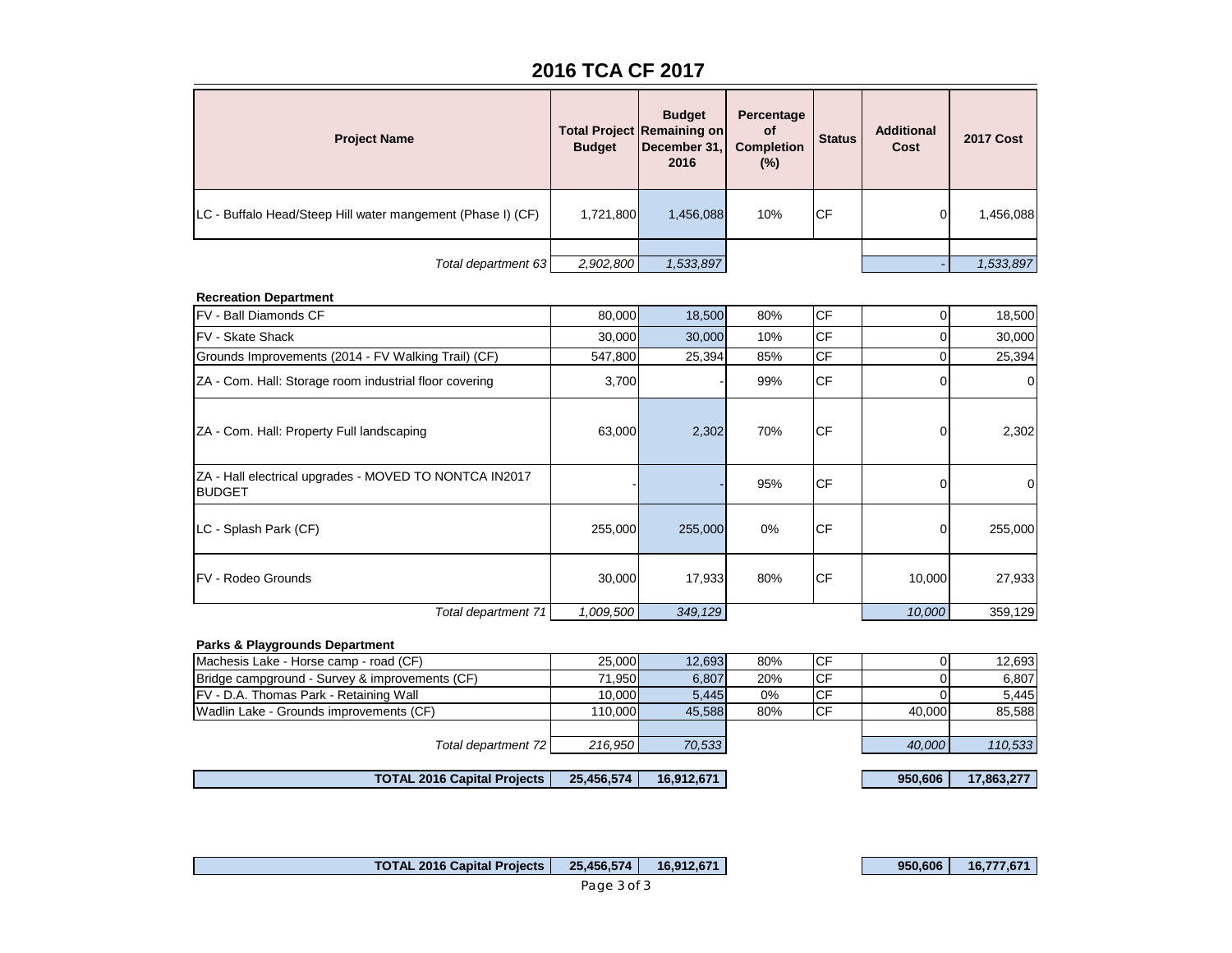#### **2016 Non-TCA CF 2017**

| <b>Project Name</b>                                                            | <b>Total Costs</b> | Costs in the<br><b>Prior Years</b> | 2016 Costs | Current<br>years cost | <b>TOTAL</b><br>Project<br><b>Budget</b> | Current<br><b>Budget</b><br>Amount<br>Remaining | Status Update on October 31, 2016                           | Percentage<br>of<br>Completion<br>(%) | <b>Status</b> | <b>2017 Cost</b> |
|--------------------------------------------------------------------------------|--------------------|------------------------------------|------------|-----------------------|------------------------------------------|-------------------------------------------------|-------------------------------------------------------------|---------------------------------------|---------------|------------------|
| <b>Administration Department</b>                                               |                    |                                    |            |                       |                                          |                                                 |                                                             |                                       |               |                  |
| Information Technology budget CF                                               | 95,100             | 92,587                             | 2,513      |                       | 112,800                                  | 17,700                                          | Emergency Link between Fort & LC, waiting for tower install | 96%                                   | CF            | 19,338           |
| HL - Building Repairs (CF)                                                     | 900                |                                    | 900        |                       | 8,000                                    | 7,100                                           | Onngoing                                                    | 20%                                   | CF            | 6,875            |
| Disaster Emergency Risk Assessment & Planning (CF)                             | 11,990             | 11,990                             |            |                       | 20,000                                   | 8,010                                           |                                                             | 25%                                   | CF            | 8,010            |
| Wolf bounty                                                                    | 10,948             | $\Omega$                           | 10,948     |                       | 100,000                                  | 89,052                                          | Ongoing                                                     | 1%                                    | CF            | 98,864           |
| Caribou/industry protection strategy                                           | 111,536            | $\Omega$                           | 111,536    |                       | 300,000                                  | 188,464                                         | Ongoing                                                     | 10%                                   | CF            | 260,776          |
| <b>Total Department 12</b>                                                     | 230,475            | 104,577                            | 125,898    |                       | 540,800                                  | 310,325                                         |                                                             |                                       |               | 393,863          |
|                                                                                |                    |                                    |            |                       |                                          |                                                 |                                                             |                                       |               |                  |
| <b>Fire Department</b>                                                         |                    |                                    |            |                       |                                          |                                                 |                                                             |                                       |               |                  |
|                                                                                |                    |                                    |            |                       |                                          |                                                 |                                                             | 0%                                    |               |                  |
|                                                                                |                    |                                    |            |                       |                                          |                                                 |                                                             |                                       |               |                  |
| Total Department 23                                                            |                    |                                    |            |                       |                                          |                                                 |                                                             |                                       |               |                  |
|                                                                                |                    |                                    |            |                       |                                          |                                                 |                                                             |                                       |               |                  |
| Ambulance                                                                      |                    |                                    |            |                       |                                          |                                                 |                                                             | 0%                                    |               |                  |
|                                                                                |                    |                                    |            |                       |                                          |                                                 |                                                             |                                       |               |                  |
| <b>Total Department 25</b>                                                     |                    |                                    |            |                       |                                          |                                                 |                                                             |                                       |               |                  |
|                                                                                |                    |                                    |            |                       |                                          |                                                 |                                                             |                                       |               |                  |
| <b>Public Works Department</b><br>ZA - Zama Access Road Geotech (CF)           | 61,464             | 10,401                             | 51,063     |                       | 110,500                                  | 49,036                                          | More asphalt required on frost heav                         | 49%                                   | CF            | 49,036           |
| ZA - Aspen Drive Ditch Repair                                                  | $\mathbf 0$        |                                    | $\epsilon$ |                       | 60,000                                   | 60,000                                          |                                                             | 0%                                    | CF            | 60,000           |
| ZA - Lot Clean up                                                              | 48,823             |                                    | 48,823     |                       | 50,000                                   | 1,177                                           | Contract awarder                                            | 15%                                   | CF            | 46,177           |
|                                                                                |                    |                                    |            |                       |                                          |                                                 |                                                             |                                       |               |                  |
| FV - Antique fire truck restoration (CF)                                       | 2,337              | 357                                | 1,980      |                       | 4,800                                    | 2,463                                           | Ongoing                                                     | 55%                                   | CF            | 2,462            |
| LC & FV - Road disposition - Survey work (CF)                                  | 8,641              | 4,995                              | 3,646      |                       | 50,000                                   | 41,359                                          | Working with surveyor & ESRD                                | 20%                                   | CF            | 45,005           |
| Assumption Hill Improvement (ditching) (CF)                                    | 2,710              | 2,710                              | C          |                       | 20,000                                   | 17,290                                          |                                                             | 0%                                    | CF            | 17,290           |
| Zama Road LOC                                                                  | $\Omega$           |                                    | ſ          |                       | 100,000                                  | 100,000                                         |                                                             | 0%                                    | CF            | 100,000          |
| <b>Total Department 32</b>                                                     | 123,974            | 18,463                             | 105,511    |                       | 395,300                                  | 271,326                                         |                                                             |                                       |               | 319,970          |
|                                                                                |                    |                                    |            |                       |                                          |                                                 |                                                             |                                       |               |                  |
| <b>Airport Department</b>                                                      |                    |                                    |            |                       |                                          |                                                 |                                                             |                                       |               |                  |
| Airport Master Plan                                                            | 2,780              |                                    | 2,780      |                       | 75,000                                   | 72,220                                          | Waiting on WSP                                              | 10%                                   | CF            | 72,220           |
| FV & LC Papi Lights (CF)                                                       | 26,800             |                                    | 26,800     |                       | 32,413                                   | 5,613                                           | Anticipated to be operational by December                   | 90%                                   | CF            | 5,613            |
| FV Airport Development (CF)                                                    | 0                  |                                    |            |                       | 16,382                                   | 16,382                                          |                                                             | 50%                                   | CF            | 16,382           |
| Total Department 33                                                            | 29,580             |                                    | 29,580     |                       | 123,795                                  | 94,215                                          |                                                             |                                       |               | 94,215           |
|                                                                                |                    |                                    |            |                       |                                          |                                                 |                                                             |                                       |               |                  |
| <b>Water Department</b>                                                        |                    |                                    |            |                       |                                          |                                                 |                                                             |                                       |               |                  |
| FV - Exhaust Thimbles                                                          | $\mathbf 0$        | $\Omega$                           | C          |                       | 20,000                                   |                                                 | 20,000 In progress                                          | 0%                                    | CF            | 20,000           |
| LC - Exhaust Thimbles                                                          | $\mathsf{o}$       | $\Omega$                           |            |                       | 20,000                                   |                                                 | 20,000 In progress                                          | 0%                                    | CF            | 20,000           |
| ZA - Exhaust Thimbles                                                          | $\Omega$           |                                    |            |                       | 20,000                                   |                                                 | 20,000 In progress                                          | 0%                                    | CF            | 20,000           |
|                                                                                |                    |                                    |            |                       |                                          |                                                 |                                                             |                                       |               |                  |
| Total Department 41                                                            |                    |                                    |            |                       | 60,000                                   | 60,000                                          |                                                             |                                       |               | 60,000           |
|                                                                                |                    |                                    |            |                       |                                          |                                                 |                                                             |                                       |               |                  |
| Sewer Disposal Department                                                      |                    |                                    |            |                       |                                          |                                                 |                                                             | 0%                                    |               |                  |
|                                                                                |                    |                                    |            |                       |                                          |                                                 |                                                             |                                       |               |                  |
| Total Department 42                                                            |                    |                                    |            |                       |                                          |                                                 |                                                             |                                       |               |                  |
|                                                                                |                    |                                    |            |                       |                                          |                                                 |                                                             |                                       |               |                  |
| <b>Solid Waste Department</b><br>FV - Transfer Station Composting Program (CF) | $\mathsf{o}$       | $\mathbf 0$                        | $\epsilon$ |                       | 5,000                                    | 5,000                                           |                                                             | 0%                                    | CF            | 5,000            |
| LC - Transfer Station Composting Program (CF)                                  | $\Omega$           | -C                                 |            |                       | 5,000                                    | 5,000                                           |                                                             | 0%                                    | CF            | 5,000            |
|                                                                                |                    |                                    |            |                       |                                          |                                                 |                                                             |                                       |               |                  |
| LC - Waste Packer Plan (CF)                                                    | 0                  |                                    |            |                       | 5,000                                    | 5,000                                           |                                                             | 0%                                    | CF            | 5,000            |
| Total Department 43                                                            |                    |                                    |            |                       | 15,000                                   | 15,000                                          |                                                             |                                       |               | 15,000           |
|                                                                                |                    |                                    |            |                       |                                          |                                                 |                                                             |                                       |               |                  |
| <b>Planning &amp; Development Department</b>                                   |                    |                                    |            |                       |                                          |                                                 |                                                             |                                       |               |                  |
| Infrastructure Master Plans (CF)                                               | 132,709            | 70,916                             | 61,793     |                       | 240,800                                  | 108,092                                         | IMPs complete, offsite levies outstanding                   | 85%                                   | CF            | 28,060           |
| Land Use Bylaw Update                                                          | 40,347             |                                    | 40,347     |                       | 100,000                                  | 59,653                                          | Project underway                                            | 25%                                   | CF            | 99,384           |
| Rural addressing signs (CF)                                                    | 306,400            | 168,300                            | 138,100    |                       | 395,000                                  | 88,600                                          | Project nearing completion                                  | 85%                                   | CF            | 88,600           |

*Total Department 61 479,455 239,216 240,239 - 735,800 256,345 216,044*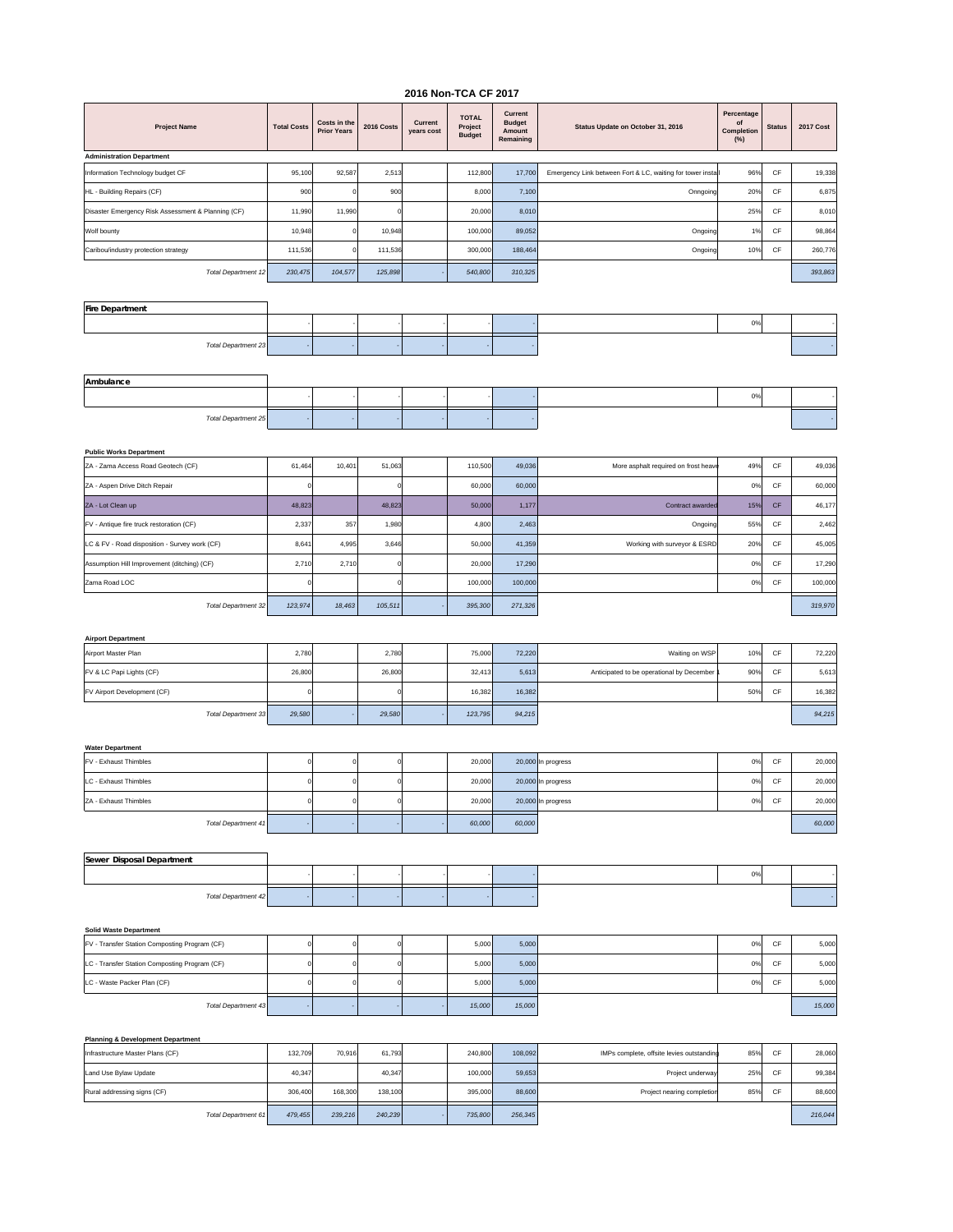#### **2016 Non-TCA CF 2017**

| <b>Recreation Boards</b>      |        |        |        |        |                                                                  |  |
|-------------------------------|--------|--------|--------|--------|------------------------------------------------------------------|--|
| ZA - Hall electrical upgrades | 24.473 | 24,473 | 24,473 | 31,887 | <b>In contact with</b><br>ATCO and<br>$\sim$<br>7,414<br>another |  |
| Total Department 71           | 24,473 | 24.473 | 24.473 | 31,887 |                                                                  |  |

| <b>Parks Department</b>                                                                               |         |         |         |        |           |           |                            |      |    |           |
|-------------------------------------------------------------------------------------------------------|---------|---------|---------|--------|-----------|-----------|----------------------------|------|----|-----------|
| FV - Bridge Campsite - Clear Trees                                                                    |         |         |         |        | 5,000     | 5,000     | Awaiting Historical Report | 0%   | CF | 5,000     |
| La Crete Streetscape Implementation Committee (previous: La<br>Crete Main Street Beautification) (CF) |         |         |         |        | 18.227    | 18.227    |                            | 0%   | CF | 18,227    |
| Wadlin Lake - Blocking for dock (CF)                                                                  |         |         |         |        | 2,500     | 2,500     |                            | 100% | CF | 2,500     |
| <b>Total Department 72</b>                                                                            |         |         |         |        | 25,727    | 25,727    |                            |      |    | 25,727    |
| <b>TOTAL 2016 Non Capital Projects</b>                                                                | 887.957 | 386,729 | 501,228 | 24,473 | 1,896,422 | 1,064,825 |                            |      |    | 1,124,819 |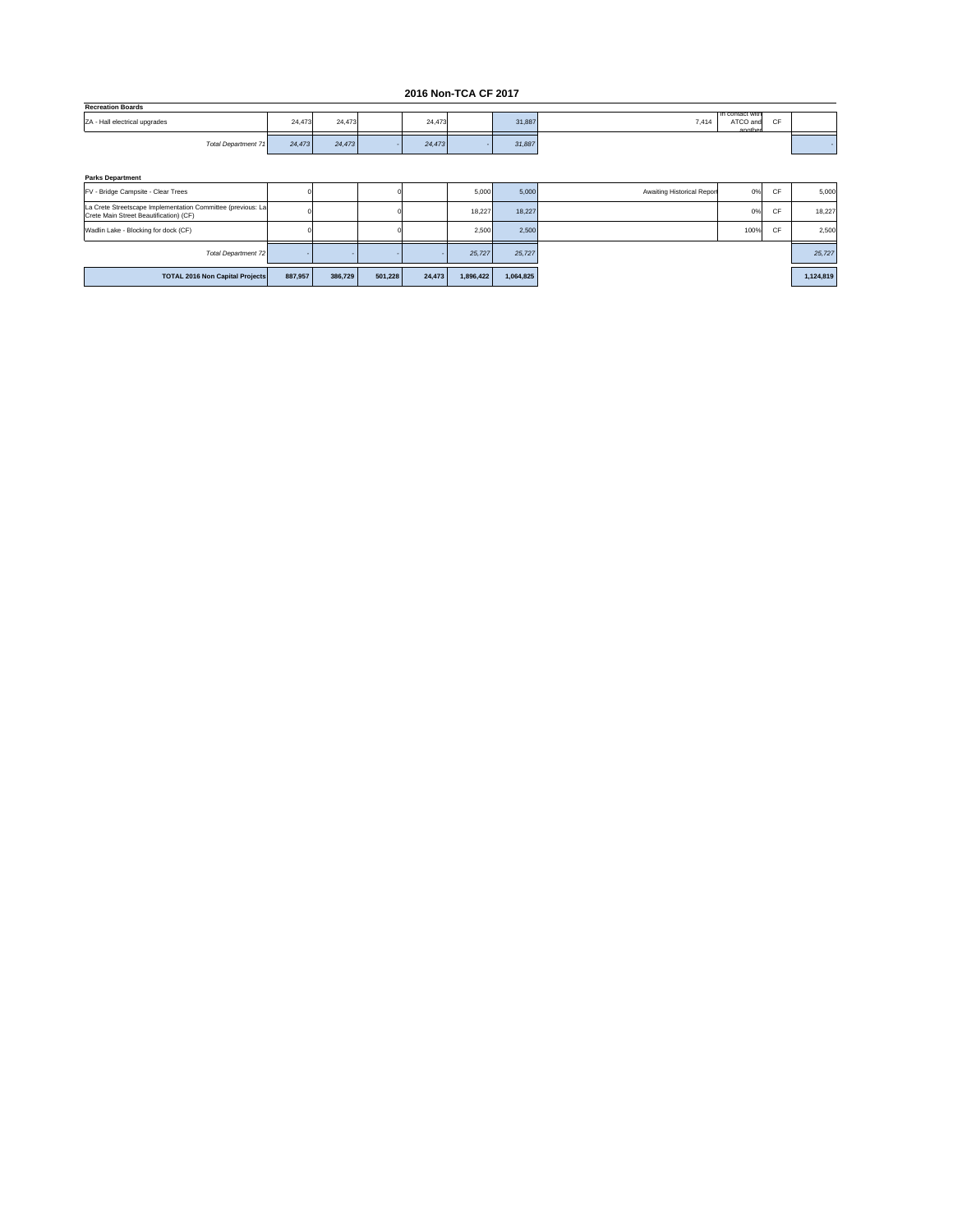# **2017 Capital Budget**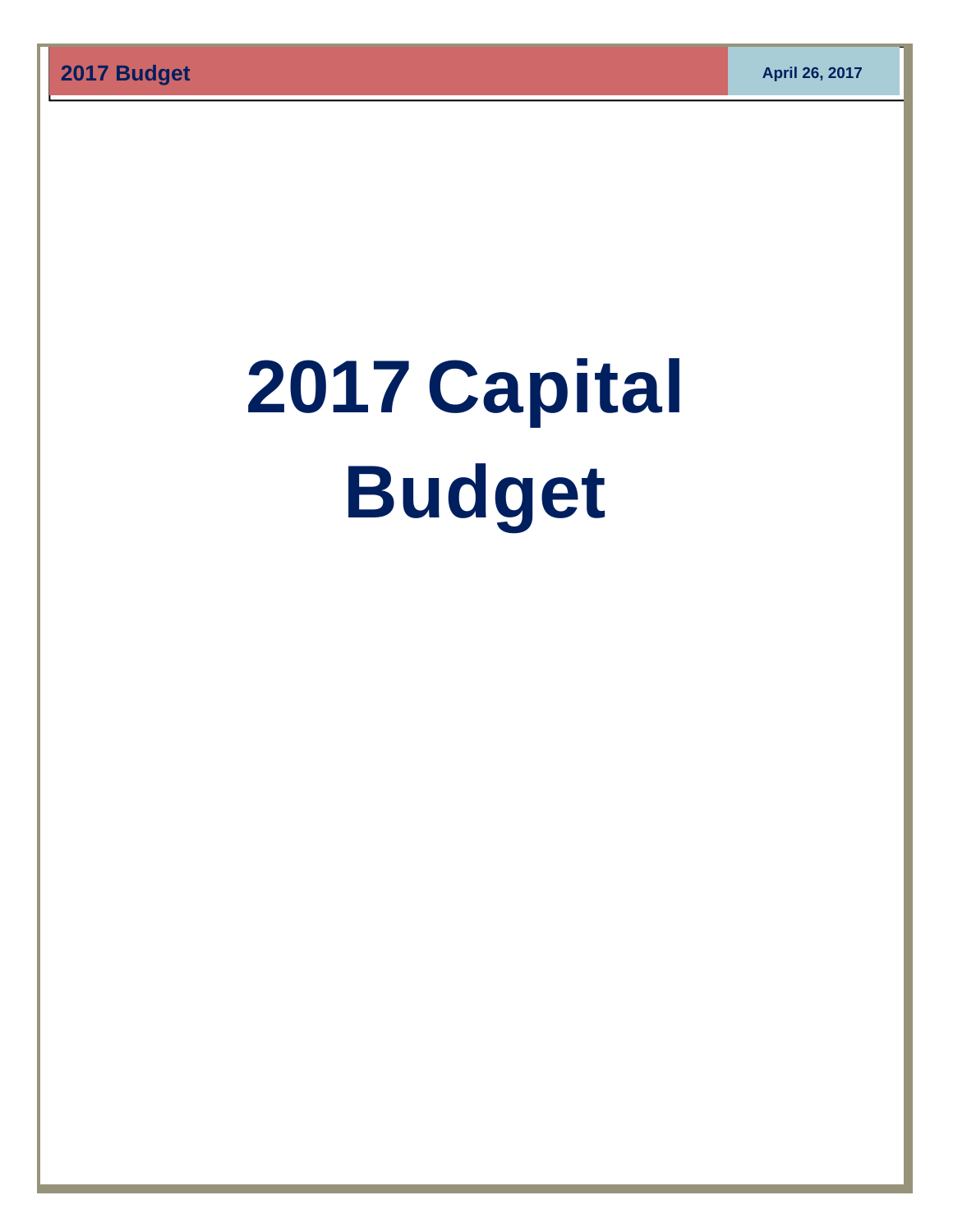#### **Project Budget Summary - By Department**

#### **TCA Project Budget**

|                                                    |                                           |                    | 2017 Budget              |                 |            |            |            |                                         |                |
|----------------------------------------------------|-------------------------------------------|--------------------|--------------------------|-----------------|------------|------------|------------|-----------------------------------------|----------------|
| Department                                         | 2016 CF -<br>Unused 2016<br><b>Budget</b> | 2016 CF -<br>Costs | Additional Total 2016 CF | <b>2017 New</b> | 2017 Total |            |            | 2016 Budget   2015 Budget   2014 Budget | 3 Year Average |
| (12) - Administration Department                   | 96,263                                    |                    | 96,263                   | 193,360         | 289,623    | 235,784    | 949,351    | 346,176                                 | 510,437        |
| $(23)$ - Fire Department                           | 9,003                                     |                    | 9,003                    | 405.000         | 414,003    | 405,000    | 522,500    | 471,500                                 | 466,333        |
| $(26)$ - Enforcement                               |                                           |                    |                          | 6,650           | 6,650      | 80,000     |            |                                         | 26,667         |
| (32) - Transportation Department                   | 7,553,592                                 | 300,000            | 7,853,592                | 5,362,724       | 13,216,315 | 11,301,021 | 15,163,780 | 16,018,644                              | 14, 161, 148   |
| (33) - Airport Department                          | 45,000                                    |                    | 45,000                   | 94,000          | 139,000    | 45,000     | 140,271    | 30,271                                  | 71,847         |
| $(41)$ - Water Treatment & Distribution Department | 5,279,044                                 | 15,000             | 5,294,044                | 96,000          | 5,390,044  | 8,252,246  | 8,839,782  | 4,353,821                               | 7,148,616      |
| (42) - Sewer Disposal Department                   | ,948,000                                  | 585,606            | 2,533,606                | 50,000          | 2,583,606  | 2,195,397  | 9,380,842  | 7,369,742                               | 6,315,327      |
| (43) - Solid Waste Disposal                        | 28,210                                    |                    | 28,210                   | 29,000          | 57,210     | 68,590     | 51,052     | 27,412                                  | 49,018         |
| $(61)$ - Planning & Development Department         |                                           |                    |                          | 90,000          | 90,000     | 9,000      | 8,000      | 42,500                                  | 19,833         |
| (63) - Agricultural Services Department            | ,533,897                                  |                    | 1,533,897                | 180,000         | 1,713,897  | 1,821,800  | 1,833,500  | 950,000                                 | 1,535,100      |
| (71) - Recreation                                  | 349,129                                   | 10,000             | 359,129                  |                 | 359,129    | 1,324,661  | 1,329,330  | 998,344                                 | 1,217,445      |
| (72) - Parks & Playgrounds Department              | 70,533                                    | 40,000             | 110,533                  | 442,000         | 552,533    | 201,612    | 185,625    | 118,445                                 | 168,561        |
| Total                                              | 16,912,671                                | 950,606            | 17,863,277               | 6,948,734       | 24,812,010 | 25,940,111 | 38,404,033 | 30,726,855                              | 31,690,333     |

#### **Non-TCA Project Budget**

|                                                  |                                           |                    | 2017 Budget              |                 |            |           |           |                                         |                |
|--------------------------------------------------|-------------------------------------------|--------------------|--------------------------|-----------------|------------|-----------|-----------|-----------------------------------------|----------------|
| Department                                       | 2016 CF -<br>Unused 2016<br><b>Budget</b> | 2016 CF -<br>Costs | Additional Total 2016 CF | <b>2017 New</b> | 2017 Total |           |           | 2016 Budget   2015 Budget   2014 Budget | 3 Year Average |
| (12) - Administration Department                 | 393,863                                   |                    | 393,863                  | 343,100         | 736,963    | 144,722   | 373,806   | 265,906                                 | 261,478        |
| (23) - Fire Department                           |                                           |                    |                          |                 | $\Omega$   | 46,418    | 407,360   | 183,812                                 | 212,530        |
| (25) - Ambulance                                 |                                           |                    |                          |                 |            | 430,696   | 4,500     |                                         | 145,065        |
| (32) - Transportation Department                 | 319,970                                   |                    | 319,970                  | 549,610         | 869,580    | 129,126   | 122,884   | 191,867                                 | 147,959        |
| (33) - Airport Department                        | 94,215                                    |                    | 94,215                   | 6,000           | 100,215    |           |           |                                         |                |
| (41) - Water Treatment & Distribution Department | 60,000                                    |                    | 60,000                   | 20,000          | 80,000     | 97,400    | 458,686   | 365,000                                 | 307,029        |
| (42) - Sewer Disposal Department                 |                                           |                    |                          |                 |            | 70,250    | 8,000     |                                         | 26,083         |
| (43) - Solid Waste Disposal                      | 15,000                                    |                    | 15,000                   | 10,000          | 25,000     | 15,000    | 15,000    | 4,500                                   | 11,500         |
| (61) - Planning & Development Department         | 216,044                                   |                    | 216,044                  | 50,000          | 266,044    | 554,516   | 685,267   | 360,267                                 | 533,350        |
| (63) - Agricultural Services Department          |                                           |                    |                          |                 |            | 43,933    | 144,740   | 144,740                                 | 111,138        |
| $(71)$ - Recreation                              |                                           |                    |                          | 6,900           | 6,900      |           |           |                                         |                |
| (72) - Parks & Playgrounds Department            | 25,727                                    |                    | 25,727                   | 29,500          | 55,227     | 37,227    | 17,700    | 31,885                                  | 28,937         |
| Total                                            | 1,124,819                                 | $\blacksquare$     | 1,124,819                | 1,015,110       | 2,139,929  | 1,569,288 | 2,237,943 | 1,547,977                               | 1,785,069      |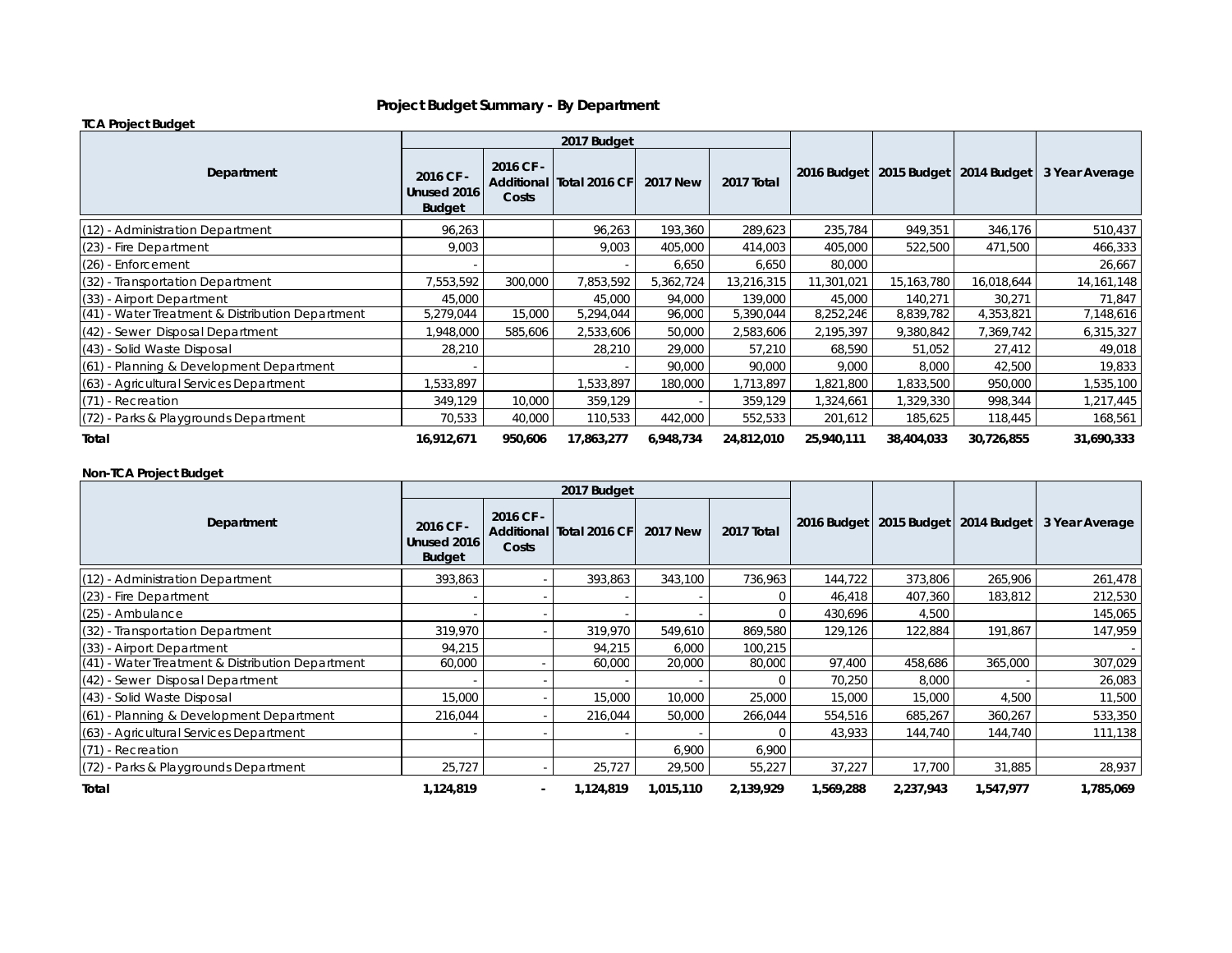#### **MACKENZIE COUNTY TCA Projects 2017**

|                                                      |             |                    | <b>External Funding</b><br><b>Internal Funding</b> |                  |        |                                              |                   |           |                                              |           |                                  |
|------------------------------------------------------|-------------|--------------------|----------------------------------------------------|------------------|--------|----------------------------------------------|-------------------|-----------|----------------------------------------------|-----------|----------------------------------|
| <b>Project Description</b>                           | 2017 Budget | <b>County Cost</b> | <b>FGTF Grant</b>                                  | <b>MSI Grant</b> |        | Other<br>Other Grant Sources (non-<br>grant) | Municipal<br>levy | RS-type   | Restricted<br>Surplus<br>(previous<br>years) | Debenture | <b>NOTES</b>                     |
| (12) - Administration Department                     |             |                    |                                                    |                  |        |                                              |                   |           |                                              |           |                                  |
| FV/LC - Administration Vehicles x 2                  | 72,000      | 52,000             |                                                    |                  |        | 20,000                                       | 52,000            |           |                                              |           | #1049 & #1050                    |
| <b>LC - Muster Point Shelter</b>                     |             |                    |                                                    |                  |        |                                              |                   |           |                                              |           |                                  |
| LC - Floor Washer                                    | 11,860      | 11,860             |                                                    |                  |        |                                              | 11,860            |           |                                              |           |                                  |
| LC - Xerox Replacement                               | 60,000      | 60,000             |                                                    |                  |        |                                              | 60,000            |           |                                              |           |                                  |
| FV - Server & 911 Dispatch UPS replacement           | 9,500       | 9,500              |                                                    |                  |        |                                              | 9,500             |           |                                              |           |                                  |
| FV - Server room air conditioner replacement         | 10,000      | 10,000             |                                                    |                  |        |                                              | 10,000            |           |                                              |           |                                  |
| Zama - Admin building tree planting                  | 15,000      | 15,000             |                                                    |                  |        |                                              | 15,000            |           |                                              |           |                                  |
| FV - Mail Folder & Inserter                          | 15,000      | 15,000             |                                                    |                  |        |                                              | 15,000            |           |                                              |           |                                  |
| Total department 12                                  | 193,360     | 173,360            | $\sim$                                             | $\sim$           | $\sim$ | 20,000                                       | 173,360           |           | $\sim$                                       | $\sim$    |                                  |
|                                                      |             |                    |                                                    |                  |        |                                              |                   |           |                                              |           |                                  |
| (23) - Fire Department                               |             |                    |                                                    |                  |        |                                              |                   |           |                                              |           |                                  |
| FV - Fire Hall Construction - Reserve                |             |                    |                                                    |                  |        |                                              |                   |           |                                              |           |                                  |
| FV - Training Facility                               | 20,000      | 10,000             |                                                    |                  |        | 10,000                                       |                   | GCR       | 10,000                                       |           |                                  |
| LC - Fire Hall Construction - Reserve                |             |                    |                                                    |                  |        |                                              |                   |           |                                              |           |                                  |
| LC - New Tanker/ Pumper                              | 385,000     | 250,000            |                                                    | 135,000          |        |                                              |                   | GCR       | 250,000                                      |           | motion #17-01-055                |
| Total department 23                                  | 405,000     | 260,000            |                                                    | 135,000          |        | 10,000                                       |                   |           | 260,000                                      |           |                                  |
|                                                      |             |                    |                                                    |                  |        |                                              |                   |           |                                              |           |                                  |
| $(26)$ - Bylaw                                       |             |                    |                                                    |                  |        |                                              |                   |           |                                              |           |                                  |
| FV - RCMP Trailer for Safety Training Program        | 6,650       | 6,650              |                                                    |                  |        |                                              |                   | GOR       | 6,650                                        |           |                                  |
| Total department 26                                  | 6,650       | 6,650              |                                                    |                  |        |                                              |                   |           | 6,650                                        |           |                                  |
|                                                      |             |                    |                                                    |                  |        |                                              |                   |           |                                              |           |                                  |
| (32) - Transportation Department                     |             |                    |                                                    |                  |        |                                              |                   |           |                                              |           |                                  |
| FV - Goose Neck Trailer 32"                          | 28,000      | 23,000             |                                                    |                  |        | 5,000                                        | 23,000            |           |                                              |           | #2512                            |
| FV - Gravel truck                                    | 90,000      | 86,000             |                                                    |                  |        | 4,000                                        | 46,919            | V&E       | 39,081                                       |           | #2005                            |
| FV - Pickup Reg Cab - 3/4 Ton long box               |             |                    |                                                    |                  |        |                                              |                   |           |                                              |           |                                  |
| FV - Pickup Crew Cab - 3/4 Ton                       | 40,000      | 35,500             |                                                    |                  |        | 4,500                                        | 35,500            |           |                                              |           | #1653, #1225                     |
| FV - Sand Spreader                                   | 6,074       |                    | 6,074                                              |                  |        |                                              |                   |           |                                              |           |                                  |
| FV - Shop Bay                                        |             |                    |                                                    |                  |        |                                              |                   |           |                                              |           |                                  |
| FV - Skidsteer                                       | 80,000      | 60,000             |                                                    |                  |        | 20,000                                       | 60,000            |           |                                              |           | #2320                            |
| FV - Tilt Deck trailer                               | 8,000       |                    | 7,000                                              |                  |        | 1,000                                        |                   |           |                                              |           | #2513                            |
| FV - 48 Ave & 50 Street Road Pave                    |             |                    |                                                    |                  |        |                                              |                   |           |                                              |           |                                  |
| FV - 46 Ave Road Pave                                | 35,000      |                    |                                                    | 35,000           |        |                                              |                   |           |                                              |           |                                  |
| FV - 45 Ave Road Pave                                |             |                    |                                                    |                  |        |                                              |                   |           |                                              |           |                                  |
| FV - 50th Street - Replace Sidewalk & Curb           |             |                    | $\sim$                                             |                  |        |                                              |                   |           |                                              |           |                                  |
| FV - Asphalt Paving DA Thomas Park                   |             |                    |                                                    |                  |        |                                              |                   |           |                                              |           |                                  |
| FV - Replacement of wheel loader                     |             |                    |                                                    |                  |        |                                              |                   |           |                                              |           | Removed: MOTION PW-16-<br>11-035 |
| LC - 88 Connector - Repairs                          |             |                    |                                                    |                  |        |                                              |                   |           |                                              |           | Moved to operating #259          |
| LC - 88 Connector Second Lift                        |             |                    |                                                    |                  |        |                                              |                   |           |                                              |           |                                  |
| LC - River Road Surfacing                            |             |                    |                                                    | $\sim$           |        |                                              |                   |           |                                              |           |                                  |
| LC - Road Rebuild - Prairie Packers to West La Crete | 710,000     | 355,000            |                                                    | 355,000          |        |                                              |                   | <b>RD</b> | 355,000                                      |           |                                  |
| Road                                                 |             |                    |                                                    |                  |        |                                              |                   |           |                                              |           |                                  |
| LC - Teachers Loop Asphalt & Sidewalk                | 266,000     |                    |                                                    | 266,000          |        |                                              |                   |           |                                              |           |                                  |
| LC - 104 Street Rebuild                              |             |                    |                                                    |                  |        |                                              |                   |           |                                              |           |                                  |
| LC - Street Improvements                             | 550.000     |                    |                                                    | 550,000          |        |                                              |                   |           |                                              |           |                                  |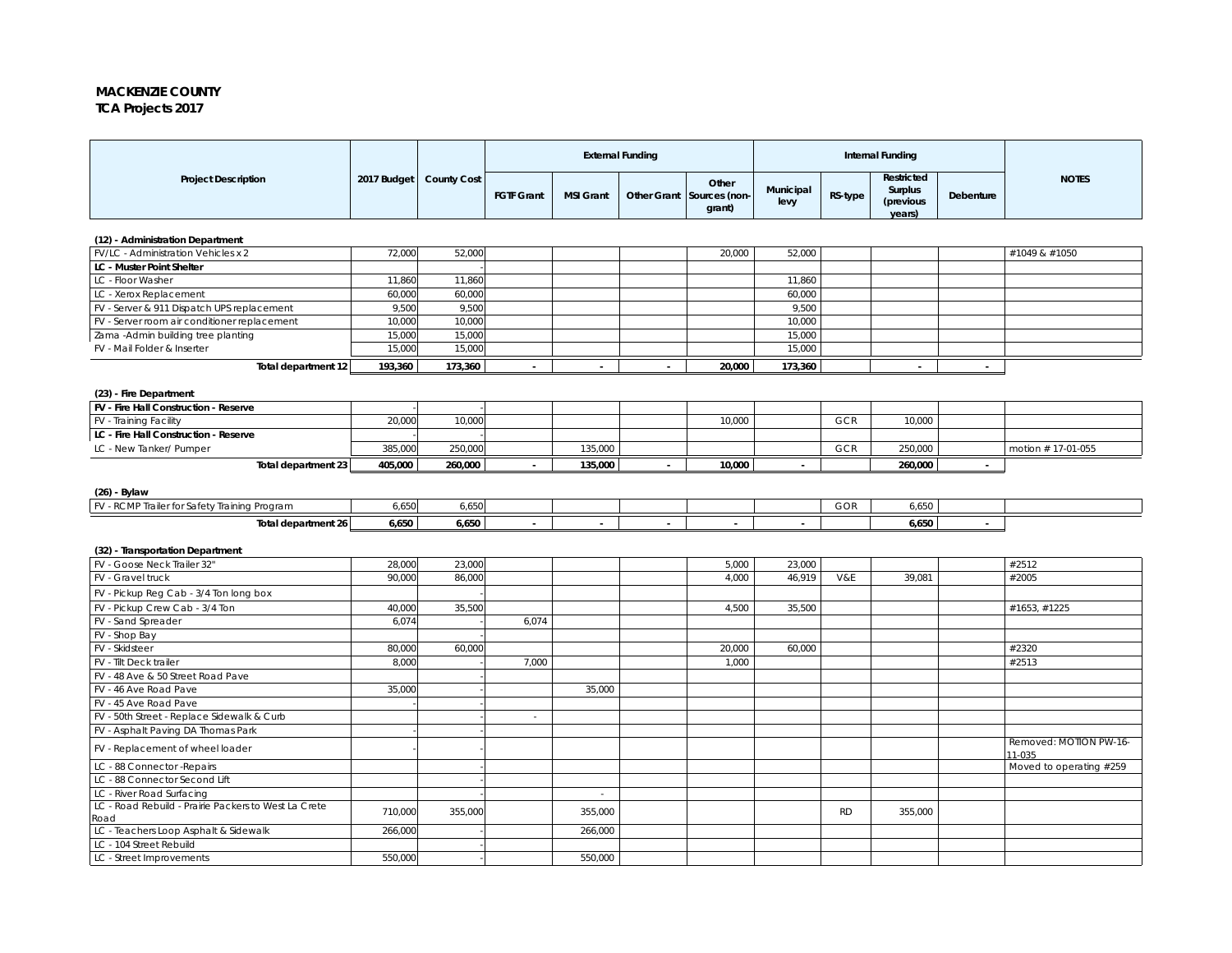|                                                                       |             |                    | <b>External Funding</b> |                  |                    |                                  |                   | <b>Internal Funding</b> |                                              |           |                                                    |
|-----------------------------------------------------------------------|-------------|--------------------|-------------------------|------------------|--------------------|----------------------------------|-------------------|-------------------------|----------------------------------------------|-----------|----------------------------------------------------|
| <b>Project Description</b>                                            | 2017 Budget | <b>County Cost</b> | <b>FGTF Grant</b>       | <b>MSI Grant</b> | <b>Other Grant</b> | Other<br>Sources (non-<br>grant) | Municipal<br>levy | RS-type                 | Restricted<br>Surplus<br>(previous<br>years) | Debenture | <b>NOTES</b>                                       |
|                                                                       |             |                    |                         |                  |                    |                                  |                   |                         |                                              |           |                                                    |
| LC - Greenwood Acres Walking Trail                                    |             |                    |                         |                  |                    |                                  |                   |                         |                                              |           |                                                    |
| LC - Bridges to new lands-Range Rd180                                 | 2,000,000   | 390,000            |                         | 610,000          | 1,000,000          |                                  |                   | <b>RD</b>               |                                              | 390,000   |                                                    |
| LC - Bridges to new lands-Township Rd1020                             | 1,000,000   | 500,000            |                         |                  | 500,000            |                                  |                   | <b>RD</b>               |                                              | 500,000   |                                                    |
| LC - 98Ave Crosswalk Lights                                           | 9,950       |                    | 9,950                   |                  |                    |                                  |                   |                         |                                              |           |                                                    |
| LC/FV/ZA - Street Sweeper                                             |             |                    |                         |                  |                    |                                  |                   |                         |                                              |           |                                                    |
| LC - Pressure Washer                                                  | 10,900      |                    | 9,900                   |                  |                    | 1.000                            |                   |                         |                                              |           | #3310                                              |
| LC - Overhead Crane                                                   |             |                    |                         |                  |                    |                                  |                   |                         |                                              |           |                                                    |
| Rebuild Wolf Lake Road East of HWY 697 (6km)                          |             |                    |                         |                  |                    |                                  |                   | <b>RD</b>               |                                              |           | 1 truck removed: MOTION                            |
| LC - Trucks x 3                                                       | 145,000     | 89,000             |                         |                  |                    | 56,000                           |                   | V&E                     | 89,000                                       |           | PW-16-11-035; #1221, #1641,<br>#1643, #1646, #2204 |
| LC - Dump Trailer                                                     | 30,200      | 12,946             | 17,254                  |                  |                    |                                  |                   | V&E                     | 12,946                                       |           |                                                    |
| LC -Steel drum packer                                                 | 50,000      | 50,000             |                         |                  |                    |                                  |                   | V&E                     | 50,000                                       |           |                                                    |
| LC - Asphalt Miller                                                   | 27,000      |                    | 27,000                  |                  |                    |                                  |                   |                         |                                              |           |                                                    |
| LC - Bobcat Skidsteer                                                 |             |                    |                         |                  |                    |                                  |                   |                         |                                              |           | KEITIUVEU: IVIUTIUIV PVV-10-                       |
| LC/FV - Dozer Blades x 4                                              | 71,800      |                    | 71,800                  |                  |                    |                                  |                   |                         |                                              |           |                                                    |
| Rubber truck mini excavator                                           | 106,020     | 31,020             |                         |                  |                    | 75,000                           |                   | V&E                     | 31,020                                       |           | Motion: 17-01-030                                  |
| LC - Packer/ Roller x 2                                               | 50,000      |                    | 50,000                  |                  |                    |                                  |                   |                         |                                              |           |                                                    |
| RL - Road Ditching Improvement                                        | 48,780      |                    |                         |                  |                    | 48,780                           |                   |                         |                                              |           | MOTION 17-01-054                                   |
| Total department 32                                                   | 5,362,724   | 1,632,466          | 198,978                 | 1,816,000        | 1,500,000          | 215,280                          | 165,419           |                         | 577,047                                      | 890,000   |                                                    |
| (33) - Airport Department                                             |             |                    |                         |                  |                    |                                  |                   |                         |                                              |           |                                                    |
| FV/LC - Automated Weather Observation System                          |             |                    |                         |                  |                    |                                  |                   |                         |                                              |           |                                                    |
| (AWOS)                                                                | 74,000      | 18,500             |                         |                  | 55,500             |                                  |                   | GCR                     | 18,500                                       |           |                                                    |
| FV - Parking lot drainage improvements                                | 20,000      | 20,000             |                         |                  |                    |                                  | 20,000            |                         |                                              |           |                                                    |
|                                                                       |             |                    |                         |                  |                    |                                  |                   |                         |                                              |           |                                                    |
| Total department 33                                                   | 94,000      | 38,500             |                         |                  | 55,500             |                                  | 20,000            |                         | 18,500                                       | $\sim$    |                                                    |
|                                                                       |             |                    |                         |                  |                    |                                  |                   |                         |                                              |           |                                                    |
| (41) - Water Treatment & Distribution Department<br>FV - Storage Work | 11,000      |                    | 11,000                  |                  |                    |                                  |                   |                         |                                              |           |                                                    |
| LC - Hydrant Replacement                                              | 50,000      | 1,500              | 48,500                  |                  |                    |                                  | 1,500             |                         |                                              |           |                                                    |
| FV - Re-route Raw Water Truckfill                                     | 35,000      |                    | 35,000                  |                  |                    |                                  |                   |                         |                                              |           |                                                    |
| LC - Rural Truckfill                                                  |             |                    |                         |                  |                    |                                  |                   |                         |                                              |           |                                                    |
| LC-Rural Water to Greenwood Acres Subdivision                         |             |                    |                         |                  |                    |                                  |                   |                         |                                              |           |                                                    |
|                                                                       | 96,000      | 1,500              | 94,500                  | $\sim$           | $\sim$             | $\sim$                           | 1,500             |                         | $\sim$                                       |           |                                                    |
| Total department 41                                                   |             |                    |                         |                  |                    |                                  |                   |                         |                                              | $\sim$    |                                                    |
| (42) - Sewer Disposal Department                                      |             |                    |                         |                  |                    |                                  |                   |                         |                                              |           |                                                    |
| FV - Main Lift Station Grinder                                        | 50,000      |                    | 50,000                  |                  |                    |                                  |                   |                         |                                              |           |                                                    |
| LC - Main Lift Station Meter                                          |             |                    |                         |                  |                    |                                  |                   |                         |                                              |           |                                                    |
| ZA - Sewage Forcemain                                                 |             |                    |                         |                  | ×,                 |                                  |                   |                         |                                              |           | <b>CWWF Grant Deadline Nov</b><br>25/16            |
| LC - Sanitary Sewer Re-route                                          |             |                    |                         |                  |                    |                                  |                   |                         |                                              |           |                                                    |
| Total department 42                                                   | 50,000      |                    | 50,000                  | $\sim$           | ×.                 | $\sim$                           | $\sim$            |                         | $\sim$                                       | $\sim$    |                                                    |
| (43) - Solid Waste Disposal                                           |             |                    |                         |                  |                    |                                  |                   |                         |                                              |           |                                                    |
| Waste Bins 40 & 6 yd                                                  | 20,000      |                    | 20,000                  |                  |                    |                                  |                   |                         |                                              |           |                                                    |
| Build up Berm - Blumenort WTS                                         | 9,000       | 9,000              |                         |                  |                    |                                  | 9,000             |                         |                                              |           |                                                    |
| Total department 43                                                   | 29,000      | 9.000              | 20,000                  |                  |                    |                                  | 9,000             |                         |                                              |           |                                                    |

#### **(61) - Planning & Development Department**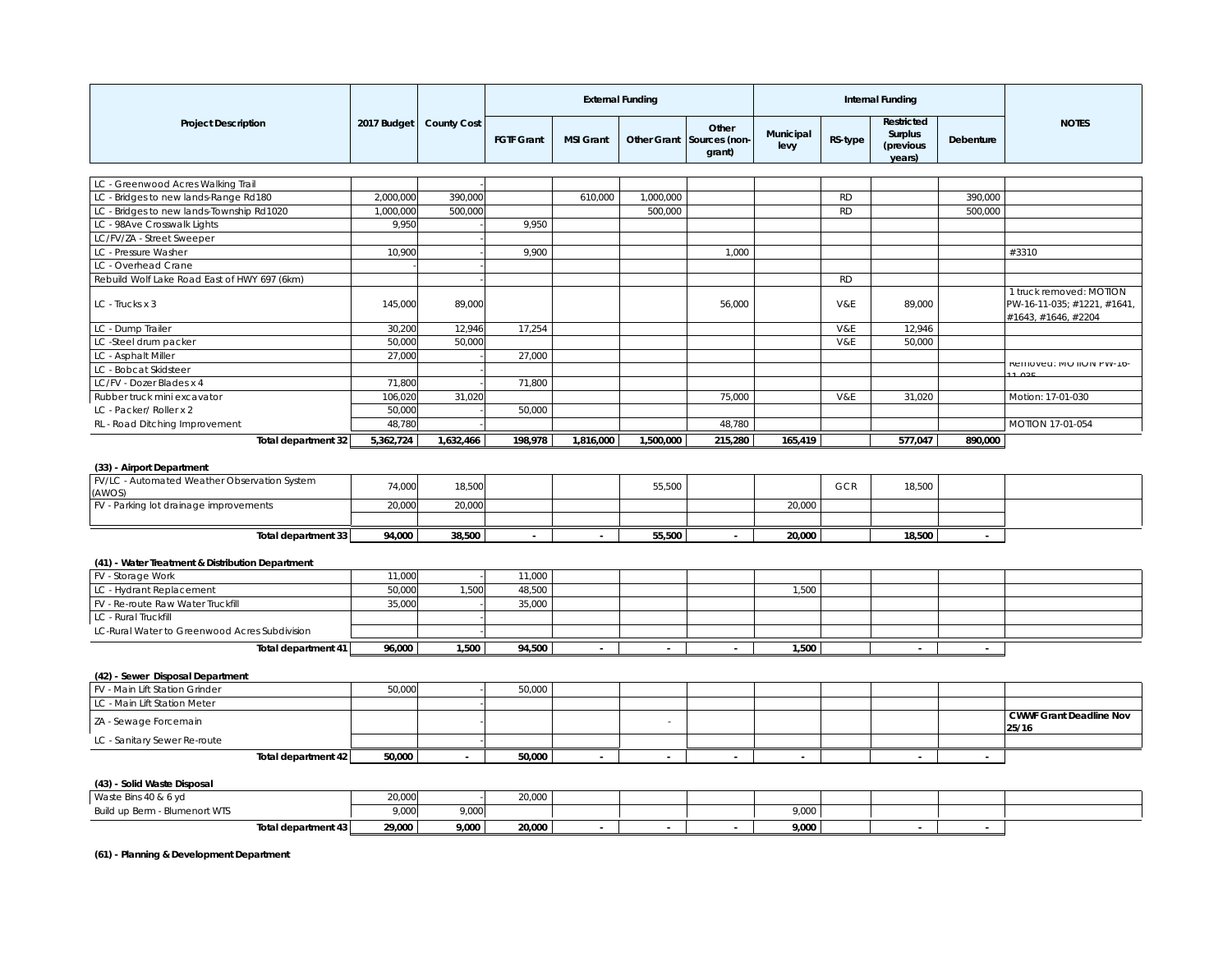|                                                          |           |                           |                   |                  | <b>External Funding</b> |                                              |                   |                | <b>Internal Funding</b>                             |              |                                                    |
|----------------------------------------------------------|-----------|---------------------------|-------------------|------------------|-------------------------|----------------------------------------------|-------------------|----------------|-----------------------------------------------------|--------------|----------------------------------------------------|
| <b>Project Description</b>                               |           | 2017 Budget   County Cost | <b>FGTF Grant</b> | <b>MSI Grant</b> |                         | Other<br>Other Grant Sources (non-<br>grant) | Municipal<br>levy | RS-type        | <b>Restricted</b><br>Surplus<br>(previous<br>years) | Debenture    | <b>NOTES</b>                                       |
|                                                          |           |                           |                   |                  |                         |                                              |                   |                |                                                     |              |                                                    |
| LC - New Truck                                           | 40,000    |                           | 40,000            |                  |                         |                                              |                   |                |                                                     |              |                                                    |
| FV - Streetscape                                         | 25,000    |                           | 25,000            |                  |                         |                                              |                   |                |                                                     |              |                                                    |
| LC - Streetscape                                         | 25,000    |                           | 25,000            |                  |                         |                                              |                   |                |                                                     |              |                                                    |
| Total department 61                                      | 90,000    |                           | 90,000            |                  | ×.                      |                                              |                   |                |                                                     |              |                                                    |
| (63) - Agricultural Services Department                  |           |                           |                   |                  |                         |                                              |                   |                |                                                     |              |                                                    |
| FV - Flood Control Channel Erosion Repair                | 180,000   |                           | 180,000           |                  |                         |                                              |                   |                |                                                     |              |                                                    |
|                                                          |           |                           |                   |                  |                         |                                              |                   |                |                                                     |              |                                                    |
| Total department 63                                      | 180,000   |                           | 180.000           |                  |                         |                                              |                   |                |                                                     |              |                                                    |
| (71) - Recreation                                        |           |                           |                   |                  |                         |                                              |                   |                |                                                     |              |                                                    |
| FV-Ice plant Repair                                      | 1,000,000 | 510,000                   |                   |                  | 480,000                 | 10,000                                       |                   | RF-FV          | 200,000                                             |              | 310,000   Motion: 17-01-031                        |
| FV - Rodeo Grounds - 2016 ProjectCF                      |           | 10,000                    |                   |                  |                         |                                              |                   | RR-FV          | 10,000                                              |              | \$10,000 in CF TCA project                         |
| FV -Netting for Ball Diamonds                            |           |                           |                   |                  |                         |                                              |                   |                |                                                     |              |                                                    |
| FV-Hall Reno (kitchen)                                   | 20,000    | 20,000                    |                   |                  |                         |                                              |                   | RR-FV          | 20,000                                              |              |                                                    |
| FV-Bathroom Reno                                         | 15,000    | 15,000                    |                   |                  |                         |                                              |                   | RR-FV          | 15,000                                              |              |                                                    |
| FV - Gym Equipment                                       |           |                           |                   |                  |                         |                                              |                   |                |                                                     |              |                                                    |
| LC - Fire Alarm                                          | 12,000    | 12,000                    |                   |                  |                         |                                              |                   | RR-C           | 12,000                                              |              |                                                    |
| LC-Natural Gas, hot water tank (big), 4 new baseboards   | 10,800    | 10,800                    |                   |                  |                         |                                              |                   | RR-C           | 10,800                                              |              |                                                    |
| LC- Ice Rink Foam Dividers                               |           | 2,500                     |                   |                  |                         |                                              |                   | RR-C           | 2,500                                               |              | MOVED to NON TCA                                   |
| LC-One set of lights for outdoor rink                    | 12,000    | 12,000                    |                   |                  |                         |                                              |                   | RR-LC<br>&GTOO | 12,000                                              |              |                                                    |
| LC-Sidewalk to Tennis Court                              |           |                           |                   |                  |                         |                                              |                   |                |                                                     |              | MOVED TO NON TCA                                   |
| LC- Curling Rink Lights                                  | 18,000    | 18,000                    |                   |                  |                         |                                              |                   | GOO            | 18,000                                              |              |                                                    |
| LC-2" water line to the ball diamonds                    | 10,000    | 10,000                    |                   |                  |                         |                                              |                   | GOO            | 10,000                                              |              |                                                    |
| LC- Utility Tractor and attachments                      |           |                           |                   |                  |                         |                                              |                   | <b>GTOO</b>    |                                                     |              |                                                    |
| LC-3 windows upstairs overlooking the ice                | 8,000     | 8,000                     |                   |                  |                         |                                              |                   | GOO            | 8,000                                               |              |                                                    |
| LC- Dressing room expansion including gym/weight<br>room | 100,000   | 100,000                   |                   |                  |                         |                                              |                   | GOO            | 100,000                                             |              |                                                    |
| ZA- Water Repair in Furnance Room                        | 10,000    | 10,000                    |                   |                  |                         |                                              |                   | GOO            | 10,000                                              |              |                                                    |
| ZA- Re-shingling hall                                    | 35,000    | 35,000                    |                   |                  |                         |                                              |                   | GOO            | 35,000                                              |              |                                                    |
| ZA- Energy efficiency upgrade                            | 30,000    | 30,000                    |                   |                  |                         |                                              |                   | GOO            | 30,000                                              |              |                                                    |
| Total department 71                                      | 1,280,800 | 803,300                   |                   |                  | 480,000                 | 10,000                                       |                   |                | 493,300                                             | 310,000      |                                                    |
| (72) - Parks & Playgrounds Department                    |           |                           |                   |                  |                         |                                              |                   |                |                                                     |              |                                                    |
| Machesis Lake Site Development                           | 75,000    | 37,500                    |                   |                  | 37,500                  |                                              | 5,000             | <b>GCR</b>     | 32,500                                              |              | Project pending Alberta<br>Parks grant of \$37.500 |
| Improvements to Provincial Park - Bridge Campground      | 60,000    | 30,000                    |                   |                  | 30,000                  |                                              | 15,036            | GCR            | 14,964                                              |              | Project pending Alberta<br>Parks grant of \$30,000 |
| Hutch Lake Cabins - Playground                           | 35,000    | 35,000                    |                   |                  |                         |                                              | 35,000            |                |                                                     |              |                                                    |
| Hutch Lake Campground improvements                       | 112,000   | 112,000                   |                   |                  |                         |                                              | 49,000            | MR             | 63,000                                              |              |                                                    |
| Hutch Lake Dock Blocks                                   | 10,000    | 10,000                    |                   |                  |                         |                                              | 10,000            |                |                                                     |              |                                                    |
| FV - Mackenzie Housing Park Toddler Playground           | 20,000    | 20,000                    |                   |                  |                         |                                              | $\sim$            | <b>MR</b>      | 20,000                                              |              |                                                    |
| Equipment                                                |           |                           |                   |                  |                         |                                              |                   |                |                                                     |              |                                                    |
| LC - Slide & swings Big Back Yard                        | 35,000    | 35,000                    |                   |                  |                         |                                              | ÷.                | <b>MR</b>      | 35,000                                              |              |                                                    |
| LC - Playground Expansion                                | 95,000    | 50,000                    |                   |                  |                         | 45,000                                       |                   | <b>MR</b>      | 50,000                                              |              | Motion # 17-04-277                                 |
| Total department 72                                      | 442,000   | 329,500                   | $\sim$            | $\sim$           | 67,500                  | 45,000                                       | 114,036           |                | 215,464                                             | $\mathbf{r}$ |                                                    |
| <b>TOTAL 2017 Capital Projects</b>                       | 8,229,534 | 3,247,626                 | 633,478           | 1,951,000        | 2,103,000               | 300,280                                      | 483,315           |                | 1,570,961                                           | 1,200,000    |                                                    |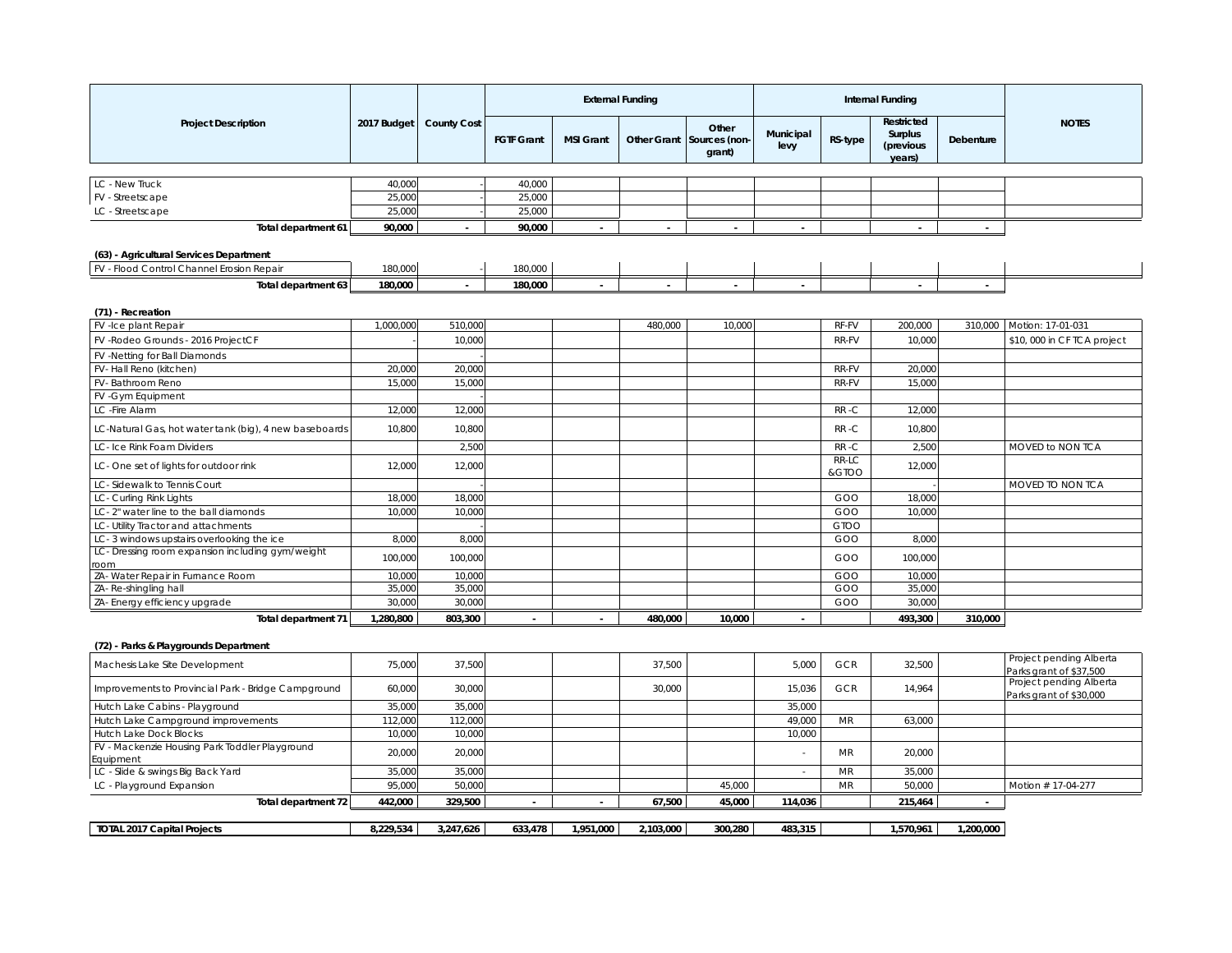# **Assessment & Taxation**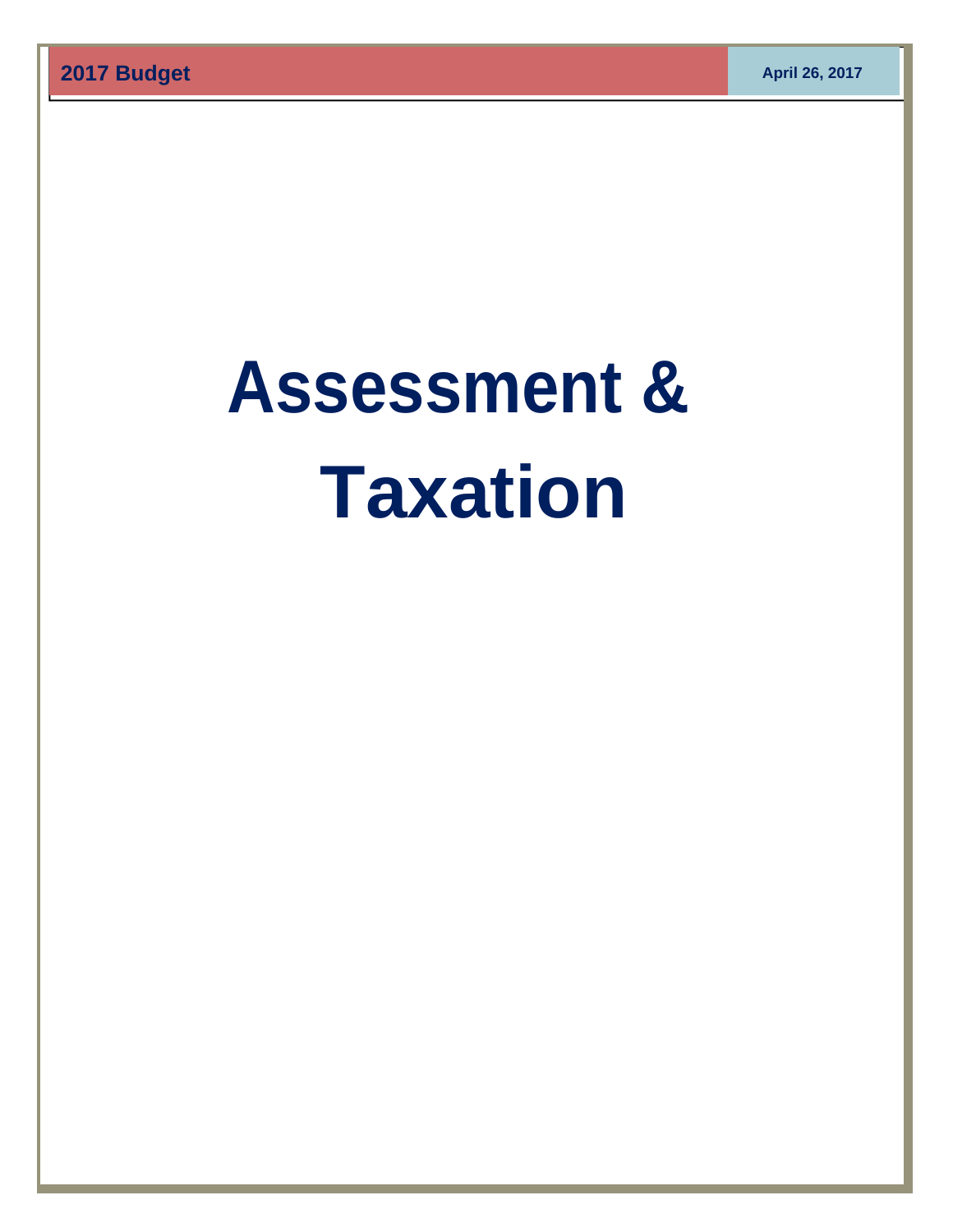#### **Mackenzie County 2017 Budget 2017 Assessment and Municipal Tax Revenue**

|                                 | 2015 Assessment for<br>2016 Tax Year | % Change  | 2016 Assessment for<br>2017 Tax Year | 2017 Projected<br>Revenue |
|---------------------------------|--------------------------------------|-----------|--------------------------------------|---------------------------|
| Residential Property            | 730,133,910                          | 6.92%     | 780.624.090                          | 5,860,926                 |
| <b>Commercial Property</b>      | 140.170.020                          | 6.40%     | 149,145,140                          | 1,775,275                 |
| <b>Industrial Property</b>      | 128,227,880                          | $-5.22%$  | 121,540,530                          | 1,446,697                 |
| <b>Farmland Property</b>        | 44,345,260                           | $0.00\%$  | 44,343,070                           | 377.271                   |
| Machinery & Equipment           | 400.679.700                          | $-10.22%$ | 359,713,940                          | 4,281,675                 |
| Linear                          | 998,801,290                          | $-17.31%$ | 825,930,250                          | 9,831,048                 |
| <b>Grants in Lieu</b>           | 9.961.360                            | $-1.16%$  | 9,845,820                            | 97,531                    |
| <b>Total Taxable Assessment</b> | \$2,452,319,420                      | $-6.57%$  | \$2,291,142,840                      | \$23,670,421              |
| Tax exempt assessment           | 183,328,920                          | 2.07%     | 187,119,170                          | $\Omega$                  |
| <b>Total Assessment</b>         | \$2,635,648,340                      | $-5.97%$  | \$2,478,262,010                      | \$23,670,421              |

#### Notes:

Project revenue is based on 2016 mill rate.

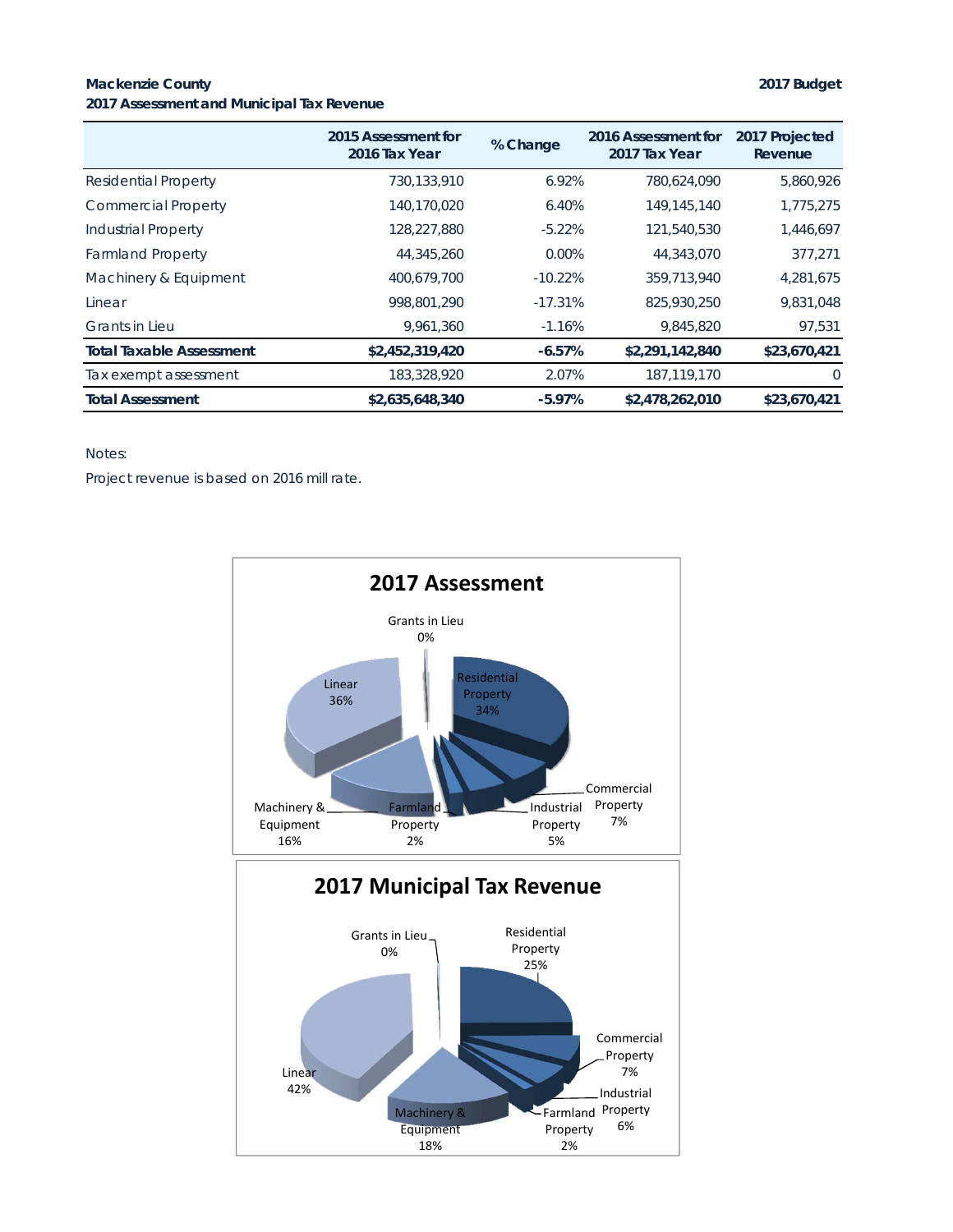# **Municipal Reserves**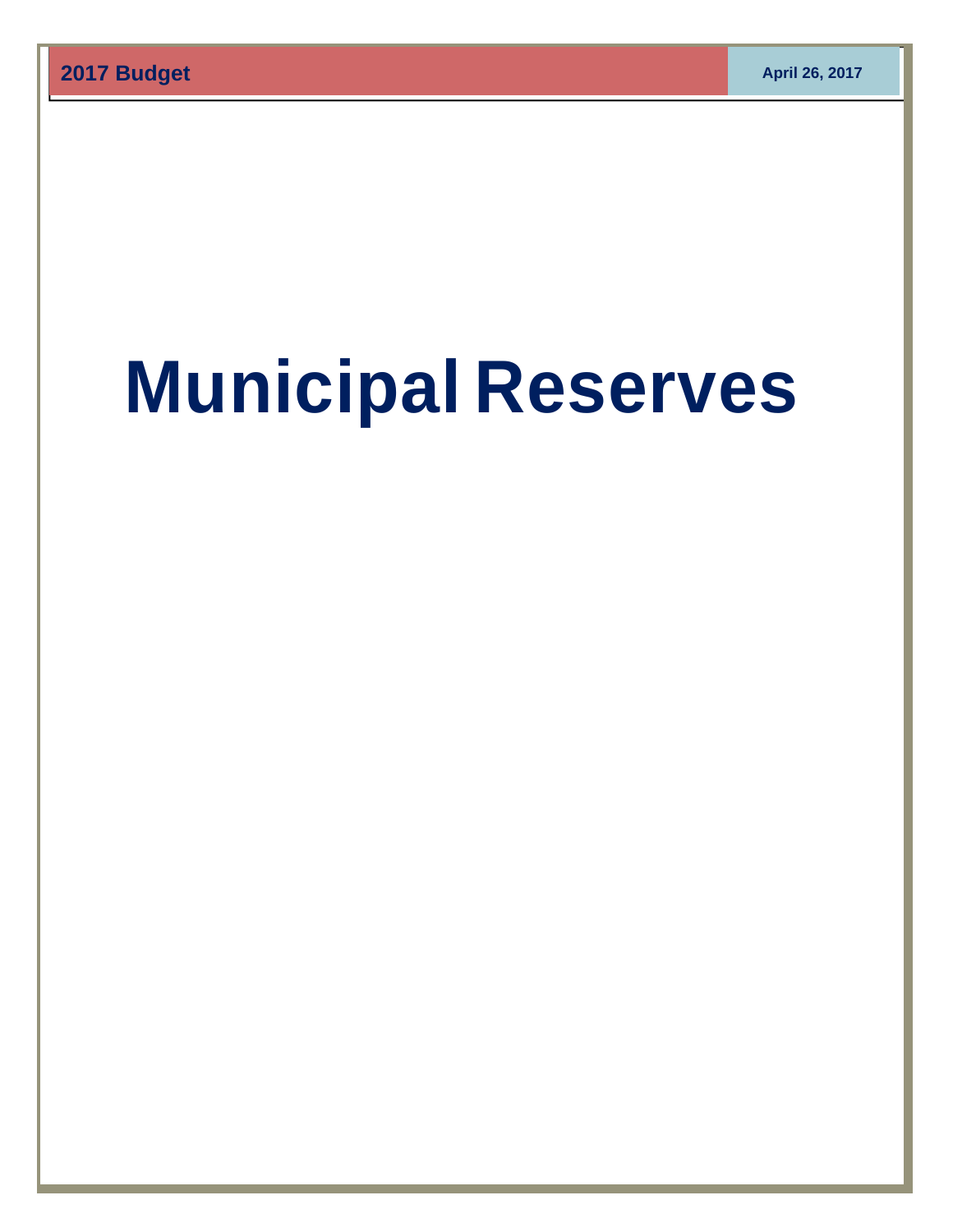#### **MACKENZIE COUNTY MUNICIPAL RESERVES**

| Name                                         | Estimated<br>(Dec. 31, 2016) | To be used for<br>projects<br>(TCA & NTCA) | <b>Transfer from</b><br>Operating to<br>Reserve | <b>Transfer from</b><br>Reserves to<br>Operating | Interfund<br><b>Transfers</b> | Estimated<br>(Dec. 31, 2017) |
|----------------------------------------------|------------------------------|--------------------------------------------|-------------------------------------------------|--------------------------------------------------|-------------------------------|------------------------------|
| <b>Operating Fund Reserves:</b>              |                              |                                            |                                                 |                                                  |                               |                              |
| <b>Bursaries (Moved to 2017 Budget Line)</b> | 9,250                        |                                            |                                                 | (9,250)                                          |                               |                              |
| Operating Fund Reserve - incl. non-TCA       |                              |                                            |                                                 |                                                  |                               |                              |
| <b>General Operating Reserve</b>             | 3,137,564                    | (256, 650)                                 | 250,000                                         |                                                  |                               | 3,130,914                    |
| <b>Gravel Reclamation</b>                    | 22,377                       |                                            |                                                 |                                                  |                               | 22,377                       |
| <b>Gravel Crushing Reserve</b>               | 543,955                      |                                            |                                                 |                                                  |                               | 543,955                      |
| Off-Site Levy Reserve                        | 1,277,507                    |                                            |                                                 |                                                  |                               | 1,277,507                    |
| Grants to Other Organizations Reserve        | 330,394                      | (222, 650)                                 | 10,000                                          |                                                  | 20,000                        | 137,744                      |
| Development                                  | 0                            |                                            |                                                 |                                                  |                               | $\overline{\phantom{a}}$     |
| Non-profit Organizations                     | 20,000                       |                                            |                                                 |                                                  | (20,000)                      |                              |
| Recreation Emergeny Funding                  | 130,333                      |                                            |                                                 |                                                  |                               |                              |
|                                              |                              |                                            |                                                 |                                                  |                               | 130,333                      |
| <b>Subdivisions Reserve</b>                  |                              |                                            |                                                 |                                                  |                               |                              |
| <b>Municipal Reserve</b>                     | 478,922                      | (168,000)                                  | 100,000                                         |                                                  |                               | 410,922                      |
| Subtotal - Operating Fund Reserves           | 5,950,303                    | (390, 650)                                 | 360,000                                         | (9,250)                                          | $\blacksquare$                | 5,653,752                    |
| <b>Capital Fund Reserves:</b>                |                              |                                            |                                                 |                                                  |                               |                              |
|                                              |                              |                                            |                                                 |                                                  |                               |                              |
| Incomplete Capital - Administration          | $\overline{\phantom{a}}$     |                                            |                                                 |                                                  |                               | ×.                           |
| Incomplete Capital - Fire Department         |                              |                                            |                                                 |                                                  |                               |                              |
| <b>Emergency Service</b>                     | 963,469                      |                                            |                                                 |                                                  | (963, 469)                    | $\sim$                       |
| Emergency Service - Tompkins                 | 250,000                      | $\overline{\phantom{a}}$                   | 125,000                                         |                                                  | (250,000)                     | 125,000                      |
| Incomplete Capital - Enforcement             | ×.                           |                                            |                                                 |                                                  |                               | ٠                            |
| Vehicle & Equipment Replacement and          |                              |                                            |                                                 |                                                  |                               |                              |
| <b>Emergency Service Reserve</b>             | 1,770,195                    | (222, 047)                                 | 485,000                                         |                                                  | 963,469                       | 2,996,617                    |
| Emergency Service - Fort Vermilion           | 450,000                      |                                            | 225,000                                         |                                                  |                               | 675,000                      |
| Roads Reserve (General)                      | 4,536,864                    | (655,000)                                  | 500,000                                         |                                                  |                               | 4,381,864                    |
| Street Light Replacement Reserve             | $\overline{\phantom{a}}$     |                                            |                                                 |                                                  |                               |                              |
| <b>Walking Trails - Fort Vermilion</b>       | $\sim$                       |                                            |                                                 |                                                  |                               |                              |
| <b>Walking Trails - La Crete</b>             | ÷.                           |                                            |                                                 |                                                  |                               | $\epsilon$                   |
| <b>Walking Trails - Zama</b>                 | ÷.                           |                                            |                                                 |                                                  |                               |                              |
| Incomplete Capital - Public Works            | $\sim$                       |                                            |                                                 |                                                  |                               | $\overline{\phantom{a}}$     |
| Incomplete Capital - Airport                 |                              |                                            |                                                 |                                                  |                               |                              |
| <b>Drainage Reserve</b>                      | 2,500,031                    | (585,606)                                  | 350,000                                         |                                                  |                               | 2,264,425                    |
| <b>Water Treatment Plant</b>                 | 386,225                      |                                            |                                                 |                                                  | (190, 011)                    | 196,214                      |
| <b>Water Reserve Fund</b>                    | 2,492,123                    | (15,000)                                   |                                                 |                                                  | 190,011                       | 2,667,134                    |
| Water Upgrading                              |                              |                                            |                                                 |                                                  |                               |                              |
| Incomplete Capital - Sewer                   | $\overline{\phantom{a}}$     |                                            |                                                 |                                                  |                               |                              |
| Sewer Upgrading                              | ×.                           |                                            |                                                 |                                                  |                               | ×.                           |
| Incomplete Capital - Waste                   | $\sim$                       |                                            |                                                 |                                                  |                               | ٠                            |
| Waste                                        | $\overline{\phantom{a}}$     |                                            |                                                 |                                                  |                               | ٠                            |
| Walking Trails - Zama                        | $\sim$                       |                                            |                                                 |                                                  |                               | ٠                            |
| Incomplete Capital - Shop & Storage          | $\overline{\phantom{a}}$     |                                            |                                                 |                                                  |                               | $\overline{\phantom{a}}$     |
| Garbage Projects (incl. capital)             | $\sim$                       |                                            |                                                 |                                                  |                               | $\sim$                       |
| Incomplete Capital - Development             | $\overline{\phantom{a}}$     |                                            |                                                 |                                                  |                               | a.                           |
| <b>Recreation and Parks</b>                  | 250,000                      | (55,000)                                   | 50,000                                          |                                                  |                               | 245,000                      |
| Recreation Board Reserve - Zama              | 19,389                       |                                            |                                                 |                                                  |                               | 19,389                       |
| Recreation Reserve - Fort Vermilion          | 130,076                      | (55,000)                                   |                                                 |                                                  |                               | 75,076                       |
| Recreation Reserve - La Crete                | 240,570                      | (30,050)                                   |                                                 |                                                  |                               | 210,520                      |
| Recreation Facilities - Zama                 |                              |                                            |                                                 |                                                  |                               |                              |
| Recreation Facilities - Fort Vermilion       | 200,000                      | (200,000)                                  | 100,000                                         |                                                  |                               | 100,000                      |
| Recreation Facilities - La Crete             | (60, 192)                    |                                            | 290,000                                         |                                                  |                               | 229,808                      |
| Incomplete Capital - Recreation              | ÷.                           |                                            |                                                 |                                                  |                               |                              |
| <b>General Capital Reserve</b>               |                              |                                            |                                                 |                                                  | 250,000                       |                              |
|                                              | 4,049,943                    | 300,000<br>(1,517,703)                     | 250,000<br>2,375,000                            |                                                  |                               | 4,849,943<br>19,035,990      |
| Subtotal - Capital Fund Reserves             | 18,178,693                   |                                            |                                                 | $\blacksquare$                                   | (0)                           |                              |
| <b>TOTAL RESERVES</b>                        | 24,128,996                   | (1,908,353)                                | 2,735,000                                       | (9,250)                                          | (0)                           | 24,689,742                   |

Established reserves as per Council policies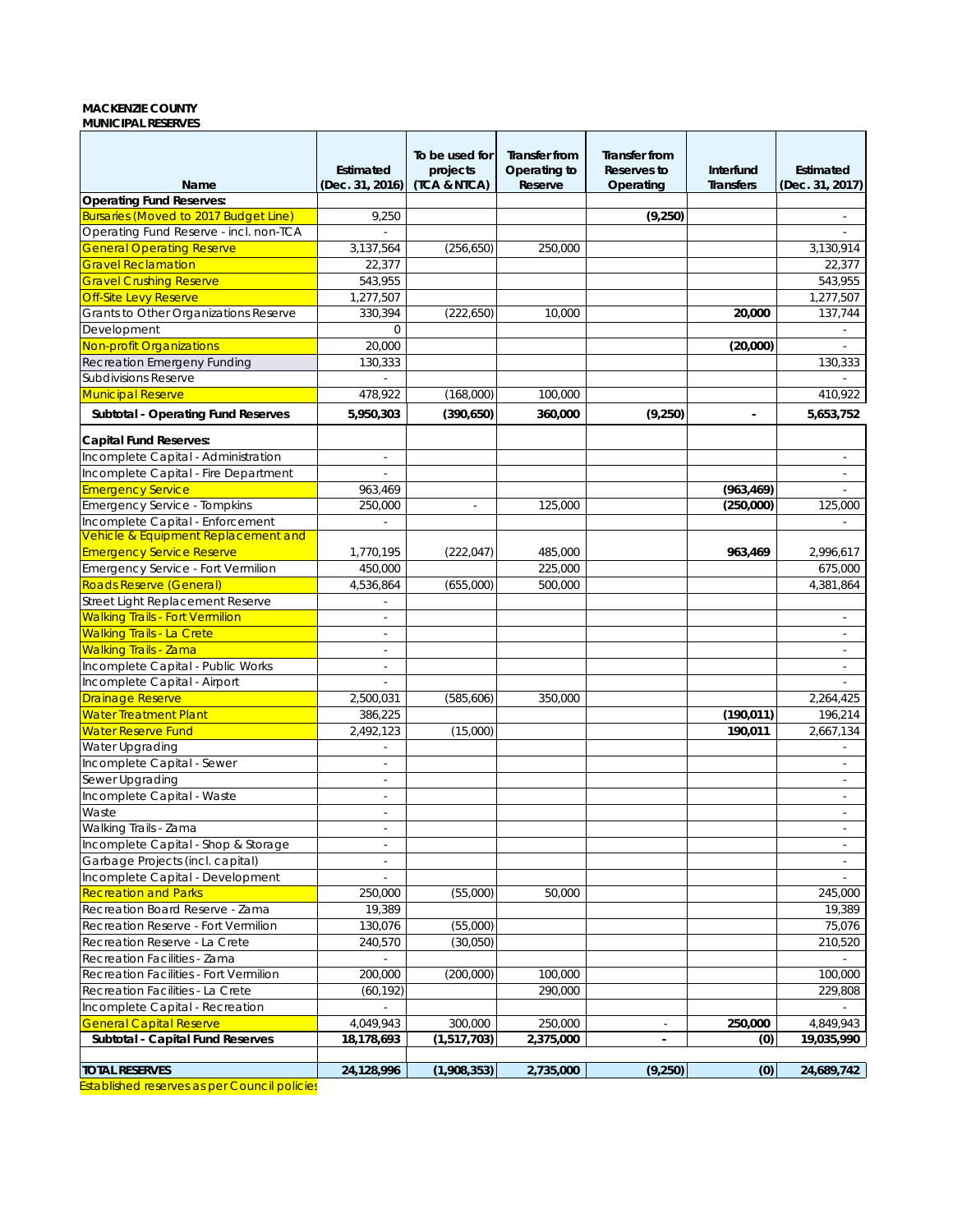# **Grants to Not-For-Profit Organizations**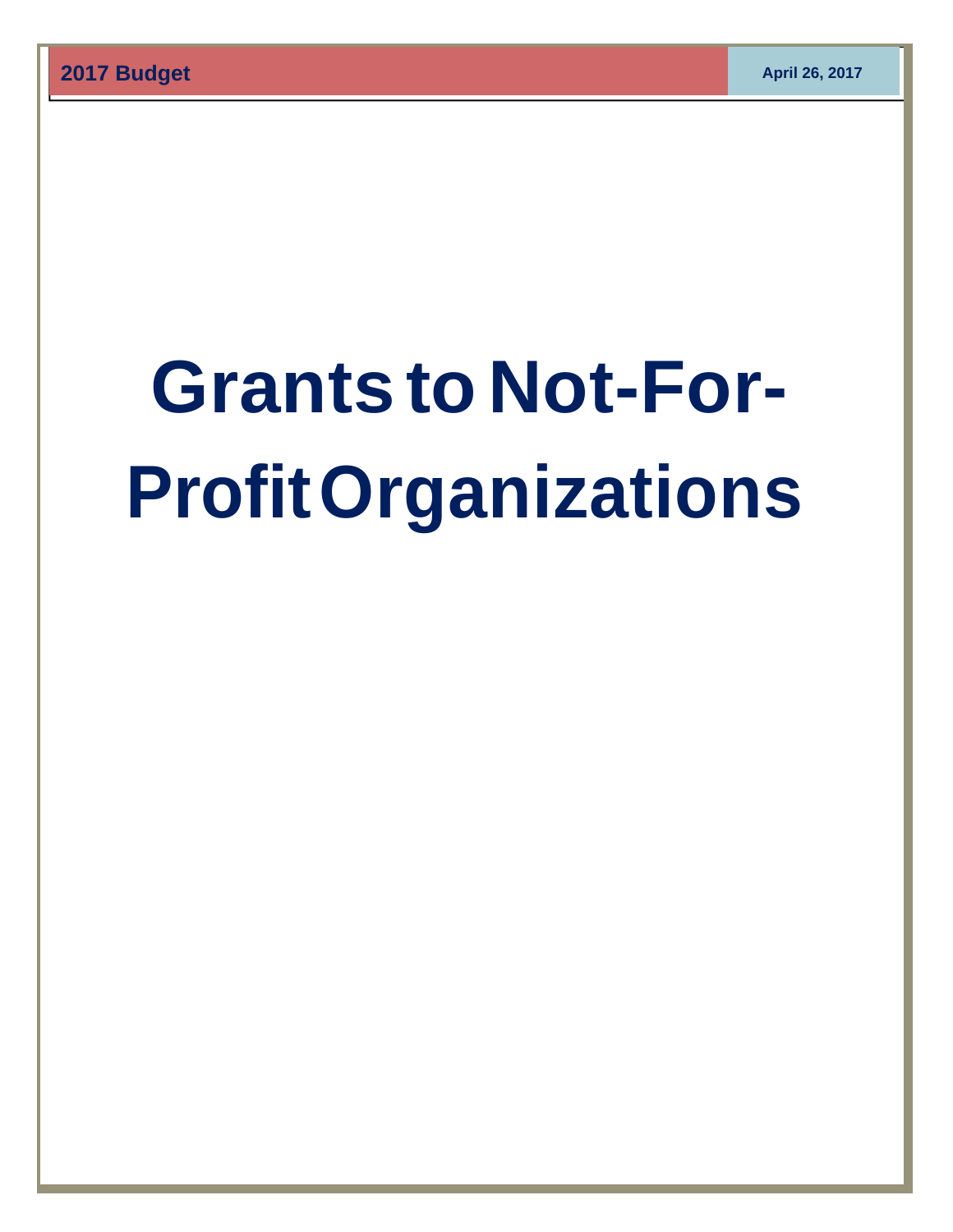#### **MACKENZIE COUNTY**

| Summary of 2017 Grants to Other Organizations (NPOs) |  |  |
|------------------------------------------------------|--|--|
|                                                      |  |  |

| Orginazation                             | 2017 Budget | 2017<br>Request | 2016 Actual | 2015 Actual | 2014 Actual |
|------------------------------------------|-------------|-----------------|-------------|-------------|-------------|
| Mackenzie County Library<br><b>Board</b> | 228,000     | 228,000         | 248,775     | 228,000     | 226,026     |
| <b>Recreation Boards</b>                 | 1,727,740   | 1,518,789       | 1,370,546   | 1,105,901   | 983,215     |
| <b>FCSS</b>                              | 373,353     | 470,471         | 373,353     | 293,341     | 293,341     |
| Agriculture                              | 127,000     | 125,000         | 110,000     | 150,000     | 85,500      |
| Other                                    | 380,291     | 719,691         | 486,908     | 402,500     | 354,279     |
|                                          | 2,836,384   | 3,061,951       | 2,589,582   | 2,179,742   | 1,942,361   |

**Specification of requests by location:**

| Location                      | <b>FCSS</b> | Other<br><b>Grants</b> | Recreation<br><b>Boards</b> | Agriculture | Mackenzie<br>County<br>Library | <b>Total</b>   |
|-------------------------------|-------------|------------------------|-----------------------------|-------------|--------------------------------|----------------|
| 3 Recreation Boards - Capital |             |                        |                             |             |                                | $\overline{0}$ |
| Fort Vermilion                | 149,202     | 58,500                 | 874,289                     |             |                                | 1,081,991      |
| La Crete                      | 215,210     | 167,341                | 644,378                     |             |                                | 1,026,929      |
| Zama                          | 8,941       | 8,000                  | 209,073                     |             |                                | 226,014        |
| <b>High Level</b>             |             | 40,000                 |                             |             |                                | 40,000         |
| Rocky Lane                    |             | 34,000                 |                             |             |                                | 34,000         |
| Rainbow Lake                  |             | 5,000                  |                             |             |                                | 5,000          |
| Library                       |             |                        |                             |             | 228,000                        | 228,000        |
| Other (Regional)              |             | 63,250                 |                             | 127,000     |                                | 190,250        |
| Tourism                       |             | 0                      |                             |             |                                | $\overline{0}$ |
| Cemeteries                    |             | 4,200                  |                             |             |                                | 4,200          |
| <b>Total 2017 Budget</b>      | 373,353     | 380,291                | 1,727,740                   | 127,000     | 228,000                        | 2,836,384      |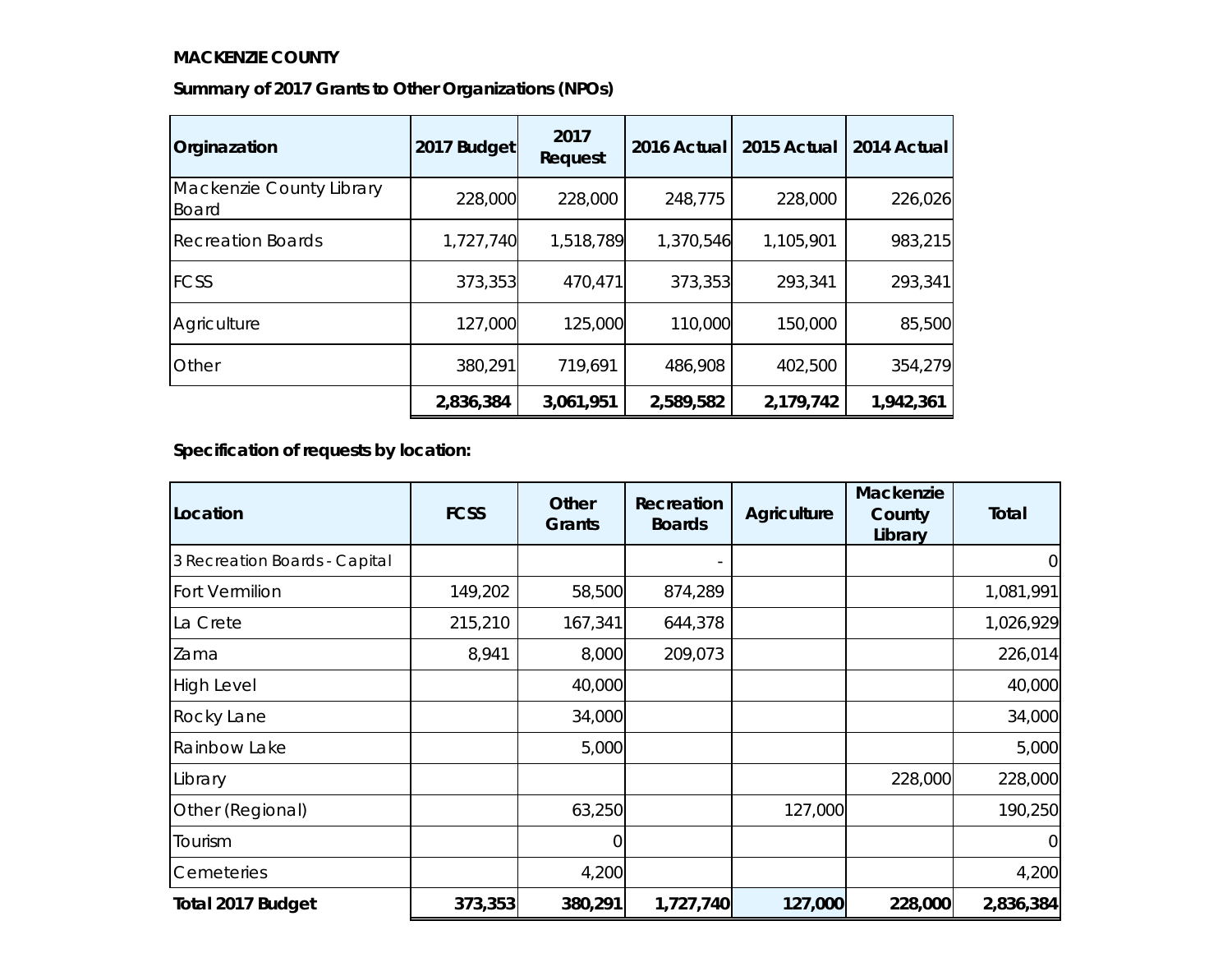# **Mackenzie County Recreation Boards**

| 2017          | 2017            | 2016   | 2015   | 2014   |
|---------------|-----------------|--------|--------|--------|
| <b>Budget</b> | <b>Requests</b> | Actual | Actual | Actual |

| <b>FV Recreation</b> | Capital - see specification      | 555,000 | 153,000 | 113,870 | 129,500 | 53,500  |
|----------------------|----------------------------------|---------|---------|---------|---------|---------|
| Society              |                                  |         |         |         |         |         |
|                      | Operating - Board & Facilities   | 185,850 | 237,950 | 185,850 | 185,850 | 172,083 |
|                      |                                  |         |         |         |         |         |
|                      | Total requested                  | 740,850 | 390.950 | 299.720 | 315,350 | 225,583 |
|                      | Paid by County:                  |         |         |         |         |         |
|                      | Operating - utilities            | 116,527 | 116,527 | 69,807  | 110,978 | 114,064 |
|                      | Operating - insurance            | 16.912  | 16,912  | 16,912  | 17,555  | 17,794  |
|                      | Total requested + paid by County | 874,289 | 524,389 | 386,439 | 443.883 | 357,442 |

| <b>LC Recreation</b> | Capital - see specification      | 177.700 | 317,700 | 414.149 | 82,030  | 220,000 |
|----------------------|----------------------------------|---------|---------|---------|---------|---------|
| Society              |                                  |         |         |         |         |         |
|                      | Operating - Board & Facilities   | 298,600 | 299,550 | 298,600 | 242,585 | 224,616 |
|                      |                                  |         |         |         |         |         |
|                      | <b>Total requested</b>           | 476,300 | 617,250 | 712,749 | 324,615 | 444,616 |
|                      | Paid by County:                  |         |         |         |         |         |
|                      | Operating - utilities            | 131,250 | 131,250 | 71.439  | 125,000 | 136,924 |
|                      | Operating - insurance            | 36,828  | 36,828  | 36,828  | 38,319  | 37,257  |
|                      | Total requested + paid by County | 644,378 | 785,328 | 821,016 | 487.934 | 618,797 |

| Zama                    | Capital - see specification      | 75,000  | 75,000  | 30.920  | 78,200  | 43,500  |
|-------------------------|----------------------------------|---------|---------|---------|---------|---------|
| Recreation              |                                  |         |         |         |         |         |
| Society (excl.          | Operating - Board & Facilities   | 118,880 | 118,880 | 118,880 | 118,880 | 118,880 |
| <b>FCSS &amp; excl.</b> |                                  |         |         |         |         |         |
| Chamber of              | Total requested                  | 193,880 | 193.880 | 149,800 | 197,080 | 162,380 |
| Commerce)               | Paid by County:                  |         |         |         |         |         |
|                         | <b>Operating - Utilities</b>     | 9.424   | 9.424   | 7.523   | 8.975   | 11,150  |
|                         | Operating - Insurance            | 5.769   | 5.769   | 5,769   | 5,885   | 5,832   |
|                         | Total requested + paid by County | 209,073 | 209,073 | 163,092 | 211,940 | 179,362 |

| Summary                           | 2017<br><b>Budget</b> | 2017<br><b>Requests</b> | 2016<br>Actual | 2015<br>Actual | 2014<br>Actual |
|-----------------------------------|-----------------------|-------------------------|----------------|----------------|----------------|
| Total capital (County's portion)  | 807,700               | 545,700                 | 558,939        | 289,730        | 317,000        |
| Total operating                   | 603,330               | 656,380                 | 603,330        | 547,315        | 515,579        |
| Total capital + operating         | 1,411,030             | 1,202,080               | 1,162,269      | 837,045        | 832,579        |
| County-paid utilities & insurance | 316,710               | 316,709                 | 208,277        | 306,713        | 323,021        |
| <b>Grand total</b>                | 1,727,740             | 1,518,789               | 1,370,546      | 1,143,758      | 1,155,600      |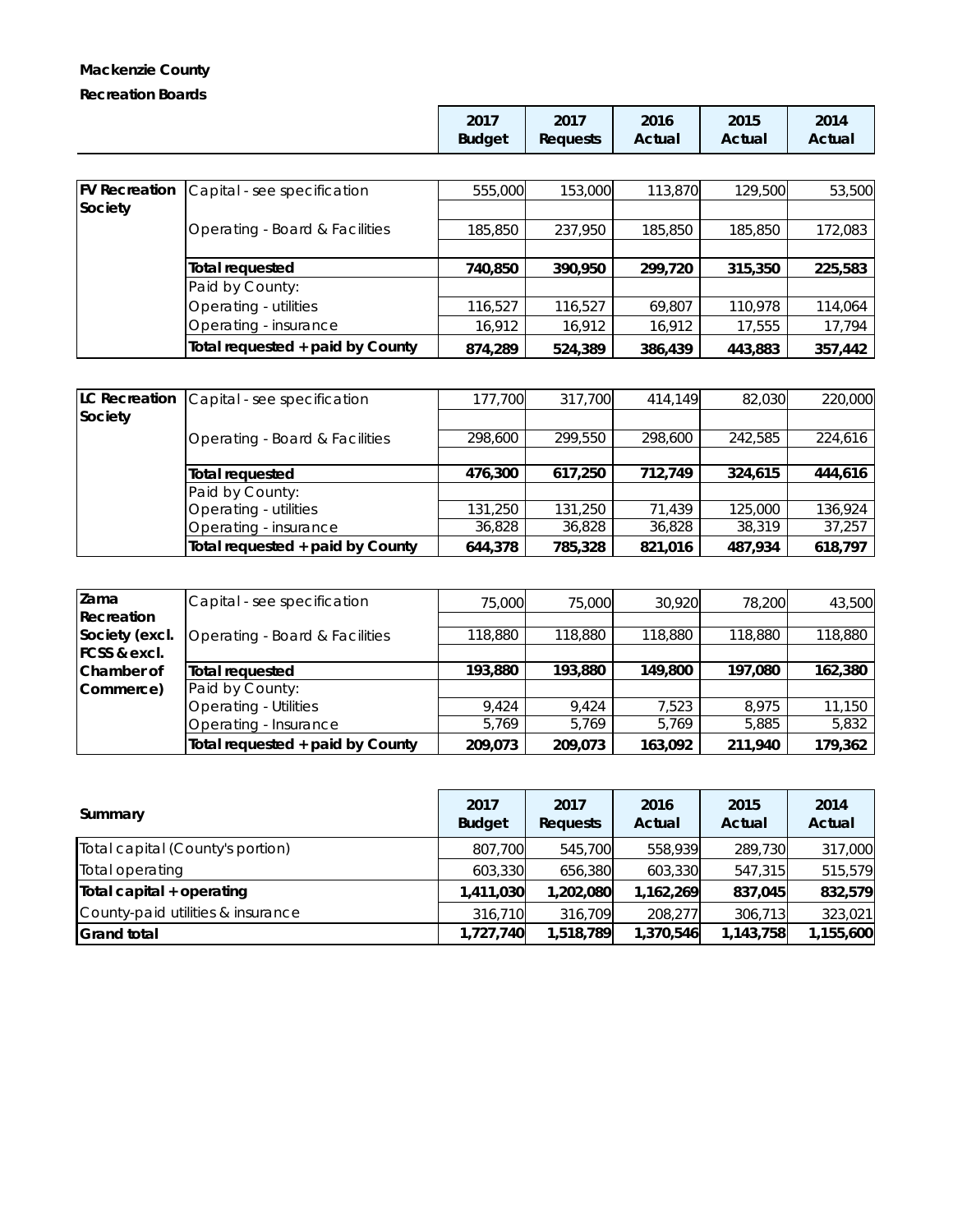|                                                                              |                       |                         |                          | <b>Cost Allocation - Approved</b> |                |              |
|------------------------------------------------------------------------------|-----------------------|-------------------------|--------------------------|-----------------------------------|----------------|--------------|
| Specification of Capital Grant Requests for 2017<br>(includes non-TCA items) | 2017<br><b>Budget</b> | 2017<br><b>Requests</b> | Rec. Board<br>cost share | County<br>cost share              | Total          | <b>Notes</b> |
| Fort Vermilion Recreation Society:                                           |                       |                         |                          |                                   |                |              |
| Rodeo Grounds - CF                                                           | 10,000                | 10,000                  |                          |                                   |                |              |
| Ice plant Replacement - 510k, 10k RecB, 480k Can 150                         | 510,000               | 68,000                  |                          |                                   |                |              |
| Netting for Ball Diamonds                                                    |                       | 20,000                  |                          |                                   |                |              |
| Hall Reno (kitchen)                                                          | 20,000                | 20,000                  |                          |                                   |                |              |
| <b>Bathroom Reno</b>                                                         | 15,000                | 15,000                  |                          |                                   |                |              |
| <b>Gym Equipment</b>                                                         |                       | 20,000                  |                          |                                   |                |              |
| Subtotal - Fort Vermilion Recreation Society                                 | 555,000               | 153,000                 |                          | $\blacksquare$                    |                |              |
| La Crete Recreation Society:                                                 |                       |                         |                          |                                   |                |              |
| Fire Alarm                                                                   | 12,000                | 12,000                  |                          |                                   |                |              |
| Natural Gas, hot water tank (big), 4 new baseboards                          | 10,800                | 10,800                  |                          |                                   |                |              |
| Ice Rink Foam Dividers                                                       | 2,500                 | 2,500                   |                          |                                   |                |              |
| One set of lights for outdoor rink                                           | 12,000                | 12,000                  |                          |                                   |                |              |
| Sidewalk to Tennis Court                                                     | 4,400                 | 4,400                   |                          |                                   |                |              |
| Curling Rink Lights                                                          | 18,000                | 18,000                  |                          |                                   |                |              |
| 2" water line to the ball diamonds                                           | 10,000                | 10,000                  |                          |                                   |                |              |
| Utility Tractor and attachments                                              |                       | 40,000                  |                          |                                   |                |              |
| 3 windows upstairs overlooking the ice                                       | 8,000                 | 8,000                   |                          |                                   |                |              |
| Dressing room expansion including gym/weight room                            | 100,000               | 200,000                 |                          |                                   |                |              |
| Subtotal - La Crete Recreation Society                                       | 177,700               | 317,700                 |                          | $\overline{\phantom{a}}$          |                |              |
| <b>Zama Recreation Society:</b>                                              |                       |                         |                          |                                   |                |              |
| Re-shingling hall                                                            | 35,000                | 35,000                  |                          |                                   |                |              |
| Energy efficiency upgrade                                                    | 30,000                | 30,000                  |                          |                                   |                |              |
| Water Repair in Furnance Room                                                | 10,000                | 10,000                  |                          |                                   |                |              |
| Subtotal - Zama Recreation Society                                           | 75,000                | 75,000                  |                          | $\overline{\phantom{a}}$          | $\blacksquare$ |              |
|                                                                              |                       |                         |                          |                                   |                |              |

| <b>Total</b><br>ı Societies<br>Recreation | .700<br>807 | 15,700<br>545 |  |  |
|-------------------------------------------|-------------|---------------|--|--|
|                                           |             |               |  |  |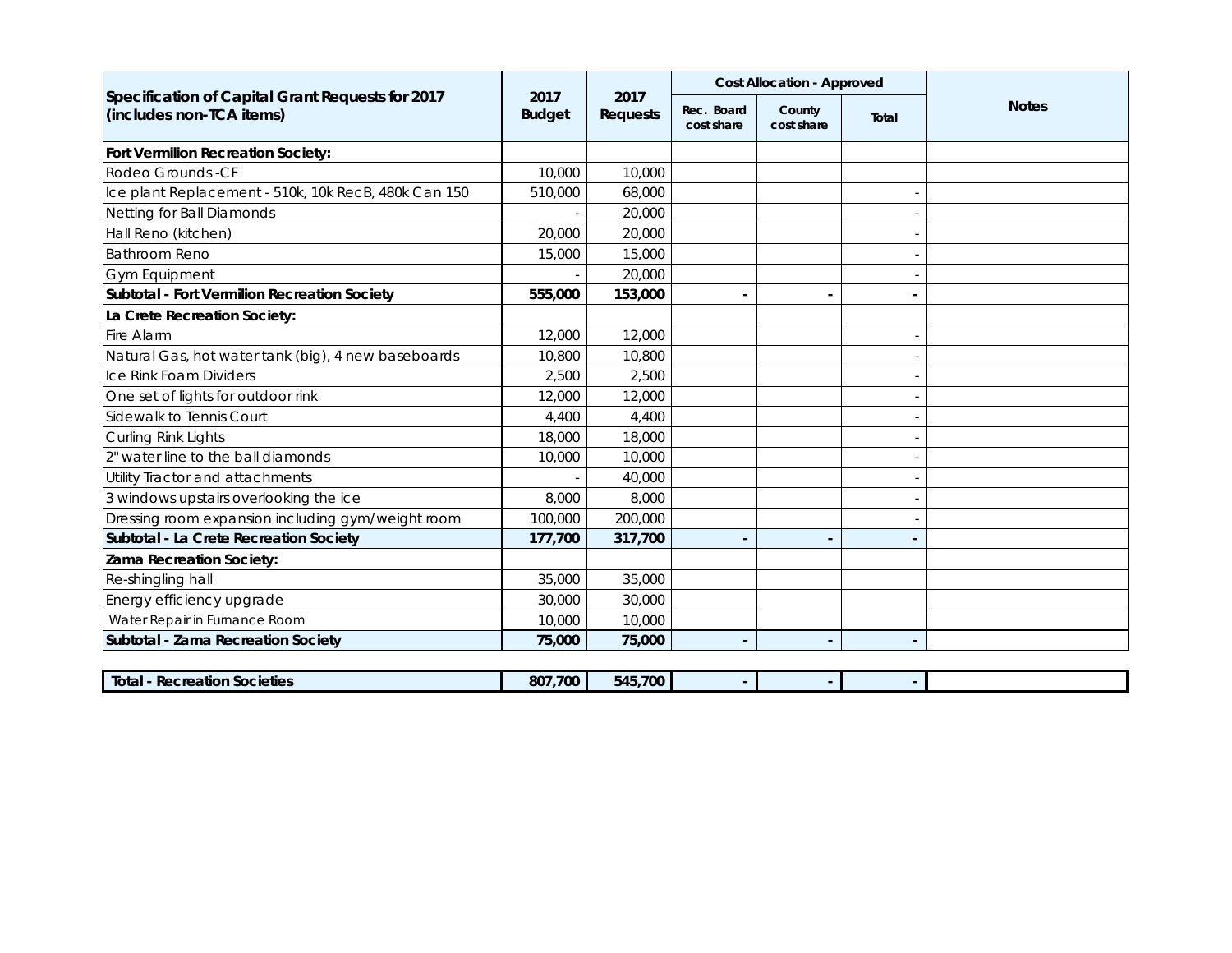# **Mackenzie County Grants to Other Non-Profit Organizations**

| Organization                                              | <b>Operating or Capital</b>     | 2017<br><b>Budget</b> | 2017<br><b>Requests</b> | 2016<br>Actual | 2015   |  |
|-----------------------------------------------------------|---------------------------------|-----------------------|-------------------------|----------------|--------|--|
|                                                           |                                 |                       |                         |                |        |  |
| FV Agricultural Society - Heritage Centre                 | Operating                       | 25,000                | 57,000                  | 25,000         | 25,000 |  |
| FV Area Board of Trade                                    | Operating                       | 12,000                | 23,050                  | 12,000         | 12,000 |  |
|                                                           | Operating                       |                       |                         |                |        |  |
| FV Royal Canadian Legion, Branch 243                      | Operating                       | 6,000                 |                         | 6,000          | 6,000  |  |
| <b>FV Seniors' Club</b>                                   | Operating                       | 4,000                 |                         | 4,000          | 4,000  |  |
| FV Walking Trail - in TCA budget                          | Operating                       |                       |                         |                | 10,000 |  |
| FV Friends of the Old Bay House Society                   | Capital                         | 11,500                | 23,000                  |                |        |  |
| Fort Vermilion Youth Programs                             | Operating                       |                       |                         |                | 5,000  |  |
| La Crete Recreational Society - Rec.<br>Programs Director |                                 |                       |                         |                | 50,000 |  |
| LC Area Chamber of Commerce                               | Operating                       | 23,000                | 25,000                  | 23,000         | 23,000 |  |
|                                                           | Capital                         | 10,000                | 10,000                  | 10,000         | 10,000 |  |
| LC Agricultural Society - Mennonite<br>Heritage Village   | Operating                       | 35,000                | 75,000                  | 35,000         | 35,000 |  |
|                                                           | Operating-Utilities & Insurance | 41,000                | 41,000                  | 22,489         | 41,506 |  |
| LC Community Equine Centre                                | Operating                       | 10,000                |                         | 100,000        |        |  |
| LC Field of Dreams Stampede Committee<br>(Rodeo)          | Capital                         | 35,000                | 75,000                  |                |        |  |
| LC Meals for Seniors                                      | Operating                       | 4,000                 | 6,000                   | 4,000          | 4,000  |  |
| LC Seniors Inn (drop-in centre)                           | Operating                       | 3,000                 | 3,000                   | 3,000          | 3,000  |  |
|                                                           | Operating - Utilities           | 1,341                 | 1,341                   | 1,219          | 1,456  |  |
| LC Walking Trails - in TCA budget                         | Operating                       |                       |                         |                | 10,000 |  |
| LC Peace Country Gleaners Society                         | Capital                         |                       | 20,000                  |                |        |  |
| <b>LC Polar Cats</b>                                      | Operating                       | 5,000                 | 10,000                  | 5,000          | 5,000  |  |
|                                                           | Operating                       | 10,000                | 10,000                  | 10,000         | 10,000 |  |
| <b>HL Rural Community Hall</b>                            | Capital                         | 10,000                | 10,000                  | 10,000         | 7,000  |  |
| HL Agricultural Exhibition Association                    | Capital                         | 15,000                | 15,000                  | 10,000         | 10,000 |  |
| HL Native Friendship Centre Society                       | Operating                       |                       | 5,000                   |                |        |  |
| Watt Mountain Wanderers                                   | Operating                       | 5,000                 | 10,000                  | 5,000          | 10,000 |  |
| Northern Lights Regional Humane Society Operating         |                                 |                       | 6,000                   |                |        |  |
|                                                           | Capital                         | 12,000                | 12,000                  | 12,000         | 14,000 |  |
| Rocky Lane Agricultural Society                           | Operating                       | 22,000                | 14,000                  | 14,000         | 14,000 |  |
|                                                           | <b>Operating - Rocky Acres</b>  |                       |                         |                |        |  |
| Rainbow Lake Family Centre                                | Capital                         | 5,000                 |                         |                | 10,000 |  |
| Eagles Nest Bible Camp (SCA Int'l)                        | Capital                         |                       | 25,000                  |                |        |  |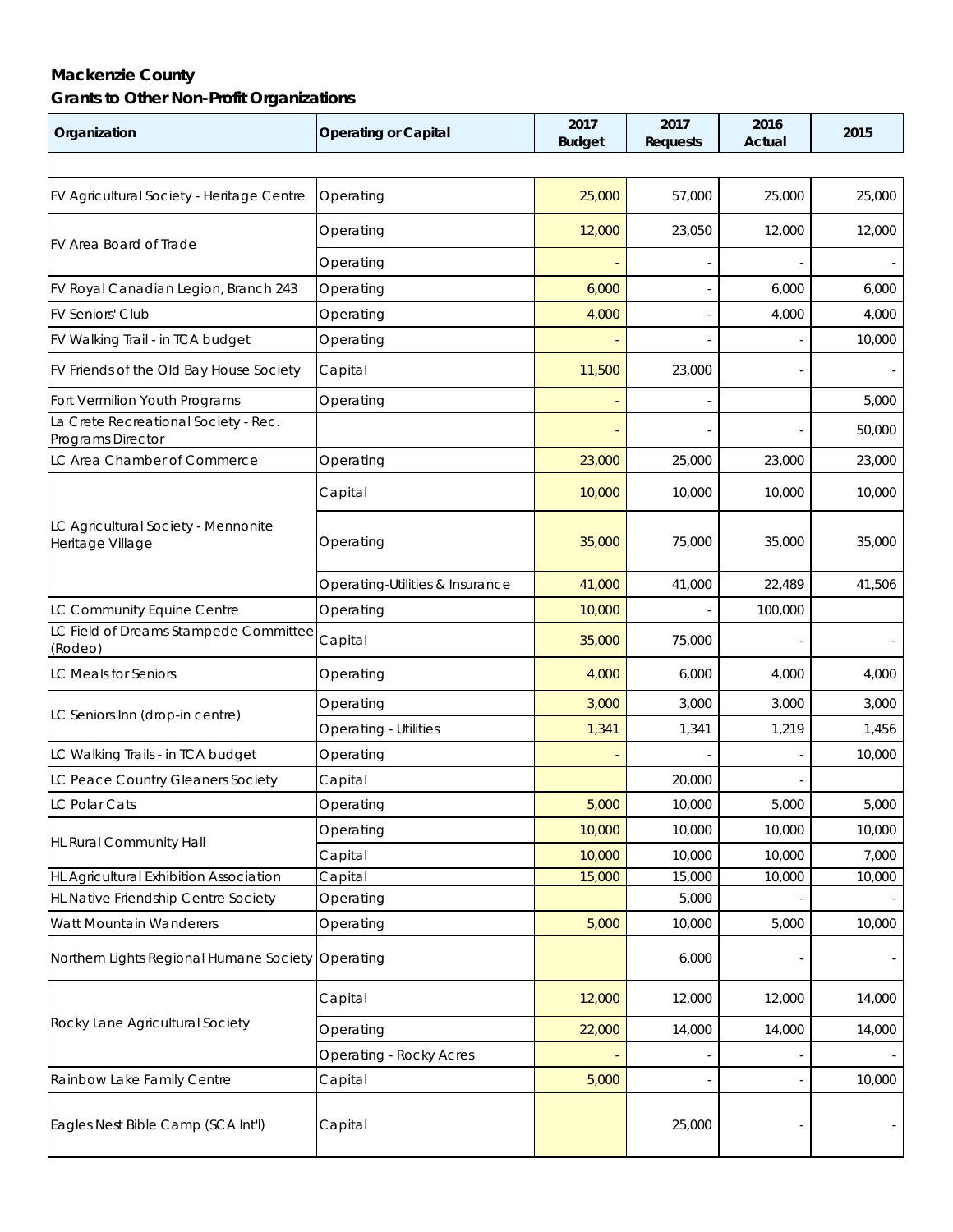| Organization                                     | <b>Operating or Capital</b> | 2017<br><b>Budget</b> | 2017<br><b>Requests</b> | 2016<br>Actual | 2015    |
|--------------------------------------------------|-----------------------------|-----------------------|-------------------------|----------------|---------|
|                                                  |                             |                       |                         |                |         |
| ZA Chamber of Commerce                           | Operating                   | 8,000                 | 8,000                   | 8,000          | 8,000   |
| Mackenzie Regional Community Policing<br>Society | Operating                   |                       |                         |                |         |
| <b>Brighter Futures Society</b>                  | Operating                   |                       | 8,000                   |                |         |
| FV Mackenzie Applied Research                    | Operating                   | 50,000                | 50,000                  | 50,000         | 50,000  |
| Association                                      | Operating                   | 15,000                | 15,000                  |                |         |
| <b>Frontier Veterinary Services</b>              | Operating -<br>Large Animal | 20,000                | 20,000                  |                |         |
|                                                  | Operating                   | 40,000                | 40,000                  | 60,000         | 100,000 |
| <b>River Road Trading Post</b>                   | Operating                   |                       | 21,600                  |                |         |
| Assumption Region Community Policing<br>Society  | Operating                   |                       | 10,000                  |                |         |
| <b>REDI</b>                                      | Operating                   | 28,000                | 28,000                  | 28,000         | 28,000  |
| Mackenzie Tourism (DMO)                          | Operating                   |                       | 12,500                  |                | 15,000  |
| Mackenzie Golf                                   | Project                     | 1,000                 | 1,000                   | 1,000          | 1,000   |
| <b>High School Bursaries</b>                     | Operating                   | 34,250                | 25,000                  | 24,000         | 25,000  |
| Cemeteries                                       | Operating                   | 4,200                 | 4,200                   | 4,200          | 3,500   |
| Total                                            |                             | 505,291               | 719,691                 | 486,908        | 550,462 |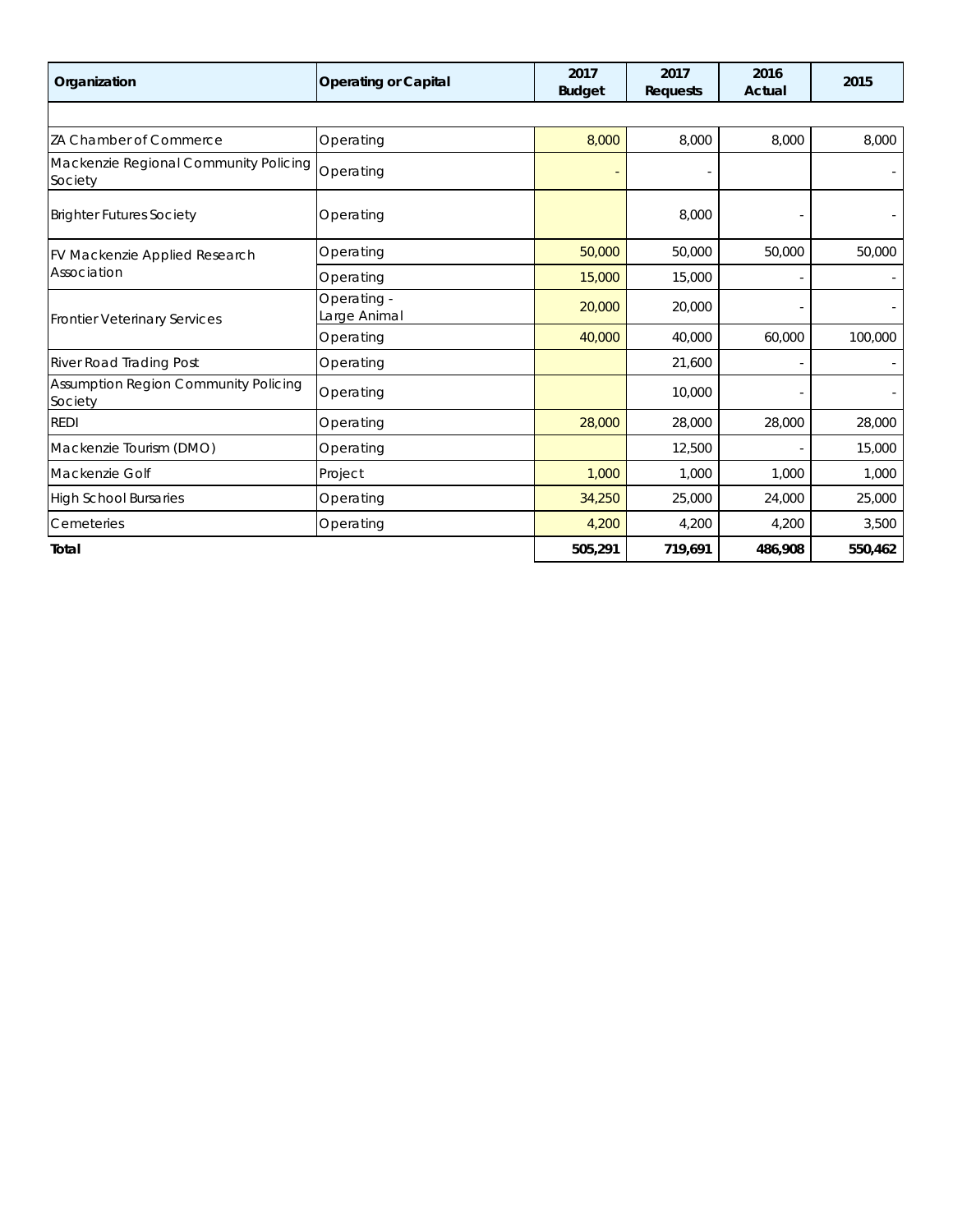### **Library Boards**

#### *Mackenzie Library Board*

|                                  | 2017<br><b>Budget</b> | pou<br>cha | 2017<br>Request | change   | 2016<br>Actual | epu<br>Бq | 2015<br>Actual | nge<br>cha | 2014<br>Actual | change    |
|----------------------------------|-----------------------|------------|-----------------|----------|----------------|-----------|----------------|------------|----------------|-----------|
| Mackenzie Library Board          | 212.500               | $0.00\%$   | 212,500         | 0.00%    | 233.275        | 10.81%    | 212,500        | $0.94\%$   | 210,526 0.15%  |           |
| Town of High level Cost Sharing* | 15,500                | 0.00%      | 15.500          | $0.00\%$ | 15.500         | 0.00%     | 15.500         | 0.00%      | 15,500         | $-1.96\%$ |
| Total                            | 228,000               | 0.00%      | 228,000         | 0.00%    | 248.775        | 10.06%    | 228,000        | 0.87%      | 226,026        | $0.00\%$  |
| Population                       |                       |            | 10.927          |          | 10.927         |           | 10.925         |            | 10,927         |           |
| \$ per capita                    |                       |            | \$20.87         |          | \$22.77        |           | \$20.87        |            | \$20.69        |           |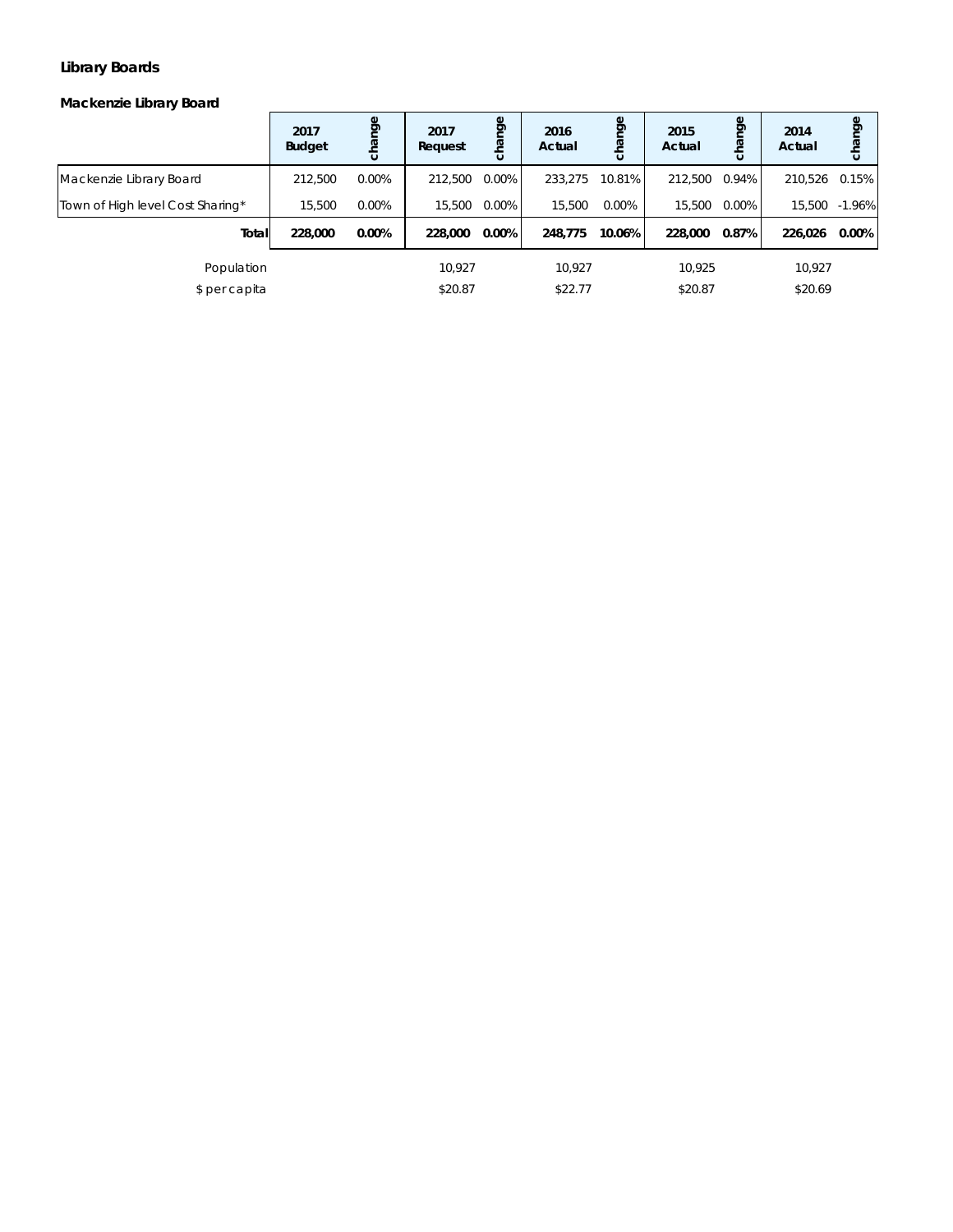# **Mackenzie County**

**Schedule of Recurring Grants - FCSS**

|                                           | 2017<br><b>Budget</b> | nge<br>cha | 2017<br><b>Requests</b> | hange<br>$\overline{c}$ | 2016 Actual | ange<br>$\circ$ | 2015 Actual | Φ<br>Ō<br>$\circ$ | 2014 Actual | ರಾ |
|-------------------------------------------|-----------------------|------------|-------------------------|-------------------------|-------------|-----------------|-------------|-------------------|-------------|----|
| <b>Fort Vermilion FCSS</b>                | 149,202               | $-38%$     | 241,000                 | 91%                     | 149,202     | 27%             | 126,019     | 7%                | 117,227     | 0% |
| La Crete FCSS                             | 215,210               | $-2%$      | 220,530                 | 21%                     | 215,210     | 27%             | 181,770     | 7%                | 169,089     | 0% |
| Zama FCSS                                 | 8,941                 | 0%         | 8,941                   | 18%                     | 8,941       | 27%             | 7,552       | 7%                | 7,025       | 0% |
| <b>Total FCSS Funding Requested:</b>      | 373,353               | $-21%$     | 470,471                 | 49%                     | 373,353     | 27%             | 315,341     | 7%                | 293,341     | 0% |
| Provincial FCSS Funding (80%)             | 298,682               | 0%         | 298,682                 | 18%                     | 298,682     | 27%             | 252,273     | 7%                | 234,673     | 0% |
| Municipal Share (20%)+extra requested     | 74,671                | 0%         | 74,671                  | 18%                     | 74,671      | 27%             | 63,068      | 7%                | 58,668      | 0% |
| Provincial + Municipal funding available: | 373,353               | 0%         | 373,353                 | 18%                     | 373,353     | 27%             | 315,341     | 7%                | 293,341     | 0% |
| Requested over funding available:         |                       |            | 97,118                  |                         | 0           |                 | 0           |                   |             |    |

**The 20% municipal share is funded by the County's municipal taxes. 74,670.60 63,068.25**

**50,454.60**